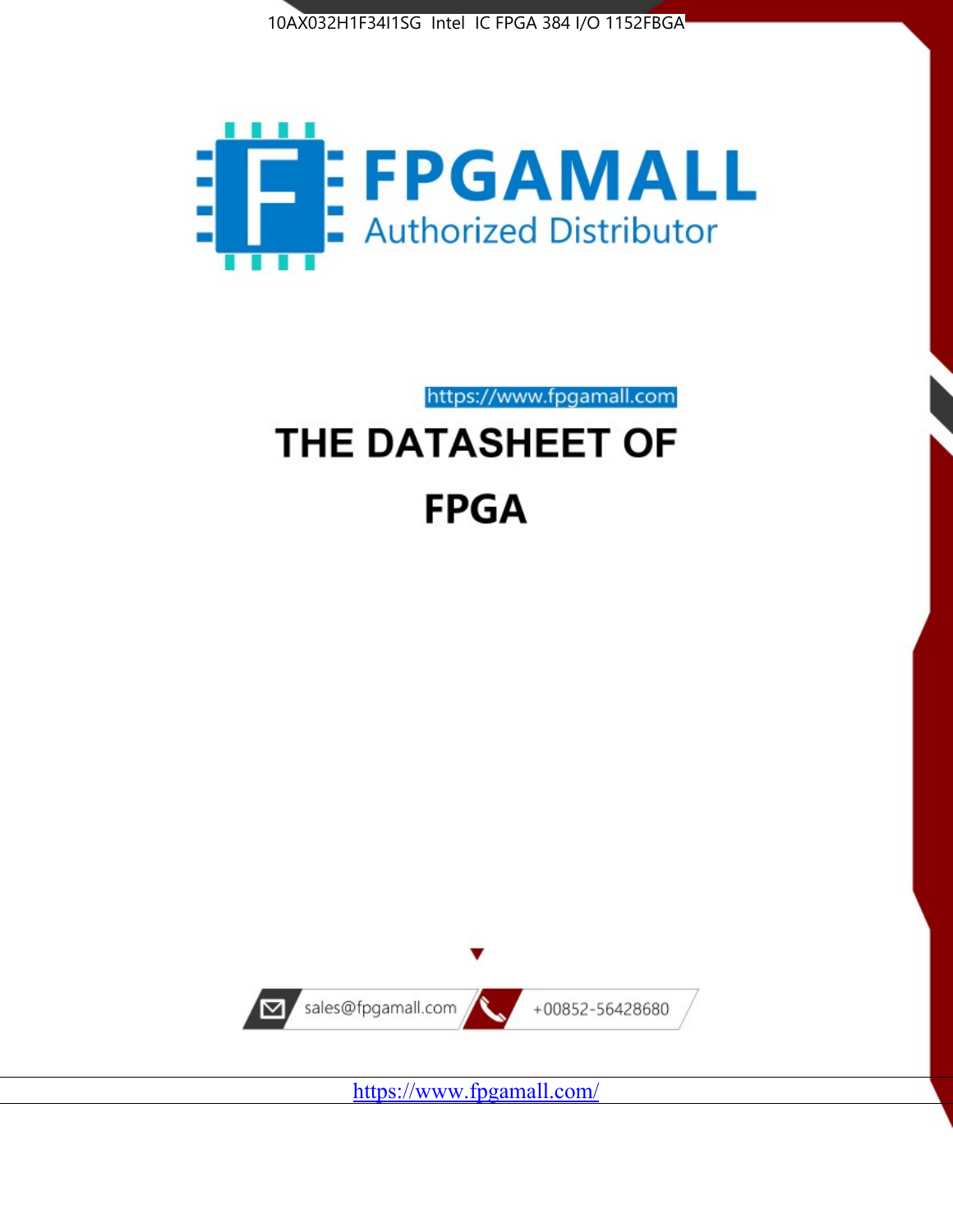

# **Intel® Arria® 10 Device Overview**



**A10-OVERVIEW | 2018.12.06** Latest document on the web: **[PDF](https://www.intel.com/content/dam/www/programmable/us/en/pdfs/literature/hb/arria-10/a10_overview.pdf)** | **[HTML](https://www.intel.com/content/www/us/en/programmable/documentation/sam1403480274650.html)**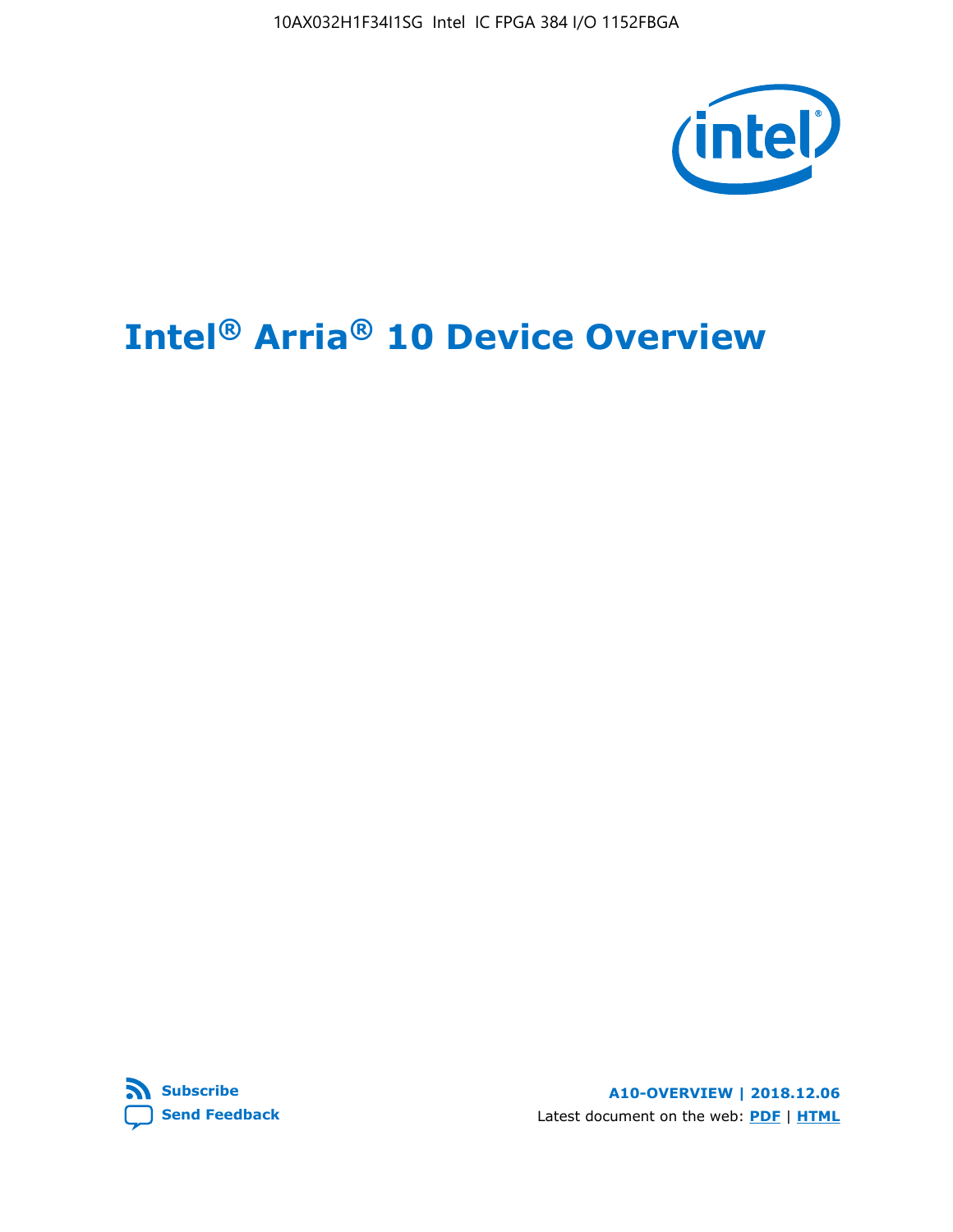

**Contents** 

## **Contents**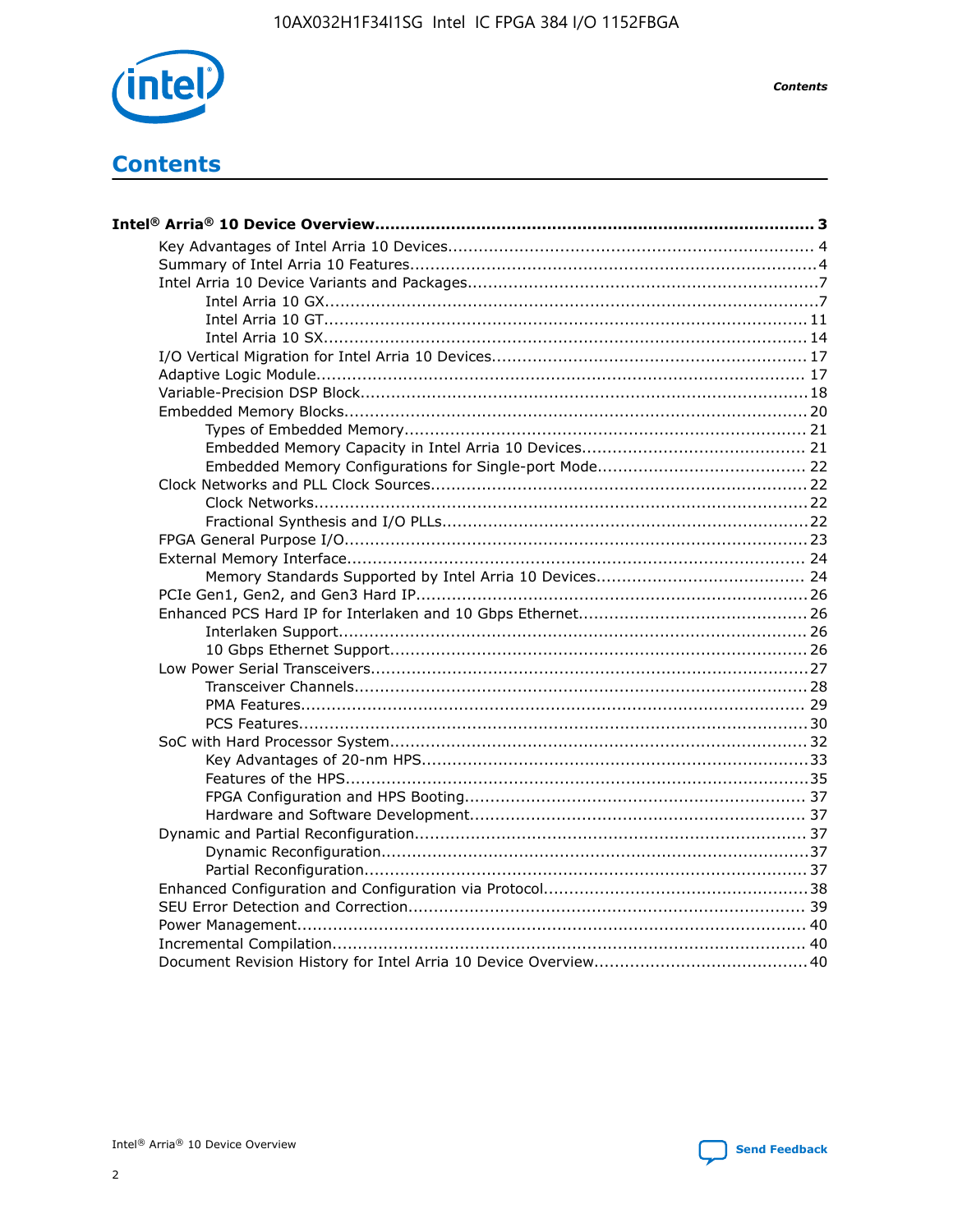**A10-OVERVIEW | 2018.12.06**

**[Send Feedback](mailto:FPGAtechdocfeedback@intel.com?subject=Feedback%20on%20Intel%20Arria%2010%20Device%20Overview%20(A10-OVERVIEW%202018.12.06)&body=We%20appreciate%20your%20feedback.%20In%20your%20comments,%20also%20specify%20the%20page%20number%20or%20paragraph.%20Thank%20you.)**



## **Intel® Arria® 10 Device Overview**

The Intel<sup>®</sup> Arria<sup>®</sup> 10 device family consists of high-performance and power-efficient 20 nm mid-range FPGAs and SoCs.

Intel Arria 10 device family delivers:

- Higher performance than the previous generation of mid-range and high-end FPGAs.
- Power efficiency attained through a comprehensive set of power-saving technologies.

The Intel Arria 10 devices are ideal for high performance, power-sensitive, midrange applications in diverse markets.

| <b>Market</b>         | <b>Applications</b>                                                                                               |
|-----------------------|-------------------------------------------------------------------------------------------------------------------|
| Wireless              | Channel and switch cards in remote radio heads<br>٠<br>Mobile backhaul<br>٠                                       |
| Wireline              | 40G/100G muxponders and transponders<br>٠<br>100G line cards<br>٠<br><b>Bridging</b><br>٠<br>Aggregation<br>٠     |
| <b>Broadcast</b>      | Studio switches<br>٠<br>Servers and transport<br>٠<br>Videoconferencing<br>٠<br>Professional audio and video<br>٠ |
| Computing and Storage | Flash cache<br>٠<br>Cloud computing servers<br>٠<br>Server acceleration<br>٠                                      |
| Medical               | Diagnostic scanners<br>٠<br>Diagnostic imaging<br>٠                                                               |
| Military              | Missile guidance and control<br>٠<br>Radar<br>٠<br>Electronic warfare<br>٠<br>Secure communications<br>٠          |

#### **Table 1. Sample Markets and Ideal Applications for Intel Arria 10 Devices**

#### **Related Information**

- [Intel Arria 10 Device Handbook: Known Issues](http://www.altera.com/support/kdb/solutions/rd07302013_646.html) Lists the planned updates to the *Intel Arria 10 Device Handbook* chapters.
- [Intel Arria 10 GX/GT Device Errata and Design Recommendations](https://www.intel.com/content/www/us/en/programmable/documentation/agz1493851706374.html#yqz1494433888646)
- [Intel Arria 10 SX Device Errata and Design Recommendations](https://www.intel.com/content/www/us/en/programmable/documentation/cru1462832385668.html#cru1462832558642)

Intel Corporation. All rights reserved. Intel, the Intel logo, Altera, Arria, Cyclone, Enpirion, MAX, Nios, Quartus and Stratix words and logos are trademarks of Intel Corporation or its subsidiaries in the U.S. and/or other countries. Intel warrants performance of its FPGA and semiconductor products to current specifications in accordance with Intel's standard warranty, but reserves the right to make changes to any products and services at any time without notice. Intel assumes no responsibility or liability arising out of the application or use of any information, product, or service described herein except as expressly agreed to in writing by Intel. Intel customers are advised to obtain the latest version of device specifications before relying on any published information and before placing orders for products or services. \*Other names and brands may be claimed as the property of others.

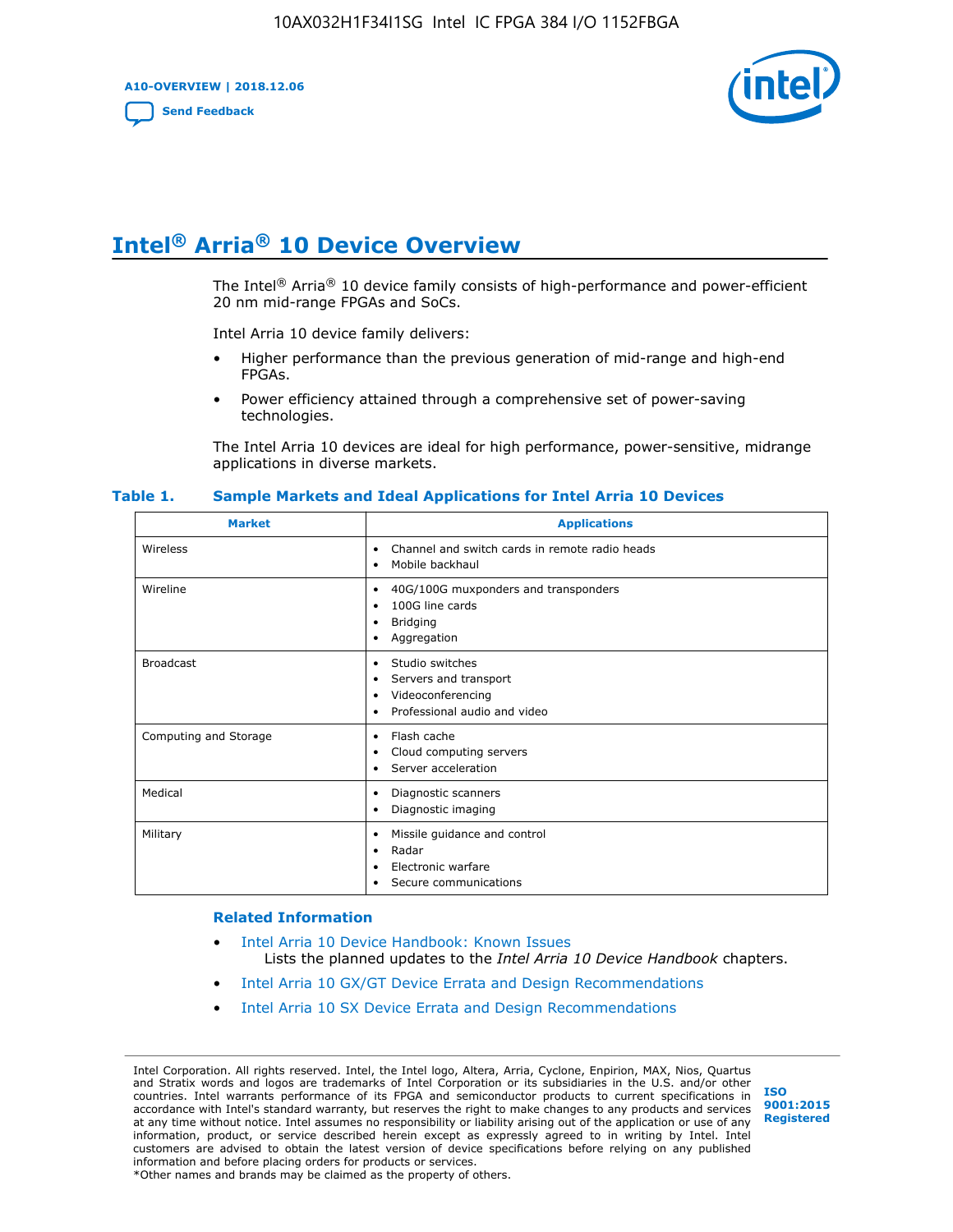

### **Key Advantages of Intel Arria 10 Devices**

### **Table 2. Key Advantages of the Intel Arria 10 Device Family**

| <b>Advantage</b>                                                                                          | <b>Supporting Feature</b>                                                                                                                                                                                                                                                                                                |
|-----------------------------------------------------------------------------------------------------------|--------------------------------------------------------------------------------------------------------------------------------------------------------------------------------------------------------------------------------------------------------------------------------------------------------------------------|
| Enhanced core architecture                                                                                | Built on TSMC's 20 nm process technology<br>٠<br>60% higher performance than the previous generation of mid-range FPGAs<br>٠<br>15% higher performance than the fastest previous-generation FPGA<br>٠                                                                                                                    |
| High-bandwidth integrated<br>transceivers                                                                 | Short-reach rates up to 25.8 Gigabits per second (Gbps)<br>٠<br>Backplane capability up to 12.5 Gbps<br>٠<br>Integrated 10GBASE-KR and 40GBASE-KR4 Forward Error Correction (FEC)<br>٠                                                                                                                                   |
| Improved logic integration and<br>hard IP blocks                                                          | 8-input adaptive logic module (ALM)<br>٠<br>Up to 65.6 megabits (Mb) of embedded memory<br>٠<br>Variable-precision digital signal processing (DSP) blocks<br>Fractional synthesis phase-locked loops (PLLs)<br>Hard PCI Express Gen3 IP blocks<br>Hard memory controllers and PHY up to 2,400 Megabits per second (Mbps) |
| Second generation hard<br>processor system (HPS) with<br>integrated ARM* Cortex*-A9*<br>MPCore* processor | Tight integration of a dual-core ARM Cortex-A9 MPCore processor, hard IP, and an<br>٠<br>FPGA in a single Intel Arria 10 system-on-a-chip (SoC)<br>Supports over 128 Gbps peak bandwidth with integrated data coherency between<br>$\bullet$<br>the processor and the FPGA fabric                                        |
| Advanced power savings                                                                                    | Comprehensive set of advanced power saving features<br>٠<br>Power-optimized MultiTrack routing and core architecture<br>٠<br>Up to 40% lower power compared to previous generation of mid-range FPGAs<br>٠<br>Up to 60% lower power compared to previous generation of high-end FPGAs<br>٠                               |

### **Summary of Intel Arria 10 Features**

### **Table 3. Summary of Features for Intel Arria 10 Devices**

| <b>Feature</b>                  | <b>Description</b>                                                                                                                                                                                                                                                                                                                                                                                           |
|---------------------------------|--------------------------------------------------------------------------------------------------------------------------------------------------------------------------------------------------------------------------------------------------------------------------------------------------------------------------------------------------------------------------------------------------------------|
| Technology                      | TSMC's 20-nm SoC process technology<br>Allows operation at a lower $V_{\text{CC}}$ level of 0.82 V instead of the 0.9 V standard $V_{\text{CC}}$ core voltage                                                                                                                                                                                                                                                |
| Packaging                       | 1.0 mm ball-pitch Fineline BGA packaging<br>٠<br>0.8 mm ball-pitch Ultra Fineline BGA packaging<br>Multiple devices with identical package footprints for seamless migration between different<br><b>FPGA</b> densities<br>Devices with compatible package footprints allow migration to next generation high-end<br>Stratix <sup>®</sup> 10 devices<br>RoHS, leaded $(1)$ , and lead-free (Pb-free) options |
| High-performance<br>FPGA fabric | Enhanced 8-input ALM with four registers<br>Improved multi-track routing architecture to reduce congestion and improve compilation time<br>Hierarchical core clocking architecture<br>Fine-grained partial reconfiguration                                                                                                                                                                                   |
| Internal memory<br>blocks       | M20K-20-Kb memory blocks with hard error correction code (ECC)<br>Memory logic array block (MLAB)-640-bit memory                                                                                                                                                                                                                                                                                             |
|                                 | continued                                                                                                                                                                                                                                                                                                                                                                                                    |



<sup>(1)</sup> Contact Intel for availability.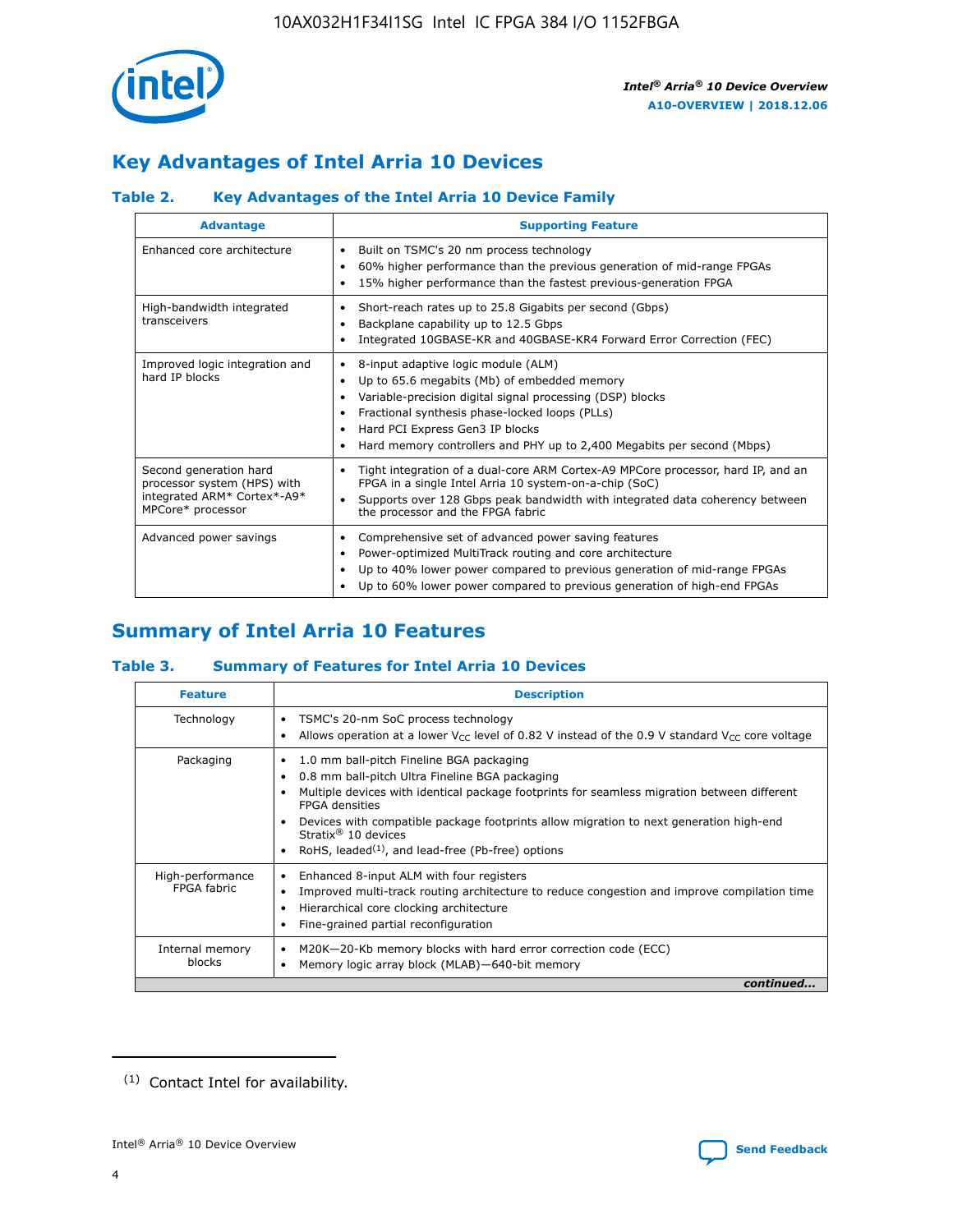$\mathsf{r}$ 



| <b>Feature</b>                         |                                                                                                                | <b>Description</b>                                                                                                                                                                                                                                                                                                                                                                                                                                                                                                                                                                                                                                                                                                                                                                                                                          |
|----------------------------------------|----------------------------------------------------------------------------------------------------------------|---------------------------------------------------------------------------------------------------------------------------------------------------------------------------------------------------------------------------------------------------------------------------------------------------------------------------------------------------------------------------------------------------------------------------------------------------------------------------------------------------------------------------------------------------------------------------------------------------------------------------------------------------------------------------------------------------------------------------------------------------------------------------------------------------------------------------------------------|
| Embedded Hard IP<br>blocks             | Variable-precision DSP                                                                                         | Native support for signal processing precision levels from $18 \times 19$ to<br>$\bullet$<br>54 x 54<br>Native support for 27 x 27 multiplier mode<br>64-bit accumulator and cascade for systolic finite impulse responses<br>(FIRs)<br>Internal coefficient memory banks<br>٠<br>Preadder/subtractor for improved efficiency<br>Additional pipeline register to increase performance and reduce<br>power<br>Supports floating point arithmetic:<br>- Perform multiplication, addition, subtraction, multiply-add,<br>multiply-subtract, and complex multiplication.<br>- Supports multiplication with accumulation capability, cascade<br>summation, and cascade subtraction capability.<br>- Dynamic accumulator reset control.<br>- Support direct vector dot and complex multiplication chaining<br>multiply floating point DSP blocks. |
|                                        | Memory controller                                                                                              | DDR4, DDR3, and DDR3L                                                                                                                                                                                                                                                                                                                                                                                                                                                                                                                                                                                                                                                                                                                                                                                                                       |
|                                        | PCI Express*                                                                                                   | PCI Express (PCIe*) Gen3 (x1, x2, x4, or x8), Gen2 (x1, x2, x4, or x8)<br>and Gen1 (x1, x2, x4, or x8) hard IP with complete protocol stack,<br>endpoint, and root port                                                                                                                                                                                                                                                                                                                                                                                                                                                                                                                                                                                                                                                                     |
|                                        | Transceiver I/O                                                                                                | 10GBASE-KR/40GBASE-KR4 Forward Error Correction (FEC)<br>PCS hard IPs that support:<br>- 10-Gbps Ethernet (10GbE)<br>- PCIe PIPE interface<br>- Interlaken<br>- Gbps Ethernet (GbE)<br>- Common Public Radio Interface (CPRI) with deterministic latency<br>support<br>- Gigabit-capable passive optical network (GPON) with fast lock-<br>time support<br>13.5G JESD204b<br>$\bullet$<br>8B/10B, 64B/66B, 64B/67B encoders and decoders<br>Custom mode support for proprietary protocols                                                                                                                                                                                                                                                                                                                                                   |
| Core clock networks                    | $\bullet$<br>$\bullet$                                                                                         | Up to 800 MHz fabric clocking, depending on the application:<br>- 667 MHz external memory interface clocking with 2,400 Mbps DDR4 interface<br>- 800 MHz LVDS interface clocking with 1,600 Mbps LVDS interface<br>Global, regional, and peripheral clock networks<br>Clock networks that are not used can be gated to reduce dynamic power                                                                                                                                                                                                                                                                                                                                                                                                                                                                                                 |
| Phase-locked loops<br>(PLLs)           | High-resolution fractional synthesis PLLs:<br>$\bullet$<br>Integer PLLs:<br>- Adjacent to general purpose I/Os | - Precision clock synthesis, clock delay compensation, and zero delay buffering (ZDB)<br>- Support integer mode and fractional mode<br>- Fractional mode support with third-order delta-sigma modulation<br>- Support external memory and LVDS interfaces                                                                                                                                                                                                                                                                                                                                                                                                                                                                                                                                                                                   |
| FPGA General-purpose<br>$I/Os$ (GPIOs) | On-chip termination (OCT)<br>$\bullet$                                                                         | 1.6 Gbps LVDS-every pair can be configured as receiver or transmitter<br>1.2 V to 3.0 V single-ended LVTTL/LVCMOS interfacing                                                                                                                                                                                                                                                                                                                                                                                                                                                                                                                                                                                                                                                                                                               |
| <b>External Memory</b><br>Interface    |                                                                                                                | Hard memory controller- DDR4, DDR3, and DDR3L support<br>$-$ DDR4 $-$ speeds up to 1,200 MHz/2,400 Mbps<br>- DDR3-speeds up to 1,067 MHz/2,133 Mbps<br>Soft memory controller—provides support for RLDRAM $3^{(2)}$ , QDR IV $(2^2)$ , and QDR II+<br>continued                                                                                                                                                                                                                                                                                                                                                                                                                                                                                                                                                                             |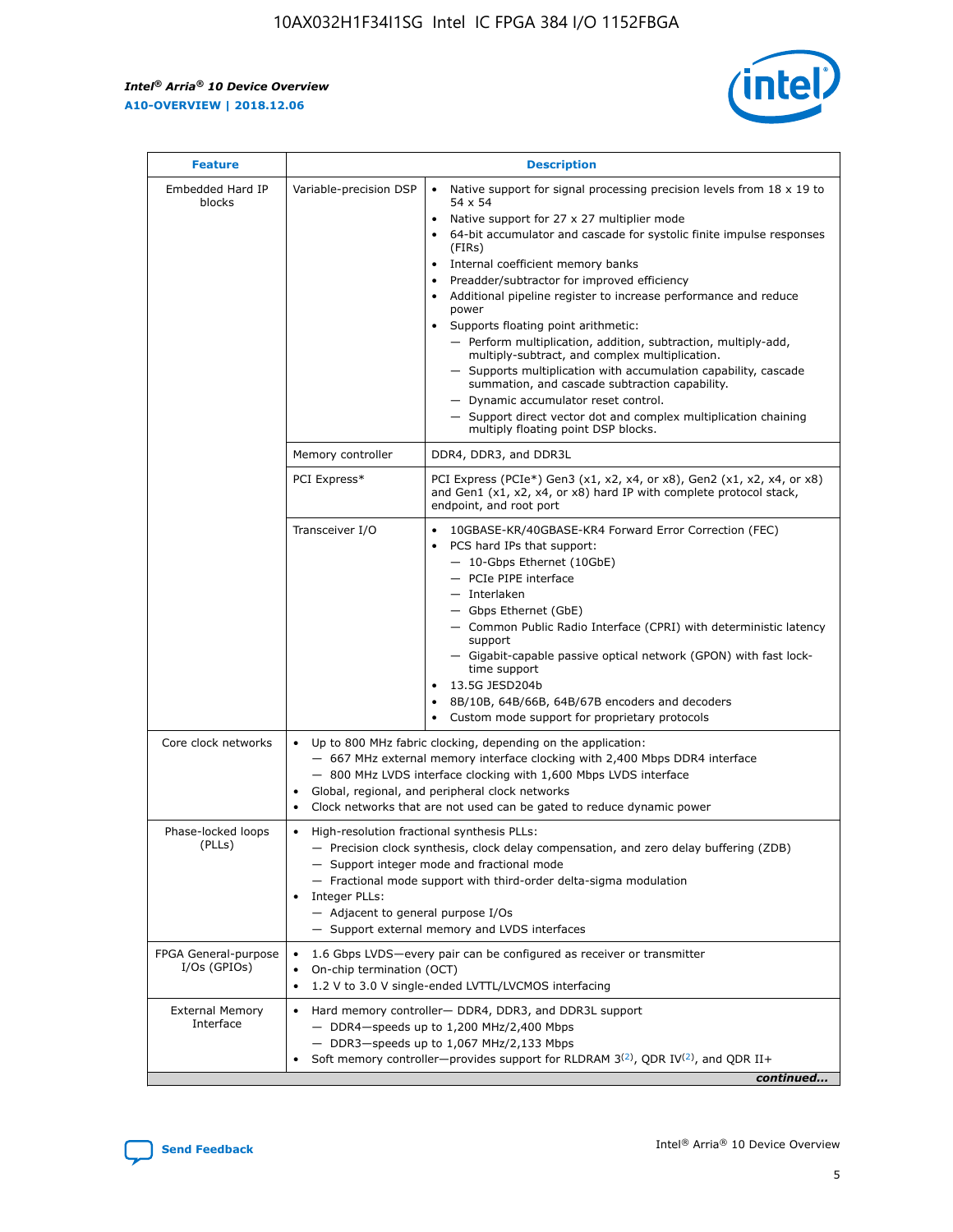

| <b>Feature</b>                                    | <b>Description</b>                                                                                                                                                                                                                                                                                                                                                                                                                                                                                                                                                                                                                                                 |
|---------------------------------------------------|--------------------------------------------------------------------------------------------------------------------------------------------------------------------------------------------------------------------------------------------------------------------------------------------------------------------------------------------------------------------------------------------------------------------------------------------------------------------------------------------------------------------------------------------------------------------------------------------------------------------------------------------------------------------|
| Low-power serial<br>transceivers                  | • Continuous operating range:<br>- Intel Arria 10 GX-1 Gbps to 17.4 Gbps<br>- Intel Arria 10 GT-1 Gbps to 25.8 Gbps<br>Backplane support:<br>$-$ Intel Arria 10 GX-up to 12.5<br>- Intel Arria 10 GT-up to 12.5<br>Extended range down to 125 Mbps with oversampling<br>ATX transmit PLLs with user-configurable fractional synthesis capability<br>$\bullet$<br>Electronic Dispersion Compensation (EDC) support for XFP, SFP+, OSFP, and CFP optical<br>module<br>Adaptive linear and decision feedback equalization<br>$\bullet$<br>Transmitter pre-emphasis and de-emphasis<br>$\bullet$<br>Dynamic partial reconfiguration of individual transceiver channels |
| <b>HPS</b><br>(Intel Arria 10 SX<br>devices only) | • Dual-core ARM Cortex-A9 MPCore processor-1.2 GHz CPU with<br>Processor and system<br>1.5 GHz overdrive capability<br>256 KB on-chip RAM and 64 KB on-chip ROM<br>$\bullet$<br>System peripherals—general-purpose timers, watchdog timers, direct<br>memory access (DMA) controller, FPGA configuration manager, and<br>clock and reset managers<br>Security features—anti-tamper, secure boot, Advanced Encryption<br>$\bullet$<br>Standard (AES) and authentication (SHA)<br>ARM CoreSight* JTAG debug access port, trace port, and on-chip<br>$\bullet$<br>trace storage                                                                                       |
|                                                   | <b>External interfaces</b><br>Hard memory interface-Hard memory controller (2,400 Mbps DDR4,<br>$\bullet$<br>and 2,133 Mbps DDR3), Quad serial peripheral interface (QSPI) flash<br>controller, NAND flash controller, direct memory access (DMA)<br>controller, Secure Digital/MultiMediaCard (SD/MMC) controller<br>Communication interface-10/100/1000 Ethernet media access<br>$\bullet$<br>control (MAC), USB On-The-GO (OTG) controllers, I <sup>2</sup> C controllers,<br>UART 16550, serial peripheral interface (SPI), and up to 62<br>HPS GPIO interfaces (48 direct-share I/Os)                                                                         |
|                                                   | Interconnects to core<br>High-performance ARM AMBA* AXI bus bridges that support<br>$\bullet$<br>simultaneous read and write<br>HPS-FPGA bridges-include the FPGA-to-HPS, HPS-to-FPGA, and<br>$\bullet$<br>lightweight HPS-to-FPGA bridges that allow the FPGA fabric to issue<br>transactions to slaves in the HPS, and vice versa<br>Configuration bridge that allows HPS configuration manager to<br>configure the core logic via dedicated 32-bit configuration port<br>FPGA-to-HPS SDRAM controller bridge-provides configuration<br>interfaces for the multiport front end (MPFE) of the HPS SDRAM<br>controller                                             |
| Configuration                                     | Tamper protection—comprehensive design protection to protect your valuable IP investments<br>Enhanced 256-bit advanced encryption standard (AES) design security with authentication<br>٠<br>Configuration via protocol (CvP) using PCIe Gen1, Gen2, or Gen3<br>continued                                                                                                                                                                                                                                                                                                                                                                                          |

<sup>(2)</sup> Intel Arria 10 devices support this external memory interface using hard PHY with soft memory controller.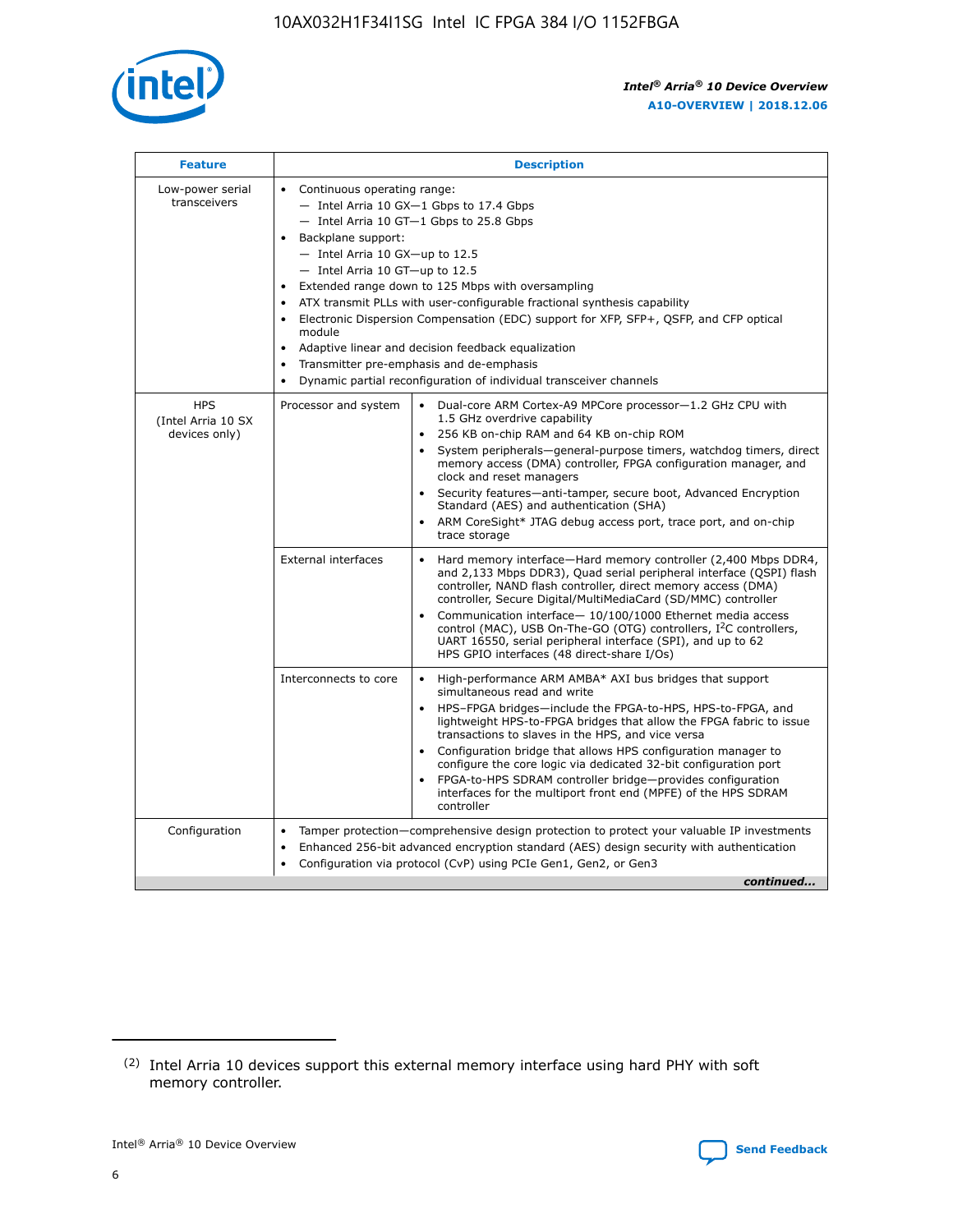

| <b>Feature</b>     | <b>Description</b>                                                                                                                                                                                               |
|--------------------|------------------------------------------------------------------------------------------------------------------------------------------------------------------------------------------------------------------|
|                    | Dynamic reconfiguration of the transceivers and PLLs<br>Fine-grained partial reconfiguration of the core fabric<br>Active Serial x4 Interface<br>$\bullet$                                                       |
| Power management   | SmartVID<br>Low static power device options<br>Programmable Power Technology<br>Intel Quartus <sup>®</sup> Prime integrated power analysis                                                                       |
| Software and tools | Intel Quartus Prime design suite<br>Transceiver toolkit<br>Platform Designer system integration tool<br>DSP Builder for Intel FPGAs<br>OpenCL <sup>™</sup> support<br>Intel SoC FPGA Embedded Design Suite (EDS) |

### **Related Information**

[Intel Arria 10 Transceiver PHY Overview](https://www.intel.com/content/www/us/en/programmable/documentation/nik1398707230472.html#nik1398706768037) Provides details on Intel Arria 10 transceivers.

### **Intel Arria 10 Device Variants and Packages**

#### **Table 4. Device Variants for the Intel Arria 10 Device Family**

| <b>Variant</b>    | <b>Description</b>                                                                                                                                                                                                     |
|-------------------|------------------------------------------------------------------------------------------------------------------------------------------------------------------------------------------------------------------------|
| Intel Arria 10 GX | FPGA featuring 17.4 Gbps transceivers for short reach applications with 12.5 backplane driving<br>capability.                                                                                                          |
| Intel Arria 10 GT | FPGA featuring:<br>17.4 Gbps transceivers for short reach applications with 12.5 backplane driving capability.<br>25.8 Gbps transceivers for supporting CAUI-4 and CEI-25G applications with CFP2 and CFP4<br>modules. |
| Intel Arria 10 SX | SoC integrating ARM-based HPS and FPGA featuring 17.4 Gbps transceivers for short reach<br>applications with 12.5 backplane driving capability.                                                                        |

### **Intel Arria 10 GX**

This section provides the available options, maximum resource counts, and package plan for the Intel Arria 10 GX devices.

The information in this section is correct at the time of publication. For the latest information and to get more details, refer to the Intel FPGA Product Selector.

#### **Related Information**

#### [Intel FPGA Product Selector](http://www.altera.com/products/selector/psg-selector.html) Provides the latest information on Intel products.

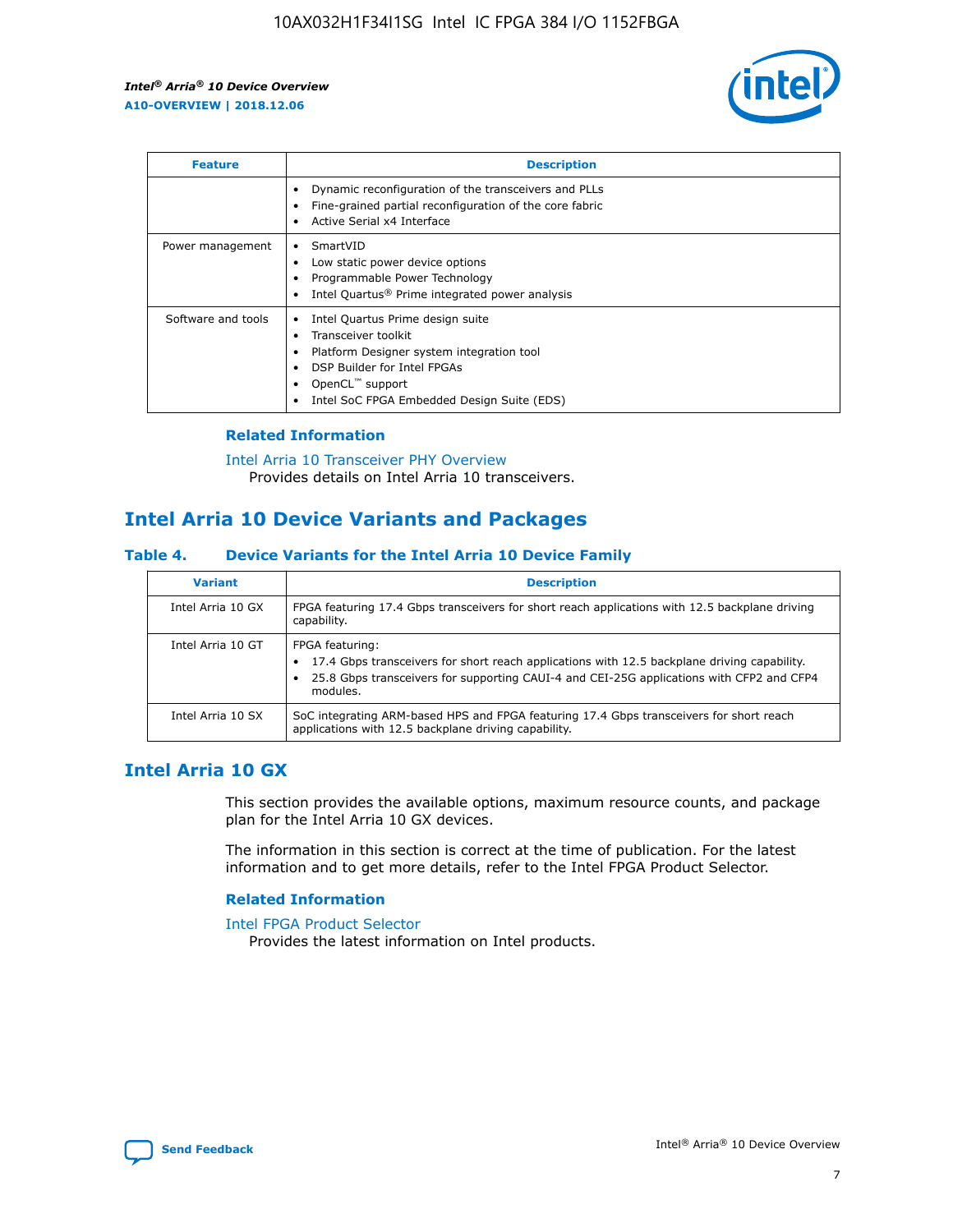

### **Available Options**





#### **Related Information**

[Transceiver Performance for Intel Arria 10 GX/SX Devices](https://www.intel.com/content/www/us/en/programmable/documentation/mcn1413182292568.html#mcn1413213965502) Provides more information about the transceiver speed grade.

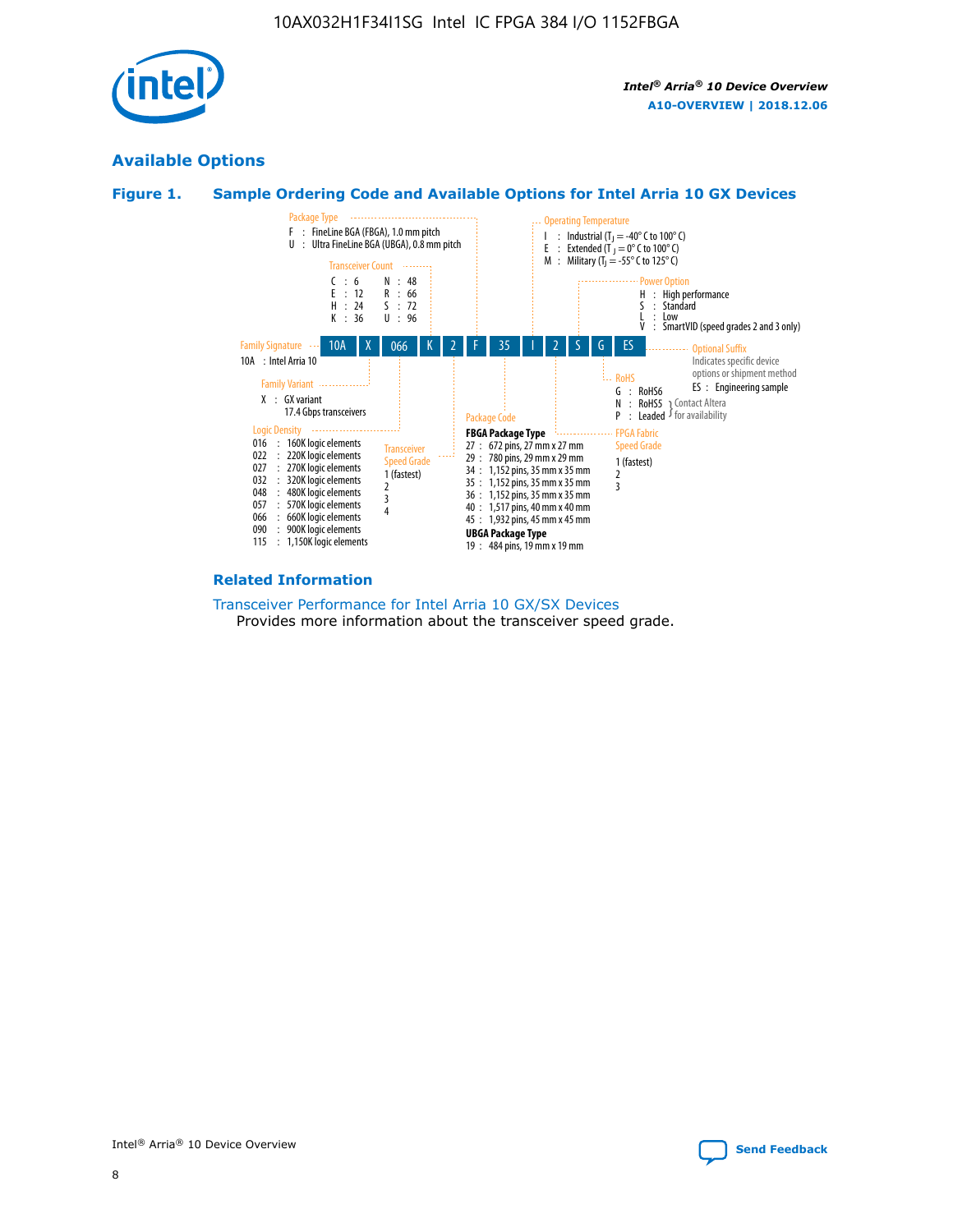

### **Maximum Resources**

#### **Table 5. Maximum Resource Counts for Intel Arria 10 GX Devices (GX 160, GX 220, GX 270, GX 320, and GX 480)**

| <b>Resource</b>         |                                                          | <b>Product Line</b> |                                                 |            |                |                |  |  |  |
|-------------------------|----------------------------------------------------------|---------------------|-------------------------------------------------|------------|----------------|----------------|--|--|--|
|                         |                                                          | <b>GX 160</b>       | <b>GX 220</b><br><b>GX 270</b><br><b>GX 320</b> |            |                | <b>GX 480</b>  |  |  |  |
| Logic Elements (LE) (K) |                                                          | 160                 | 220                                             | 270        | 320            | 480            |  |  |  |
| <b>ALM</b>              |                                                          | 61,510              | 80,330                                          | 101,620    | 119,900        | 183,590        |  |  |  |
| Register                |                                                          | 246,040             | 321,320                                         | 406,480    | 479,600        | 734,360        |  |  |  |
| Memory (Kb)             | M <sub>20</sub> K                                        | 8,800               | 11,740                                          | 15,000     | 17,820         | 28,620         |  |  |  |
| <b>MLAB</b>             |                                                          | 1,050               | 1,690                                           | 2,452      |                | 4,164          |  |  |  |
|                         | Variable-precision DSP Block<br>156<br>192<br>830<br>985 |                     |                                                 |            | 1,368          |                |  |  |  |
| 18 x 19 Multiplier      |                                                          | 312                 | 384                                             | 1,660      | 1,970          | 2,736          |  |  |  |
| PLL                     | Fractional<br>Synthesis                                  | 6                   | 6                                               | 8          | 8              | 12             |  |  |  |
|                         | I/O                                                      | 6                   | 6                                               | 8          | 8              | 12             |  |  |  |
| 17.4 Gbps Transceiver   |                                                          | 12                  | 12                                              | 24         | 24             |                |  |  |  |
| GPIO <sup>(3)</sup>     |                                                          | 288                 | 288                                             | 384<br>384 |                | 492            |  |  |  |
| LVDS Pair $(4)$         |                                                          | 120                 | 120                                             | 168        | 168            | 222            |  |  |  |
| PCIe Hard IP Block      |                                                          | 1                   | 1                                               | 2          | $\overline{2}$ | $\overline{2}$ |  |  |  |
| Hard Memory Controller  |                                                          | 6                   | 6                                               | 8          | 8              | 12             |  |  |  |

<sup>(4)</sup> Each LVDS I/O pair can be used as differential input or output.



<sup>(3)</sup> The number of GPIOs does not include transceiver I/Os. In the Intel Quartus Prime software, the number of user I/Os includes transceiver I/Os.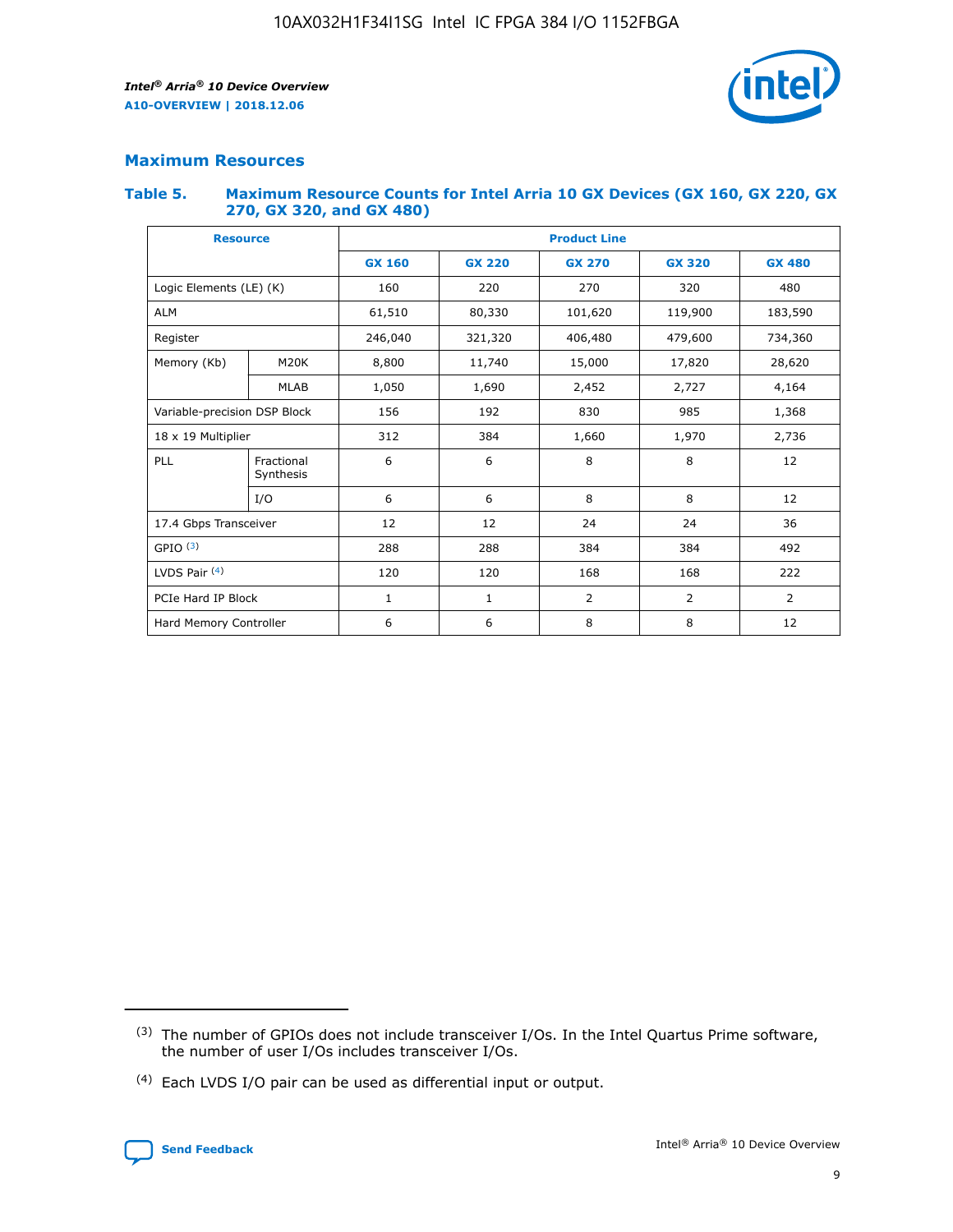

### **Table 6. Maximum Resource Counts for Intel Arria 10 GX Devices (GX 570, GX 660, GX 900, and GX 1150)**

|                              | <b>Resource</b>         | <b>Product Line</b> |                |                |                |  |  |  |
|------------------------------|-------------------------|---------------------|----------------|----------------|----------------|--|--|--|
|                              |                         | <b>GX 570</b>       | <b>GX 660</b>  |                | <b>GX 1150</b> |  |  |  |
| Logic Elements (LE) (K)      |                         | 570                 | 660            | 900            | 1,150          |  |  |  |
| <b>ALM</b>                   |                         | 217,080             | 251,680        | 339,620        | 427,200        |  |  |  |
| Register                     |                         | 868,320             | 1,006,720      | 1,358,480      | 1,708,800      |  |  |  |
| Memory (Kb)                  | <b>M20K</b>             | 36,000              | 42,620         | 48,460         | 54,260         |  |  |  |
|                              | <b>MLAB</b>             | 5,096               | 5,788<br>9,386 |                | 12,984         |  |  |  |
| Variable-precision DSP Block |                         | 1,523               | 1,687          | 1,518          | 1,518          |  |  |  |
| $18 \times 19$ Multiplier    |                         | 3,046               | 3,374          | 3,036          | 3,036          |  |  |  |
| PLL                          | Fractional<br>Synthesis | 16                  | 16             | 32             | 32             |  |  |  |
|                              | I/O                     | 16                  | 16             | 16             | 16             |  |  |  |
| 17.4 Gbps Transceiver        |                         | 48                  | 48             |                | 96             |  |  |  |
| GPIO <sup>(3)</sup>          |                         | 696                 | 696            | 768            | 768            |  |  |  |
| LVDS Pair $(4)$              |                         | 324                 | 324            | 384            | 384            |  |  |  |
| PCIe Hard IP Block           |                         | 2                   | $\overline{2}$ | $\overline{4}$ | 4              |  |  |  |
| Hard Memory Controller       |                         | 16                  | 16             | 16             | 16             |  |  |  |

### **Package Plan**

### **Table 7. Package Plan for Intel Arria 10 GX Devices (U19, F27, and F29)**

Refer to I/O and High Speed I/O in Intel Arria 10 Devices chapter for the number of 3 V I/O, LVDS I/O, and LVDS channels in each device package.

| <b>Product Line</b> | U <sub>19</sub><br>$(19 \text{ mm} \times 19 \text{ mm})$<br>484-pin UBGA) |          |             |         | <b>F27</b><br>(27 mm × 27 mm,<br>672-pin FBGA) |             | <b>F29</b><br>(29 mm × 29 mm,<br>780-pin FBGA) |          |             |  |
|---------------------|----------------------------------------------------------------------------|----------|-------------|---------|------------------------------------------------|-------------|------------------------------------------------|----------|-------------|--|
|                     | 3 V I/O                                                                    | LVDS I/O | <b>XCVR</b> | 3 V I/O | <b>LVDS I/O</b>                                | <b>XCVR</b> | 3 V I/O                                        | LVDS I/O | <b>XCVR</b> |  |
| GX 160              | 48                                                                         | 192      | 6           | 48      | 192                                            | 12          | 48                                             | 240      | 12          |  |
| GX 220              | 48                                                                         | 192      | 6           | 48      | 192                                            | 12          | 48                                             | 240      | 12          |  |
| GX 270              |                                                                            |          |             | 48      | 192                                            | 12          | 48                                             | 312      | 12          |  |
| GX 320              |                                                                            |          |             | 48      | 192                                            | 12          | 48                                             | 312      | 12          |  |
| GX 480              |                                                                            |          |             |         |                                                |             | 48                                             | 312      | 12          |  |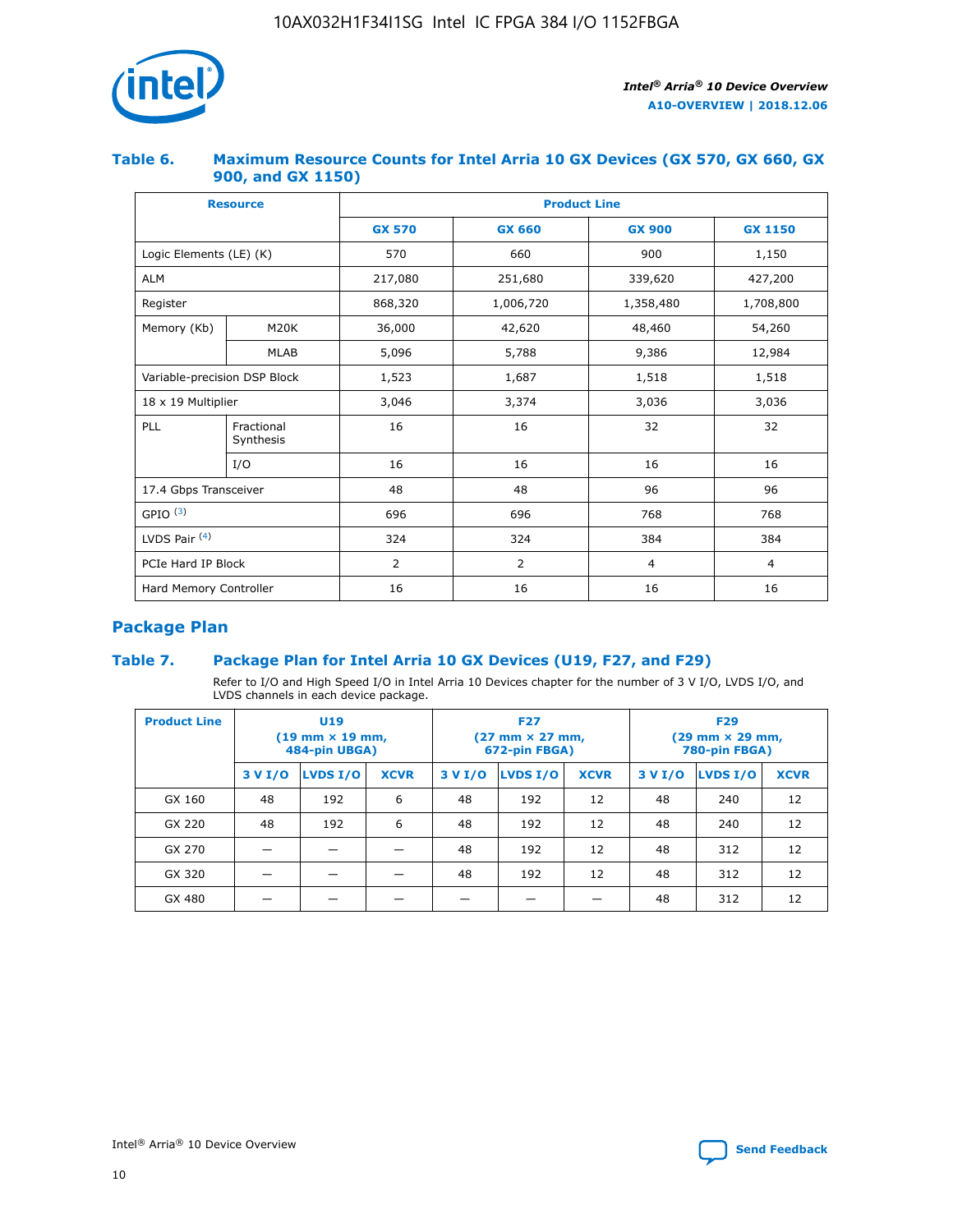



#### **Table 8. Package Plan for Intel Arria 10 GX Devices (F34, F35, NF40, and KF40)**

Refer to I/O and High Speed I/O in Intel Arria 10 Devices chapter for the number of 3 V I/O, LVDS I/O, and LVDS channels in each device package.

| <b>Product Line</b> | <b>F34</b><br>$(35 \text{ mm} \times 35 \text{ mm})$<br>1152-pin FBGA) |                    | <b>F35</b><br>$(35 \text{ mm} \times 35 \text{ mm})$<br><b>1152-pin FBGA)</b> |           | <b>KF40</b><br>$(40$ mm $\times$ 40 mm,<br>1517-pin FBGA) |             |           | <b>NF40</b><br>$(40$ mm $\times$ 40 mm,<br><b>1517-pin FBGA)</b> |             |            |                    |             |
|---------------------|------------------------------------------------------------------------|--------------------|-------------------------------------------------------------------------------|-----------|-----------------------------------------------------------|-------------|-----------|------------------------------------------------------------------|-------------|------------|--------------------|-------------|
|                     | 3V<br>I/O                                                              | <b>LVDS</b><br>I/O | <b>XCVR</b>                                                                   | 3V<br>I/O | <b>LVDS</b><br>I/O                                        | <b>XCVR</b> | 3V<br>I/O | <b>LVDS</b><br>I/O                                               | <b>XCVR</b> | 3 V<br>I/O | <b>LVDS</b><br>I/O | <b>XCVR</b> |
| GX 270              | 48                                                                     | 336                | 24                                                                            | 48        | 336                                                       | 24          |           |                                                                  |             |            |                    |             |
| GX 320              | 48                                                                     | 336                | 24                                                                            | 48        | 336                                                       | 24          |           |                                                                  |             |            |                    |             |
| GX 480              | 48                                                                     | 444                | 24                                                                            | 48        | 348                                                       | 36          |           |                                                                  |             |            |                    |             |
| GX 570              | 48                                                                     | 444                | 24                                                                            | 48        | 348                                                       | 36          | 96        | 600                                                              | 36          | 48         | 540                | 48          |
| GX 660              | 48                                                                     | 444                | 24                                                                            | 48        | 348                                                       | 36          | 96        | 600                                                              | 36          | 48         | 540                | 48          |
| GX 900              |                                                                        | 504                | 24                                                                            | -         |                                                           |             |           |                                                                  |             |            | 600                | 48          |
| GX 1150             |                                                                        | 504                | 24                                                                            |           |                                                           |             |           |                                                                  |             |            | 600                | 48          |

#### **Table 9. Package Plan for Intel Arria 10 GX Devices (RF40, NF45, SF45, and UF45)**

Refer to I/O and High Speed I/O in Intel Arria 10 Devices chapter for the number of 3 V I/O, LVDS I/O, and LVDS channels in each device package.

| <b>Product Line</b> | <b>RF40</b><br>$(40$ mm $\times$ 40 mm,<br>1517-pin FBGA) |                    | <b>NF45</b><br>$(45 \text{ mm} \times 45 \text{ mm})$<br><b>1932-pin FBGA)</b> |            |                    | <b>SF45</b><br>$(45 \text{ mm} \times 45 \text{ mm})$<br><b>1932-pin FBGA)</b> |            |                    | <b>UF45</b><br>$(45 \text{ mm} \times 45 \text{ mm})$<br><b>1932-pin FBGA)</b> |           |                    |             |
|---------------------|-----------------------------------------------------------|--------------------|--------------------------------------------------------------------------------|------------|--------------------|--------------------------------------------------------------------------------|------------|--------------------|--------------------------------------------------------------------------------|-----------|--------------------|-------------|
|                     | 3V<br>I/O                                                 | <b>LVDS</b><br>I/O | <b>XCVR</b>                                                                    | 3 V<br>I/O | <b>LVDS</b><br>I/O | <b>XCVR</b>                                                                    | 3 V<br>I/O | <b>LVDS</b><br>I/O | <b>XCVR</b>                                                                    | 3V<br>I/O | <b>LVDS</b><br>I/O | <b>XCVR</b> |
| GX 900              |                                                           | 342                | 66                                                                             | _          | 768                | 48                                                                             |            | 624                | 72                                                                             |           | 480                | 96          |
| GX 1150             |                                                           | 342                | 66                                                                             | _          | 768                | 48                                                                             |            | 624                | 72                                                                             |           | 480                | 96          |

### **Related Information**

[I/O and High-Speed Differential I/O Interfaces in Intel Arria 10 Devices chapter, Intel](https://www.intel.com/content/www/us/en/programmable/documentation/sam1403482614086.html#sam1403482030321) [Arria 10 Device Handbook](https://www.intel.com/content/www/us/en/programmable/documentation/sam1403482614086.html#sam1403482030321)

Provides the number of 3 V and LVDS I/Os, and LVDS channels for each Intel Arria 10 device package.

### **Intel Arria 10 GT**

This section provides the available options, maximum resource counts, and package plan for the Intel Arria 10 GT devices.

The information in this section is correct at the time of publication. For the latest information and to get more details, refer to the Intel FPGA Product Selector.

#### **Related Information**

#### [Intel FPGA Product Selector](http://www.altera.com/products/selector/psg-selector.html)

Provides the latest information on Intel products.

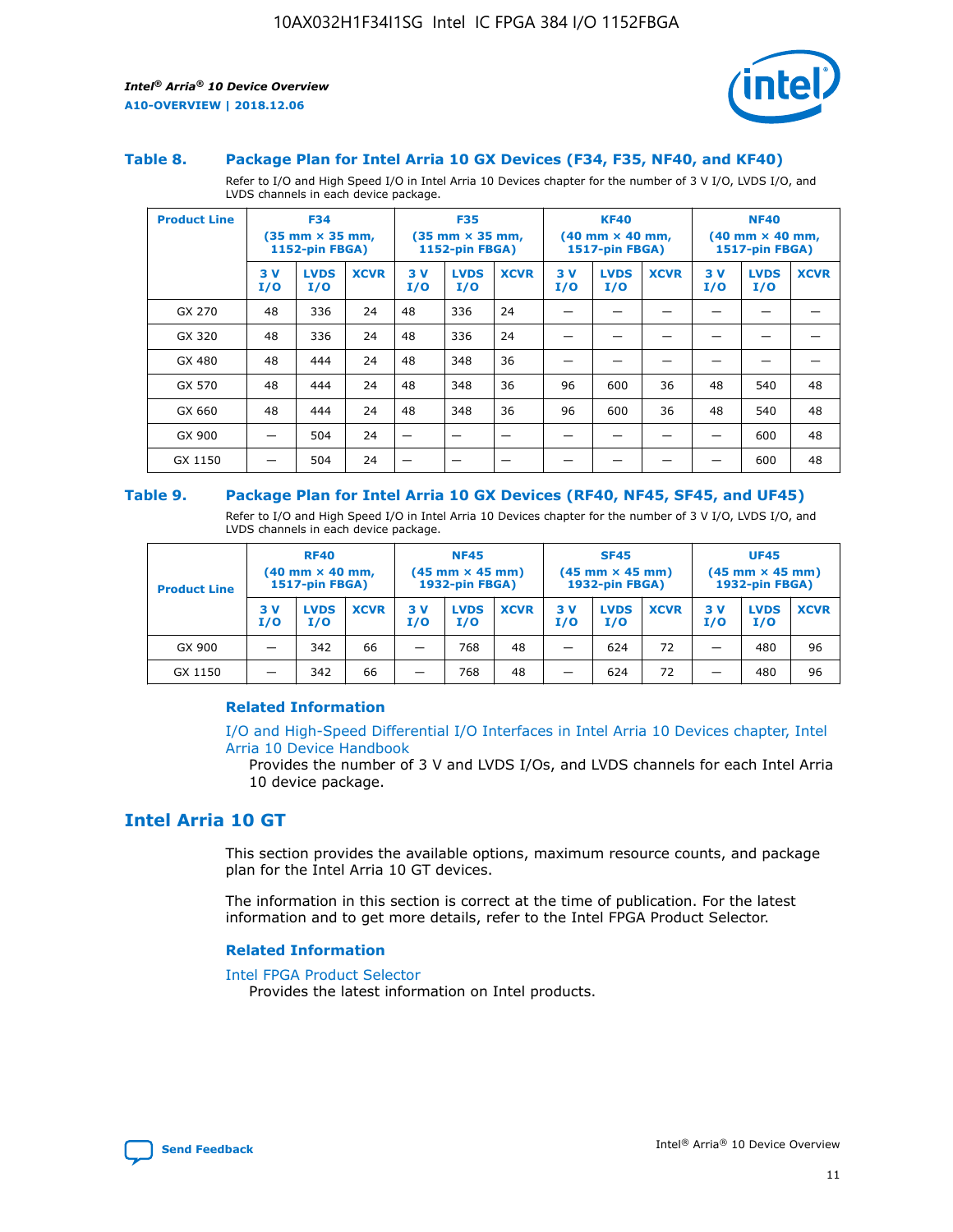

### **Available Options**

### **Figure 2. Sample Ordering Code and Available Options for Intel Arria 10 GT Devices**

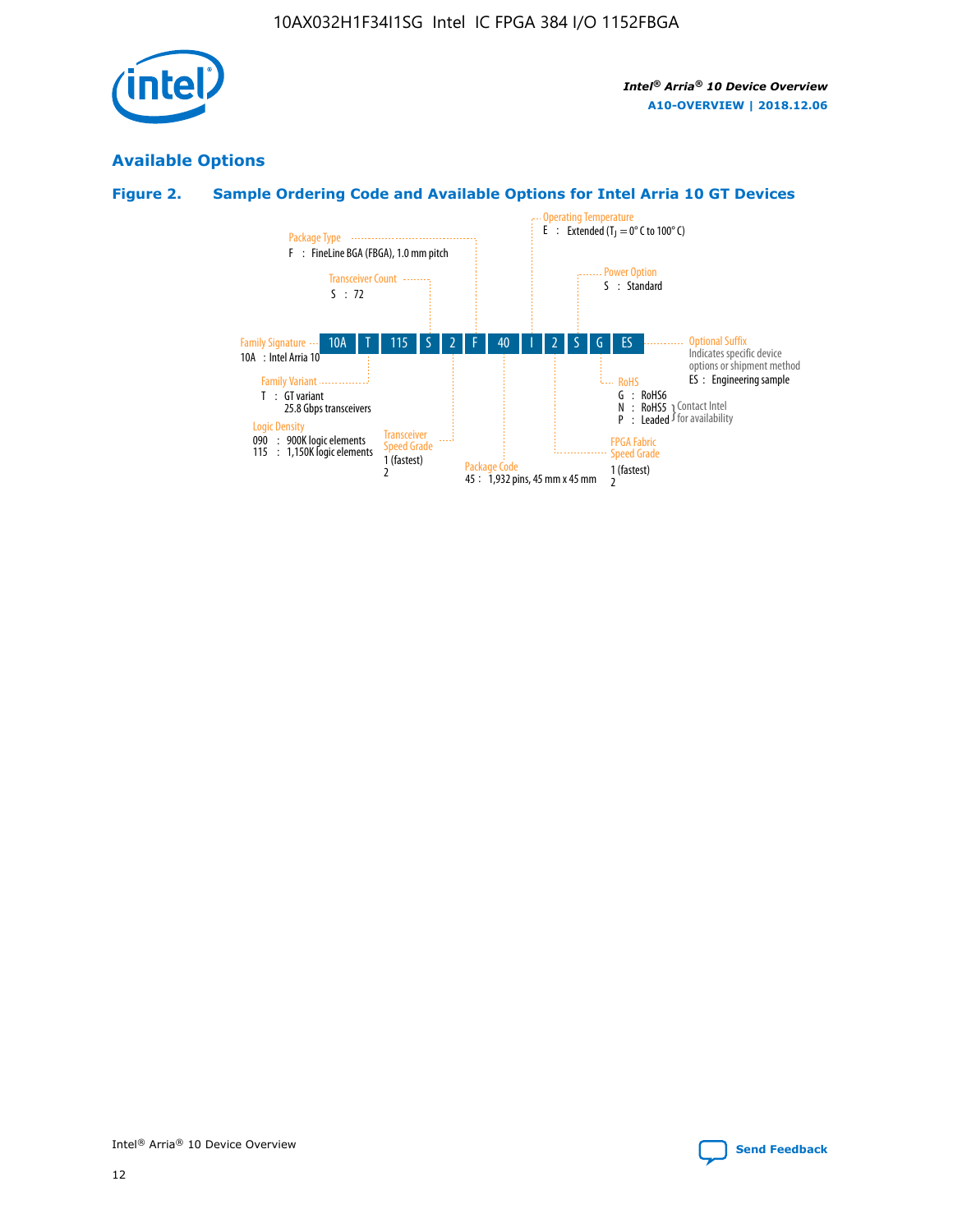

### **Maximum Resources**

#### **Table 10. Maximum Resource Counts for Intel Arria 10 GT Devices**

| <b>Resource</b>              |                      |                | <b>Product Line</b> |  |
|------------------------------|----------------------|----------------|---------------------|--|
|                              |                      | <b>GT 900</b>  | GT 1150             |  |
| Logic Elements (LE) (K)      |                      | 900            | 1,150               |  |
| <b>ALM</b>                   |                      | 339,620        | 427,200             |  |
| Register                     |                      | 1,358,480      | 1,708,800           |  |
| Memory (Kb)                  | M20K                 | 48,460         | 54,260              |  |
|                              | <b>MLAB</b>          | 9,386          | 12,984              |  |
| Variable-precision DSP Block |                      | 1,518          | 1,518               |  |
| 18 x 19 Multiplier           |                      | 3,036          | 3,036               |  |
| <b>PLL</b>                   | Fractional Synthesis | 32             | 32                  |  |
|                              | I/O                  | 16             | 16                  |  |
| Transceiver                  | 17.4 Gbps            | 72(5)          | 72(5)               |  |
|                              | 25.8 Gbps            | 6              | 6                   |  |
| GPIO <sup>(6)</sup>          |                      | 624            | 624                 |  |
| LVDS Pair $(7)$              |                      | 312            | 312                 |  |
| PCIe Hard IP Block           |                      | $\overline{4}$ | $\overline{4}$      |  |
| Hard Memory Controller       |                      | 16             | 16                  |  |

### **Related Information**

#### [Intel Arria 10 GT Channel Usage](https://www.intel.com/content/www/us/en/programmable/documentation/nik1398707230472.html#nik1398707008178)

Configuring GT/GX channels in Intel Arria 10 GT devices.

### **Package Plan**

### **Table 11. Package Plan for Intel Arria 10 GT Devices**

Refer to I/O and High Speed I/O in Intel Arria 10 Devices chapter for the number of 3 V I/O, LVDS I/O, and LVDS channels in each device package.

| <b>Product Line</b> | <b>SF45</b><br>(45 mm × 45 mm, 1932-pin FBGA) |                 |             |  |  |  |
|---------------------|-----------------------------------------------|-----------------|-------------|--|--|--|
|                     | 3 V I/O                                       | <b>LVDS I/O</b> | <b>XCVR</b> |  |  |  |
| GT 900              |                                               | 624             | 72          |  |  |  |
| GT 1150             |                                               | 624             | 72          |  |  |  |

<sup>(7)</sup> Each LVDS I/O pair can be used as differential input or output.



 $(5)$  If all 6 GT channels are in use, 12 of the GX channels are not usable.

<sup>(6)</sup> The number of GPIOs does not include transceiver I/Os. In the Intel Quartus Prime software, the number of user I/Os includes transceiver I/Os.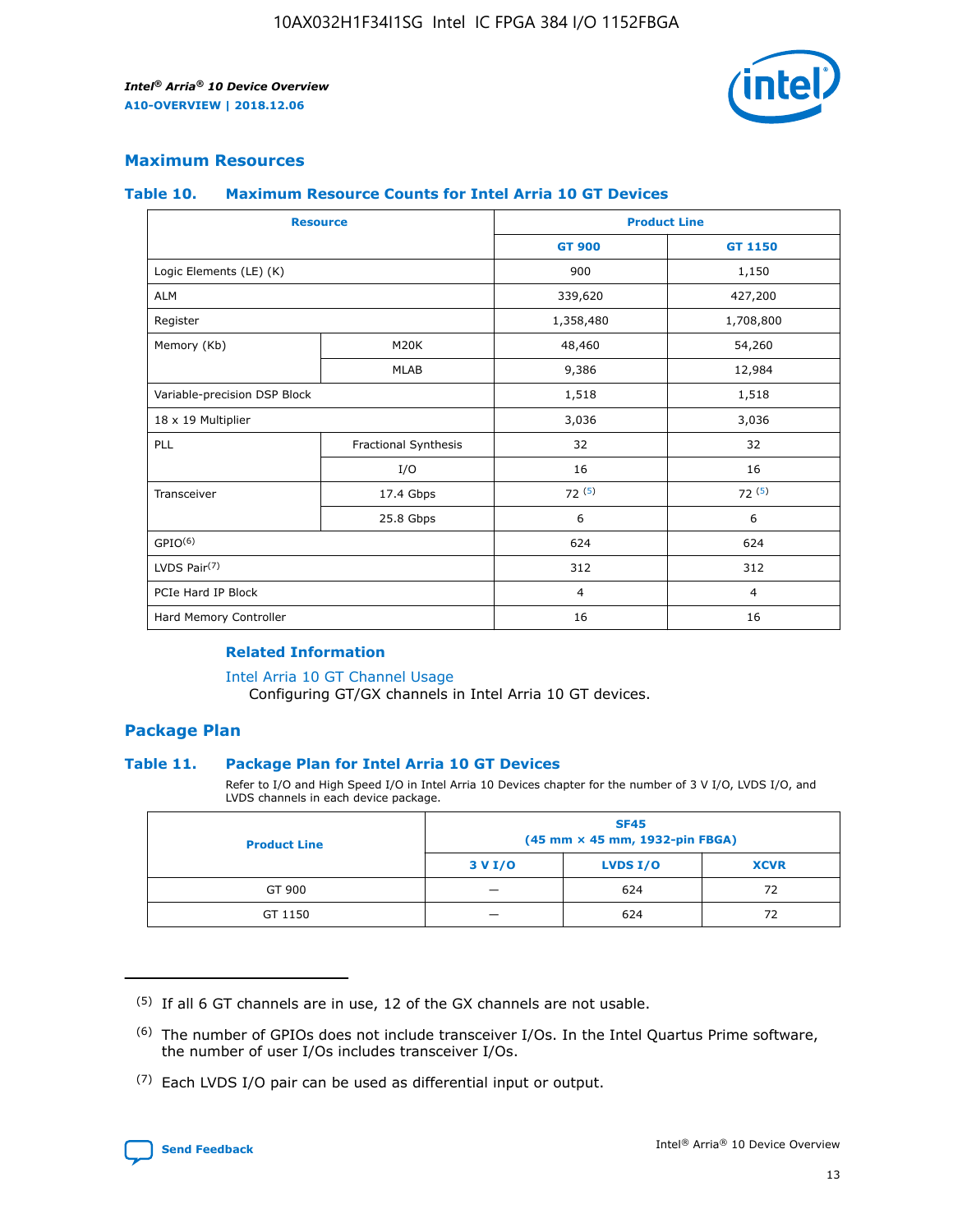

#### **Related Information**

[I/O and High-Speed Differential I/O Interfaces in Intel Arria 10 Devices chapter, Intel](https://www.intel.com/content/www/us/en/programmable/documentation/sam1403482614086.html#sam1403482030321) [Arria 10 Device Handbook](https://www.intel.com/content/www/us/en/programmable/documentation/sam1403482614086.html#sam1403482030321)

Provides the number of 3 V and LVDS I/Os, and LVDS channels for each Intel Arria 10 device package.

### **Intel Arria 10 SX**

This section provides the available options, maximum resource counts, and package plan for the Intel Arria 10 SX devices.

The information in this section is correct at the time of publication. For the latest information and to get more details, refer to the Intel FPGA Product Selector.

#### **Related Information**

[Intel FPGA Product Selector](http://www.altera.com/products/selector/psg-selector.html) Provides the latest information on Intel products.

### **Available Options**

#### **Figure 3. Sample Ordering Code and Available Options for Intel Arria 10 SX Devices**



#### **Related Information**

[Transceiver Performance for Intel Arria 10 GX/SX Devices](https://www.intel.com/content/www/us/en/programmable/documentation/mcn1413182292568.html#mcn1413213965502) Provides more information about the transceiver speed grade.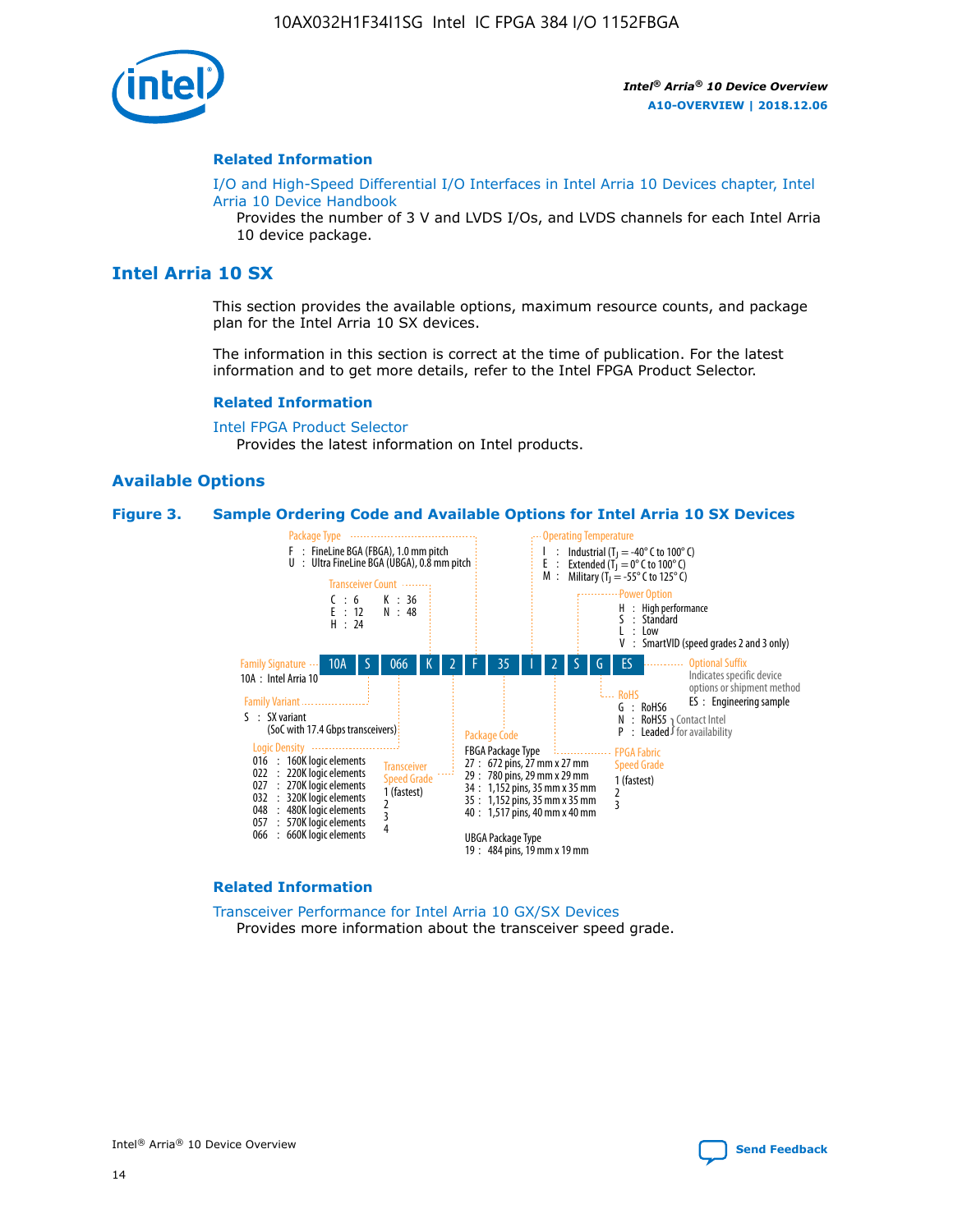

### **Maximum Resources**

#### **Table 12. Maximum Resource Counts for Intel Arria 10 SX Devices**

| <b>Resource</b>                   |                         | <b>Product Line</b> |               |               |                |               |               |               |  |  |  |
|-----------------------------------|-------------------------|---------------------|---------------|---------------|----------------|---------------|---------------|---------------|--|--|--|
|                                   |                         | <b>SX 160</b>       | <b>SX 220</b> | <b>SX 270</b> | <b>SX 320</b>  | <b>SX 480</b> | <b>SX 570</b> | <b>SX 660</b> |  |  |  |
| Logic Elements (LE) (K)           |                         | 160                 | 220           | 270           | 320            | 480           | 570           | 660           |  |  |  |
| <b>ALM</b>                        |                         | 61,510              | 80,330        | 101,620       | 119,900        | 183,590       | 217,080       | 251,680       |  |  |  |
| Register                          |                         | 246,040             | 321,320       | 406,480       | 479,600        | 734,360       | 868,320       | 1,006,720     |  |  |  |
| Memory (Kb)                       | M20K                    | 8,800               | 11,740        | 15,000        | 17,820         | 28,620        | 36,000        | 42,620        |  |  |  |
|                                   | <b>MLAB</b>             | 1,050               | 1,690         | 2,452         | 2,727          | 4,164         | 5,096         | 5,788         |  |  |  |
| Variable-precision DSP Block      |                         | 156                 | 192           | 830           | 985            | 1,368         | 1,523         | 1,687         |  |  |  |
| 18 x 19 Multiplier                |                         | 312                 | 384           | 1,660         | 1,970          | 2,736         | 3,046         | 3,374         |  |  |  |
| PLL                               | Fractional<br>Synthesis | 6                   | 6             | 8             | 8              | 12            | 16            | 16            |  |  |  |
|                                   | I/O                     | 6                   | 6             | 8             | 8              | 12            | 16            | 16            |  |  |  |
| 17.4 Gbps Transceiver             |                         | 12                  | 12            | 24            | 24             | 36            | 48            | 48            |  |  |  |
| GPIO <sup>(8)</sup>               |                         | 288                 | 288           | 384           | 384            | 492           | 696           | 696           |  |  |  |
| LVDS Pair $(9)$                   |                         | 120                 | 120           | 168           | 168            | 174           | 324           | 324           |  |  |  |
|                                   | PCIe Hard IP Block      |                     | $\mathbf{1}$  | 2             | $\overline{2}$ | 2             | 2             | 2             |  |  |  |
| Hard Memory Controller            |                         | 6                   | 6             | 8             | 8              | 12            | 16            | 16            |  |  |  |
| ARM Cortex-A9 MPCore<br>Processor |                         | Yes                 | Yes           | Yes           | Yes            | Yes           | Yes           | Yes           |  |  |  |

### **Package Plan**

### **Table 13. Package Plan for Intel Arria 10 SX Devices (U19, F27, F29, and F34)**

Refer to I/O and High Speed I/O in Intel Arria 10 Devices chapter for the number of 3 V I/O, LVDS I/O, and LVDS channels in each device package.

| <b>Product Line</b> | <b>U19</b><br>$(19$ mm $\times$ 19 mm,<br>484-pin UBGA) |                    |             | <b>F27</b><br>$(27 \text{ mm} \times 27 \text{ mm})$<br>672-pin FBGA) |                    | <b>F29</b><br>$(29 \text{ mm} \times 29 \text{ mm})$<br>780-pin FBGA) |           |                    | <b>F34</b><br>$(35 \text{ mm} \times 35 \text{ mm})$<br><b>1152-pin FBGA)</b> |           |                    |             |
|---------------------|---------------------------------------------------------|--------------------|-------------|-----------------------------------------------------------------------|--------------------|-----------------------------------------------------------------------|-----------|--------------------|-------------------------------------------------------------------------------|-----------|--------------------|-------------|
|                     | 3V<br>I/O                                               | <b>LVDS</b><br>I/O | <b>XCVR</b> | 3V<br>I/O                                                             | <b>LVDS</b><br>I/O | <b>XCVR</b>                                                           | 3V<br>I/O | <b>LVDS</b><br>I/O | <b>XCVR</b>                                                                   | 3V<br>I/O | <b>LVDS</b><br>I/O | <b>XCVR</b> |
| SX 160              | 48                                                      | 144                | 6           | 48                                                                    | 192                | 12                                                                    | 48        | 240                | 12                                                                            | -         |                    |             |
| SX 220              | 48                                                      | 144                | 6           | 48                                                                    | 192                | 12                                                                    | 48        | 240                | 12                                                                            |           |                    |             |
| SX 270              |                                                         |                    |             | 48                                                                    | 192                | 12                                                                    | 48        | 312                | 12                                                                            | 48        | 336                | 24          |
| SX 320              |                                                         |                    |             | 48                                                                    | 192                | 12                                                                    | 48        | 312                | 12                                                                            | 48        | 336                | 24          |
|                     | continued                                               |                    |             |                                                                       |                    |                                                                       |           |                    |                                                                               |           |                    |             |

 $(8)$  The number of GPIOs does not include transceiver I/Os. In the Intel Quartus Prime software, the number of user I/Os includes transceiver I/Os.

 $(9)$  Each LVDS I/O pair can be used as differential input or output.

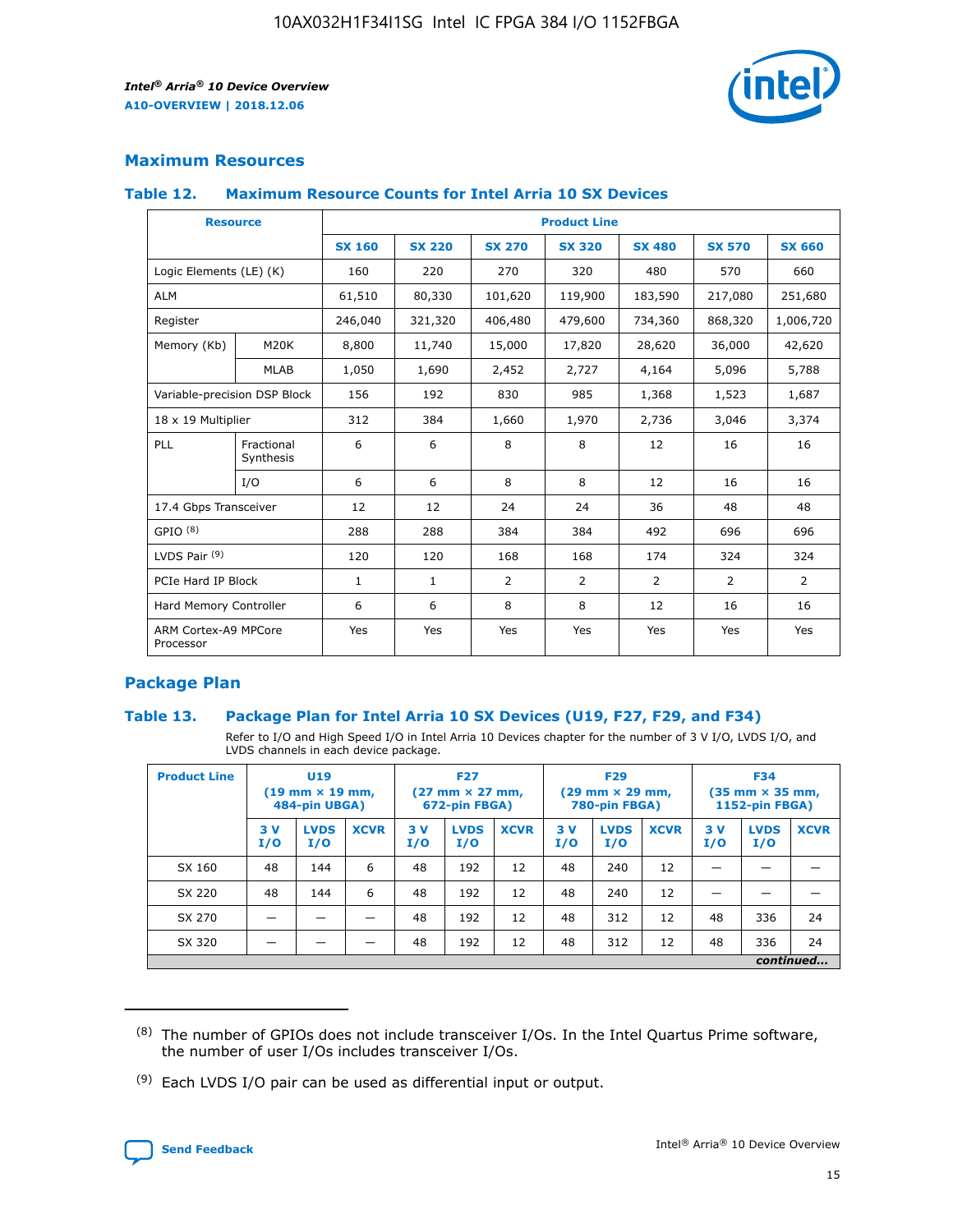

| <b>Product Line</b> | U <sub>19</sub><br>$(19 \text{ mm} \times 19 \text{ mm})$<br>484-pin UBGA) |                    | <b>F27</b><br>$(27 \text{ mm} \times 27 \text{ mm})$<br>672-pin FBGA) |           | <b>F29</b><br>$(29 \text{ mm} \times 29 \text{ mm})$<br>780-pin FBGA) |             |           | <b>F34</b><br>$(35 \text{ mm} \times 35 \text{ mm})$<br><b>1152-pin FBGA)</b> |             |           |                    |             |
|---------------------|----------------------------------------------------------------------------|--------------------|-----------------------------------------------------------------------|-----------|-----------------------------------------------------------------------|-------------|-----------|-------------------------------------------------------------------------------|-------------|-----------|--------------------|-------------|
|                     | 3 V<br>I/O                                                                 | <b>LVDS</b><br>I/O | <b>XCVR</b>                                                           | 3V<br>I/O | <b>LVDS</b><br>I/O                                                    | <b>XCVR</b> | 3V<br>I/O | <b>LVDS</b><br>I/O                                                            | <b>XCVR</b> | 3V<br>I/O | <b>LVDS</b><br>I/O | <b>XCVR</b> |
| SX 480              |                                                                            |                    |                                                                       |           |                                                                       |             | 48        | 312                                                                           | 12          | 48        | 444                | 24          |
| SX 570              |                                                                            |                    |                                                                       |           |                                                                       |             |           |                                                                               |             | 48        | 444                | 24          |
| SX 660              |                                                                            |                    |                                                                       |           |                                                                       |             |           |                                                                               |             | 48        | 444                | 24          |

### **Table 14. Package Plan for Intel Arria 10 SX Devices (F35, KF40, and NF40)**

Refer to I/O and High Speed I/O in Intel Arria 10 Devices chapter for the number of 3 V I/O, LVDS I/O, and LVDS channels in each device package.

| <b>Product Line</b> | <b>F35</b><br>$(35 \text{ mm} \times 35 \text{ mm})$<br><b>1152-pin FBGA)</b> |          |             |                                           | <b>KF40</b><br>(40 mm × 40 mm,<br>1517-pin FBGA) |    | <b>NF40</b><br>$(40 \text{ mm} \times 40 \text{ mm})$<br>1517-pin FBGA) |          |             |  |
|---------------------|-------------------------------------------------------------------------------|----------|-------------|-------------------------------------------|--------------------------------------------------|----|-------------------------------------------------------------------------|----------|-------------|--|
|                     | 3 V I/O                                                                       | LVDS I/O | <b>XCVR</b> | <b>LVDS I/O</b><br><b>XCVR</b><br>3 V I/O |                                                  |    | 3 V I/O                                                                 | LVDS I/O | <b>XCVR</b> |  |
| SX 270              | 48                                                                            | 336      | 24          |                                           |                                                  |    |                                                                         |          |             |  |
| SX 320              | 48                                                                            | 336      | 24          |                                           |                                                  |    |                                                                         |          |             |  |
| SX 480              | 48                                                                            | 348      | 36          |                                           |                                                  |    |                                                                         |          |             |  |
| SX 570              | 48                                                                            | 348      | 36          | 96                                        | 600                                              | 36 | 48                                                                      | 540      | 48          |  |
| SX 660              | 48                                                                            | 348      | 36          | 96                                        | 600                                              | 36 | 48                                                                      | 540      | 48          |  |

### **Related Information**

[I/O and High-Speed Differential I/O Interfaces in Intel Arria 10 Devices chapter, Intel](https://www.intel.com/content/www/us/en/programmable/documentation/sam1403482614086.html#sam1403482030321) [Arria 10 Device Handbook](https://www.intel.com/content/www/us/en/programmable/documentation/sam1403482614086.html#sam1403482030321)

Provides the number of 3 V and LVDS I/Os, and LVDS channels for each Intel Arria 10 device package.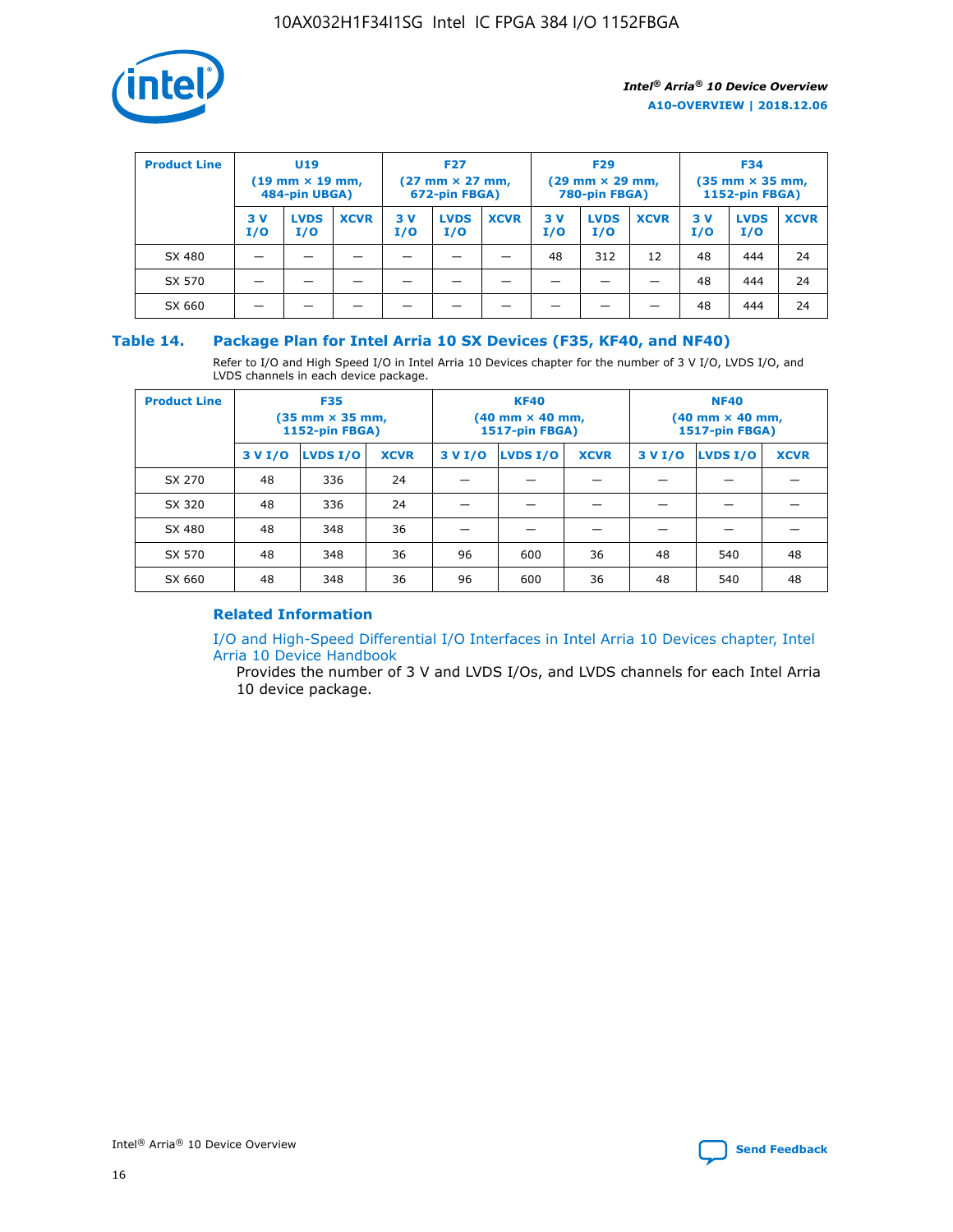

### **I/O Vertical Migration for Intel Arria 10 Devices**

#### **Figure 4. Migration Capability Across Intel Arria 10 Product Lines**

- The arrows indicate the migration paths. The devices included in each vertical migration path are shaded. Devices with fewer resources in the same path have lighter shades.
- To achieve the full I/O migration across product lines in the same migration path, restrict I/Os and transceivers usage to match the product line with the lowest I/O and transceiver counts.
- An LVDS I/O bank in the source device may be mapped to a 3 V I/O bank in the target device. To use memory interface clock frequency higher than 533 MHz, assign external memory interface pins only to banks that are LVDS I/O in both devices.
- There may be nominal 0.15 mm package height difference between some product lines in the same package type.
	- **Variant Product Line Package U19 F27 F29 F34 F35 KF40 NF40 RF40 NF45 SF45 UF45** Intel® Arria® 10 GX GX 160 GX 220 GX 270 GX 320 GX 480 GX 570 GX 660 GX 900 GX 1150 Intel Arria 10 GT GT 900 GT 1150 Intel Arria 10 SX SX 160 SX 220 SX 270 SX 320 SX 480 SX 570 SX 660
- Some migration paths are not shown in the Intel Quartus Prime software **Pin Migration View**.

*Note:* To verify the pin migration compatibility, use the **Pin Migration View** window in the Intel Quartus Prime software Pin Planner.

### **Adaptive Logic Module**

Intel Arria 10 devices use a 20 nm ALM as the basic building block of the logic fabric.

The ALM architecture is the same as the previous generation FPGAs, allowing for efficient implementation of logic functions and easy conversion of IP between the device generations.

The ALM, as shown in following figure, uses an 8-input fracturable look-up table (LUT) with four dedicated registers to help improve timing closure in register-rich designs and achieve an even higher design packing capability than the traditional two-register per LUT architecture.

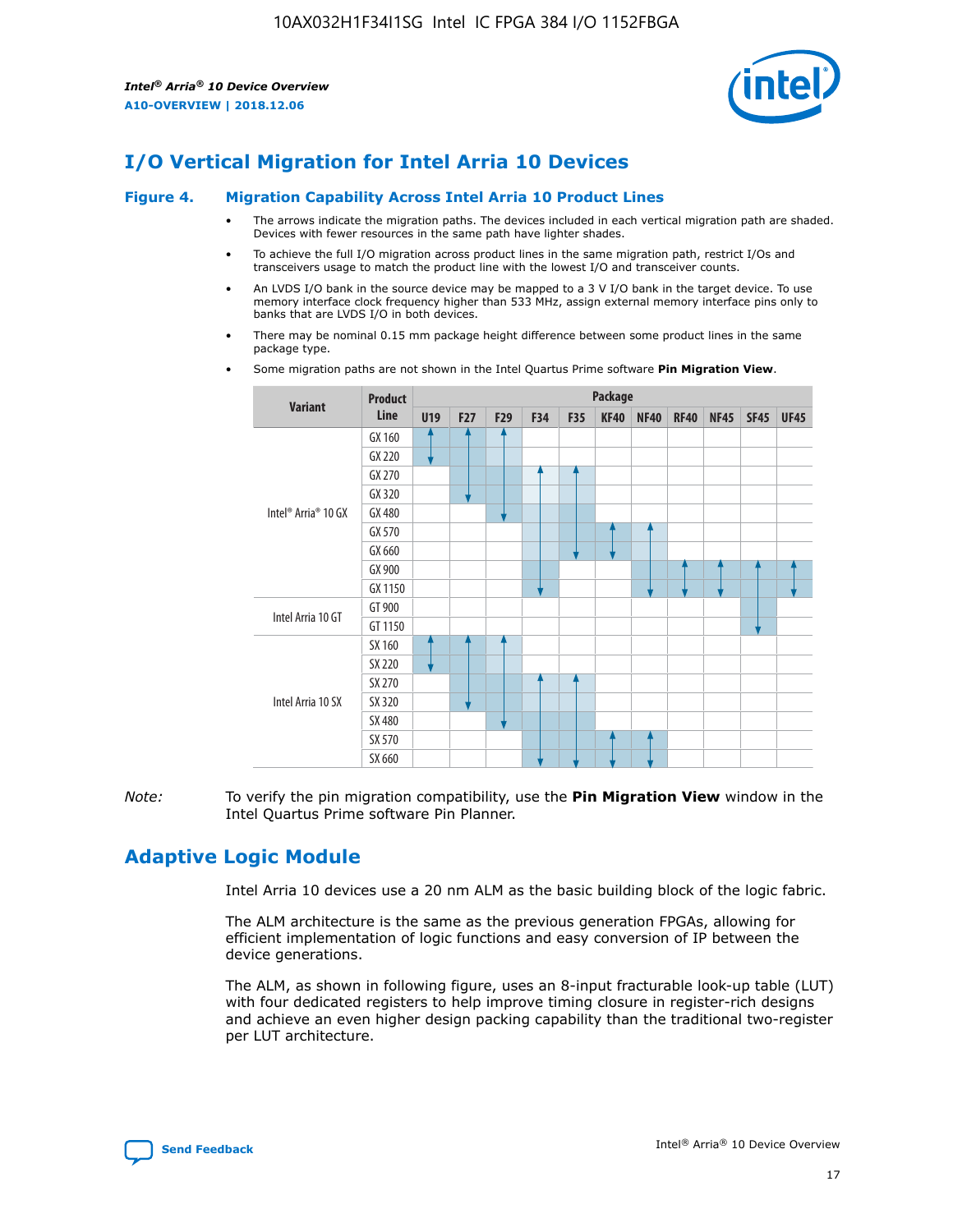

**Figure 5. ALM for Intel Arria 10 Devices**



The Intel Quartus Prime software optimizes your design according to the ALM logic structure and automatically maps legacy designs into the Intel Arria 10 ALM architecture.

### **Variable-Precision DSP Block**

The Intel Arria 10 variable precision DSP blocks support fixed-point arithmetic and floating-point arithmetic.

Features for fixed-point arithmetic:

- High-performance, power-optimized, and fully registered multiplication operations
- 18-bit and 27-bit word lengths
- Two 18 x 19 multipliers or one 27 x 27 multiplier per DSP block
- Built-in addition, subtraction, and 64-bit double accumulation register to combine multiplication results
- Cascading 19-bit or 27-bit when pre-adder is disabled and cascading 18-bit when pre-adder is used to form the tap-delay line for filtering applications
- Cascading 64-bit output bus to propagate output results from one block to the next block without external logic support
- Hard pre-adder supported in 19-bit and 27-bit modes for symmetric filters
- Internal coefficient register bank in both 18-bit and 27-bit modes for filter implementation
- 18-bit and 27-bit systolic finite impulse response (FIR) filters with distributed output adder
- Biased rounding support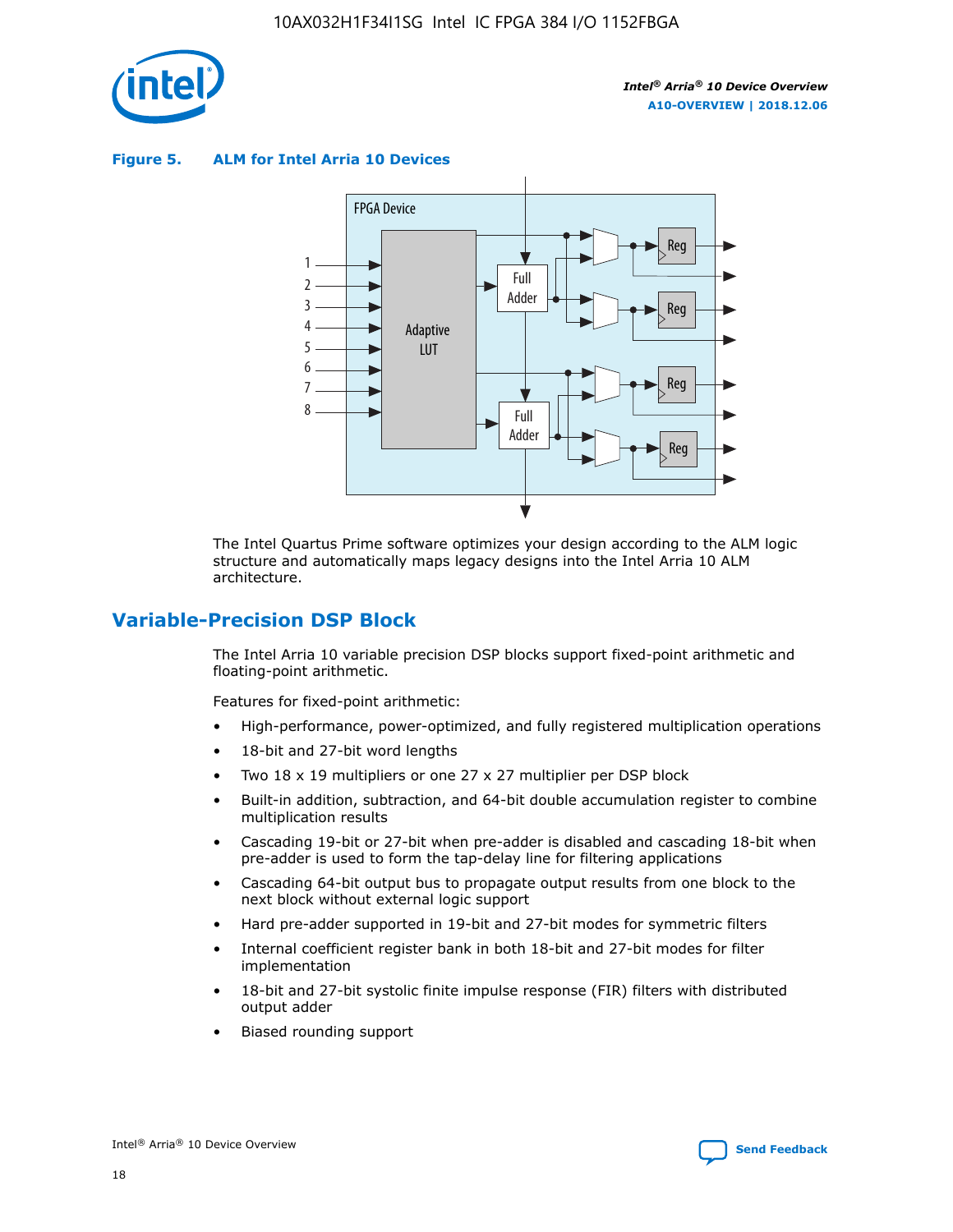

Features for floating-point arithmetic:

- A completely hardened architecture that supports multiplication, addition, subtraction, multiply-add, and multiply-subtract
- Multiplication with accumulation capability and a dynamic accumulator reset control
- Multiplication with cascade summation capability
- Multiplication with cascade subtraction capability
- Complex multiplication
- Direct vector dot product
- Systolic FIR filter

### **Table 15. Variable-Precision DSP Block Configurations for Intel Arria 10 Devices**

| <b>Usage Example</b>                                       | <b>Multiplier Size (Bit)</b>    | <b>DSP Block Resources</b> |
|------------------------------------------------------------|---------------------------------|----------------------------|
| Medium precision fixed point                               | Two 18 x 19                     |                            |
| High precision fixed or Single precision<br>floating point | One 27 x 27                     |                            |
| Fixed point FFTs                                           | One 19 x 36 with external adder |                            |
| Very high precision fixed point                            | One 36 x 36 with external adder |                            |
| Double precision floating point                            | One 54 x 54 with external adder | 4                          |

#### **Table 16. Resources for Fixed-Point Arithmetic in Intel Arria 10 Devices**

The table lists the variable-precision DSP resources by bit precision for each Intel Arria 10 device.

| <b>Variant</b>  | <b>Product Line</b> | Variable-<br>precision<br><b>DSP Block</b> | <b>Independent Input and Output</b><br><b>Multiplications Operator</b> |                                     | 18 x 19<br><b>Multiplier</b><br><b>Adder Sum</b> | $18 \times 18$<br><b>Multiplier</b><br><b>Adder</b> |
|-----------------|---------------------|--------------------------------------------|------------------------------------------------------------------------|-------------------------------------|--------------------------------------------------|-----------------------------------------------------|
|                 |                     |                                            | 18 x 19<br><b>Multiplier</b>                                           | $27 \times 27$<br><b>Multiplier</b> | <b>Mode</b>                                      | <b>Summed with</b><br>36 bit Input                  |
| AIntel Arria 10 | GX 160              | 156                                        | 312                                                                    | 156                                 | 156                                              | 156                                                 |
| GX              | GX 220              | 192                                        | 384                                                                    | 192                                 | 192                                              | 192                                                 |
|                 | GX 270              | 830                                        | 1,660                                                                  | 830                                 | 830                                              | 830                                                 |
|                 | GX 320              | 984                                        | 1,968                                                                  | 984                                 | 984                                              | 984                                                 |
|                 | GX 480              | 1,368                                      | 2,736                                                                  | 1,368                               | 1,368                                            | 1,368                                               |
|                 | GX 570              | 1,523                                      | 3,046                                                                  | 1,523                               | 1,523                                            | 1,523                                               |
|                 | GX 660              | 1,687                                      | 3,374                                                                  | 1,687                               | 1,687                                            | 1,687                                               |
|                 | GX 900              | 1,518                                      | 3,036                                                                  | 1,518                               | 1,518                                            | 1,518                                               |
|                 | GX 1150             | 1,518                                      | 3,036                                                                  | 1,518                               | 1,518                                            | 1,518                                               |
| Intel Arria 10  | GT 900              | 1,518                                      | 3,036                                                                  | 1,518                               | 1,518                                            | 1,518                                               |
| GT              | GT 1150             | 1,518                                      | 3,036                                                                  | 1,518                               | 1,518                                            | 1,518                                               |
| Intel Arria 10  | SX 160              | 156                                        | 312                                                                    | 156                                 | 156                                              | 156                                                 |
| <b>SX</b>       | SX 220<br>192       |                                            | 384                                                                    | 192                                 | 192                                              | 192                                                 |
|                 | SX 270              | 830                                        | 1,660                                                                  | 830                                 | 830                                              | 830                                                 |
|                 |                     |                                            |                                                                        |                                     |                                                  | continued                                           |

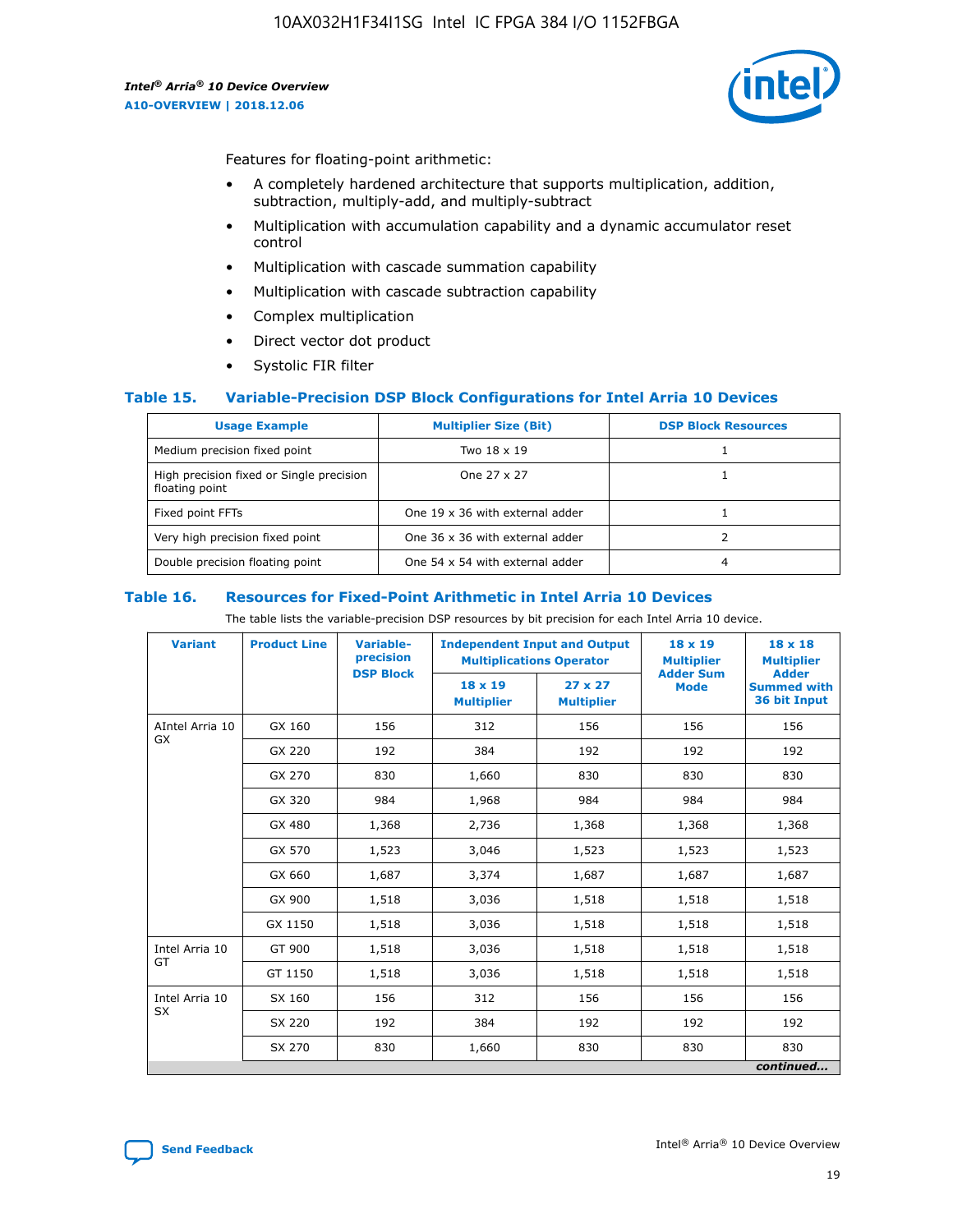

| <b>Variant</b> | <b>Product Line</b> | <b>Variable-</b><br>precision<br><b>DSP Block</b> | <b>Independent Input and Output</b><br><b>Multiplications Operator</b> |                                     | $18 \times 19$<br><b>Multiplier</b><br><b>Adder Sum</b> | $18 \times 18$<br><b>Multiplier</b><br><b>Adder</b> |  |
|----------------|---------------------|---------------------------------------------------|------------------------------------------------------------------------|-------------------------------------|---------------------------------------------------------|-----------------------------------------------------|--|
|                |                     |                                                   | $18 \times 19$<br><b>Multiplier</b>                                    | $27 \times 27$<br><b>Multiplier</b> | <b>Mode</b>                                             | <b>Summed with</b><br>36 bit Input                  |  |
|                | SX 320              | 984                                               | 1,968                                                                  | 984                                 | 984                                                     | 984                                                 |  |
|                | SX 480              | 1,368                                             | 2,736                                                                  | 1,368                               | 1,368                                                   | 1,368                                               |  |
|                | SX 570              | 1,523                                             | 3,046                                                                  | 1,523                               | 1,523                                                   | 1,523                                               |  |
|                | SX 660              | 1,687                                             | 3,374                                                                  | 1,687                               | 1,687                                                   | 1,687                                               |  |

### **Table 17. Resources for Floating-Point Arithmetic in Intel Arria 10 Devices**

The table lists the variable-precision DSP resources by bit precision for each Intel Arria 10 device.

| <b>Variant</b> | <b>Product Line</b> | <b>Variable-</b><br>precision<br><b>DSP Block</b> | <b>Single</b><br><b>Precision</b><br><b>Floating-Point</b><br><b>Multiplication</b><br><b>Mode</b> | <b>Single-Precision</b><br><b>Floating-Point</b><br><b>Adder Mode</b> | Single-<br><b>Precision</b><br><b>Floating-Point</b><br><b>Multiply</b><br><b>Accumulate</b><br><b>Mode</b> | <b>Peak</b><br><b>Giga Floating-</b><br><b>Point</b><br><b>Operations</b><br>per Second<br>(GFLOPs) |
|----------------|---------------------|---------------------------------------------------|----------------------------------------------------------------------------------------------------|-----------------------------------------------------------------------|-------------------------------------------------------------------------------------------------------------|-----------------------------------------------------------------------------------------------------|
| Intel Arria 10 | GX 160              | 156                                               | 156                                                                                                | 156                                                                   | 156                                                                                                         | 140                                                                                                 |
| GX             | GX 220              | 192                                               | 192                                                                                                | 192                                                                   | 192                                                                                                         | 173                                                                                                 |
|                | GX 270              | 830                                               | 830                                                                                                | 830                                                                   | 830                                                                                                         | 747                                                                                                 |
|                | GX 320              | 984                                               | 984                                                                                                | 984                                                                   | 984                                                                                                         | 886                                                                                                 |
|                | GX 480              | 1,369                                             | 1,368                                                                                              | 1,368                                                                 | 1,368                                                                                                       | 1,231                                                                                               |
|                | GX 570              | 1,523                                             | 1,523                                                                                              | 1,523                                                                 | 1,523                                                                                                       | 1,371                                                                                               |
|                | GX 660              | 1,687                                             | 1,687                                                                                              | 1,687                                                                 | 1,687                                                                                                       | 1,518                                                                                               |
|                | GX 900              | 1,518                                             | 1,518                                                                                              | 1,518                                                                 | 1,518                                                                                                       | 1,366                                                                                               |
|                | GX 1150             | 1,518                                             | 1,518                                                                                              | 1,518                                                                 | 1,518                                                                                                       | 1,366                                                                                               |
| Intel Arria 10 | GT 900              | 1,518                                             | 1,518                                                                                              | 1,518                                                                 | 1,518                                                                                                       | 1,366                                                                                               |
| GT             | GT 1150             | 1,518                                             | 1,518                                                                                              | 1,518                                                                 | 1,518                                                                                                       | 1,366                                                                                               |
| Intel Arria 10 | SX 160              | 156                                               | 156                                                                                                | 156                                                                   | 156                                                                                                         | 140                                                                                                 |
| <b>SX</b>      | SX 220              | 192                                               | 192                                                                                                | 192                                                                   | 192                                                                                                         | 173                                                                                                 |
|                | SX 270              | 830                                               | 830                                                                                                | 830                                                                   | 830                                                                                                         | 747                                                                                                 |
|                | SX 320              | 984                                               | 984                                                                                                | 984                                                                   | 984                                                                                                         | 886                                                                                                 |
|                | SX 480              | 1,369                                             | 1,368                                                                                              | 1,368                                                                 | 1,368                                                                                                       | 1,231                                                                                               |
|                | SX 570              | 1,523                                             | 1,523                                                                                              | 1,523                                                                 | 1,523                                                                                                       | 1,371                                                                                               |
|                | SX 660              | 1,687                                             | 1,687                                                                                              | 1,687                                                                 | 1,687                                                                                                       | 1,518                                                                                               |

### **Embedded Memory Blocks**

The embedded memory blocks in the devices are flexible and designed to provide an optimal amount of small- and large-sized memory arrays to fit your design requirements.

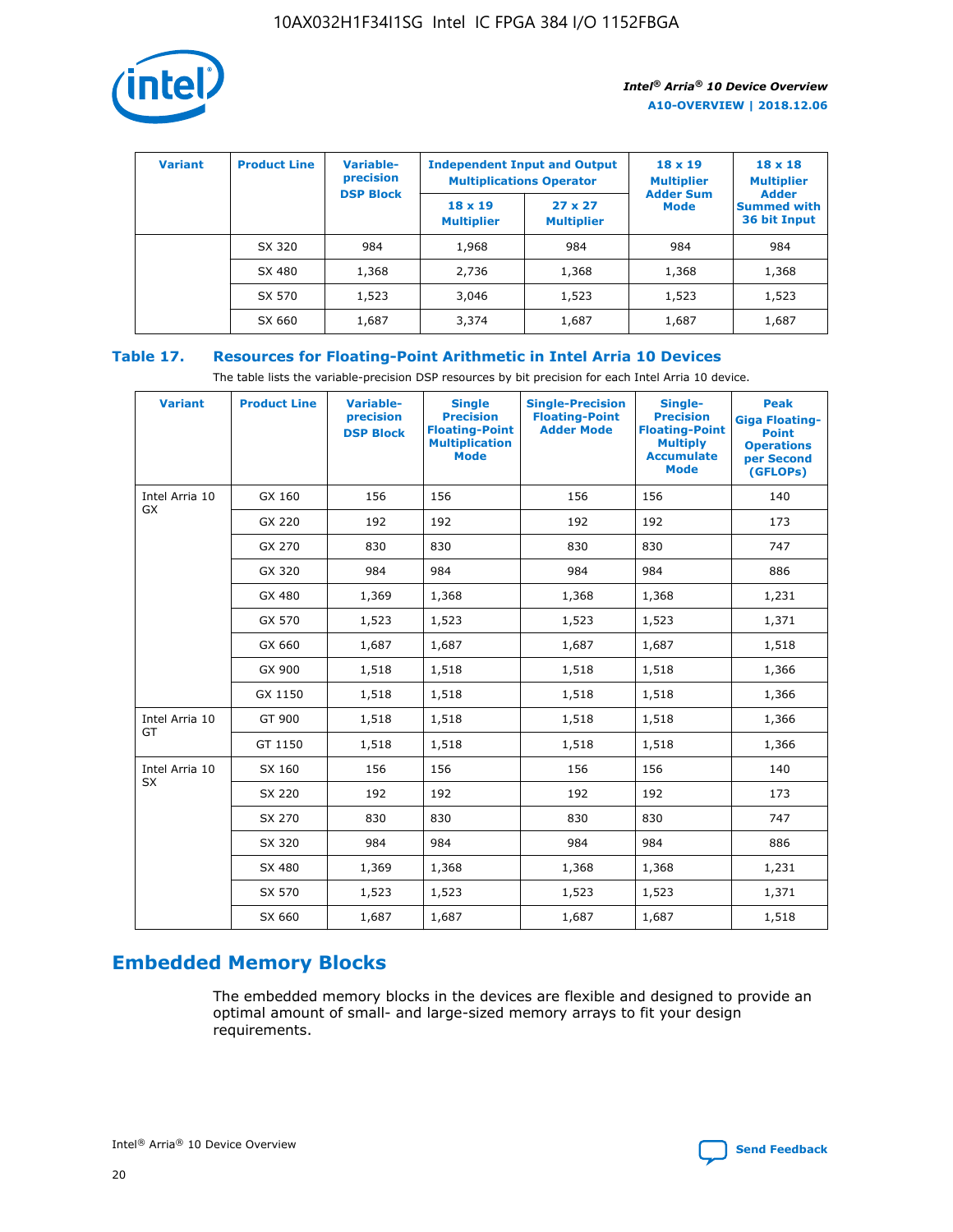

### **Types of Embedded Memory**

The Intel Arria 10 devices contain two types of memory blocks:

- 20 Kb M20K blocks—blocks of dedicated memory resources. The M20K blocks are ideal for larger memory arrays while still providing a large number of independent ports.
- 640 bit memory logic array blocks (MLABs)—enhanced memory blocks that are configured from dual-purpose logic array blocks (LABs). The MLABs are ideal for wide and shallow memory arrays. The MLABs are optimized for implementation of shift registers for digital signal processing (DSP) applications, wide and shallow FIFO buffers, and filter delay lines. Each MLAB is made up of ten adaptive logic modules (ALMs). In the Intel Arria 10 devices, you can configure these ALMs as ten 32 x 2 blocks, giving you one 32 x 20 simple dual-port SRAM block per MLAB.

### **Embedded Memory Capacity in Intel Arria 10 Devices**

|                   | <b>Product</b> | <b>M20K</b>  |                     | <b>MLAB</b>  |                     | <b>Total RAM Bit</b> |
|-------------------|----------------|--------------|---------------------|--------------|---------------------|----------------------|
| <b>Variant</b>    | <b>Line</b>    | <b>Block</b> | <b>RAM Bit (Kb)</b> | <b>Block</b> | <b>RAM Bit (Kb)</b> | (Kb)                 |
| Intel Arria 10 GX | GX 160         | 440          | 8,800               | 1,680        | 1,050               | 9,850                |
|                   | GX 220         | 587          | 11,740              | 2,703        | 1,690               | 13,430               |
|                   | GX 270         | 750          | 15,000              | 3,922        | 2,452               | 17,452               |
|                   | GX 320         | 891          | 17,820              | 4,363        | 2,727               | 20,547               |
|                   | GX 480         | 1,431        | 28,620              | 6,662        | 4,164               | 32,784               |
|                   | GX 570         | 1,800        | 36,000              | 8,153        | 5,096               | 41,096               |
|                   | GX 660         | 2,131        | 42,620              | 9,260        | 5,788               | 48,408               |
|                   | GX 900         | 2,423        | 48,460              | 15,017       | 9,386               | 57,846               |
|                   | GX 1150        | 2,713        | 54,260              | 20,774       | 12,984              | 67,244               |
| Intel Arria 10 GT | GT 900         | 2,423        | 48,460              | 15,017       | 9,386               | 57,846               |
|                   | GT 1150        | 2,713        | 54,260              | 20,774       | 12,984              | 67,244               |
| Intel Arria 10 SX | SX 160         | 440          | 8,800               | 1,680        | 1,050               | 9,850                |
|                   | SX 220         | 587          | 11,740              | 2,703        | 1,690               | 13,430               |
|                   | SX 270         | 750          | 15,000              | 3,922        | 2,452               | 17,452               |
|                   | SX 320         | 891          | 17,820              | 4,363        | 2,727               | 20,547               |
|                   | SX 480         | 1,431        | 28,620              | 6,662        | 4,164               | 32,784               |
|                   | SX 570         | 1,800        | 36,000              | 8,153        | 5,096               | 41,096               |
|                   | SX 660         | 2,131        | 42,620              | 9,260        | 5,788               | 48,408               |

#### **Table 18. Embedded Memory Capacity and Distribution in Intel Arria 10 Devices**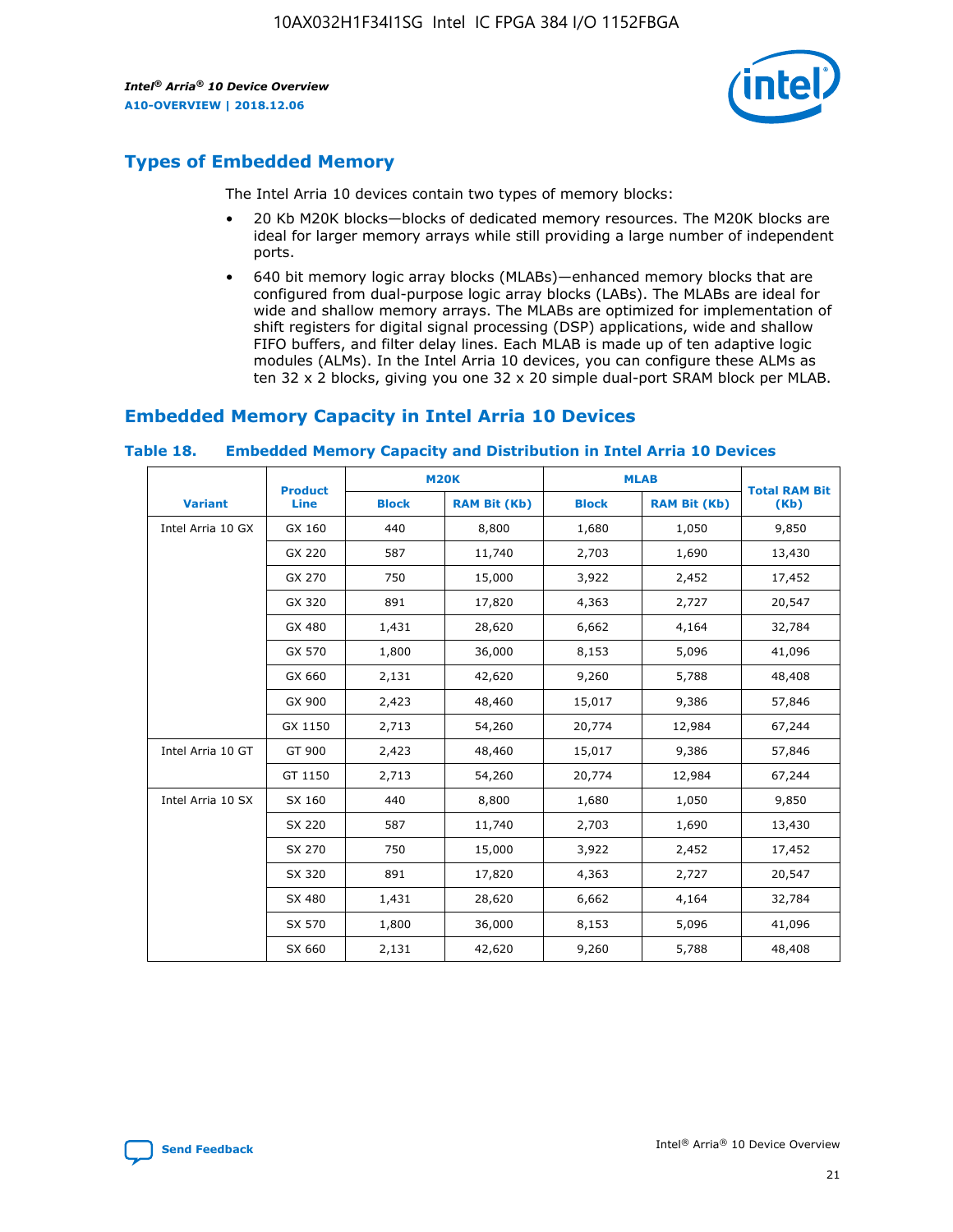

### **Embedded Memory Configurations for Single-port Mode**

#### **Table 19. Single-port Embedded Memory Configurations for Intel Arria 10 Devices**

This table lists the maximum configurations supported for single-port RAM and ROM modes.

| <b>Memory Block</b> | Depth (bits) | <b>Programmable Width</b> |
|---------------------|--------------|---------------------------|
| MLAB                | 32           | x16, x18, or x20          |
|                     | 64(10)       | x8, x9, x10               |
| M20K                | 512          | x40, x32                  |
|                     | 1K           | x20, x16                  |
|                     | 2K           | x10, x8                   |
|                     | 4K           | x5, x4                    |
|                     | 8K           | x2                        |
|                     | 16K          | x1                        |

### **Clock Networks and PLL Clock Sources**

The clock network architecture is based on Intel's global, regional, and peripheral clock structure. This clock structure is supported by dedicated clock input pins, fractional clock synthesis PLLs, and integer I/O PLLs.

### **Clock Networks**

The Intel Arria 10 core clock networks are capable of up to 800 MHz fabric operation across the full industrial temperature range. For the external memory interface, the clock network supports the hard memory controller with speeds up to 2,400 Mbps in a quarter-rate transfer.

To reduce power consumption, the Intel Quartus Prime software identifies all unused sections of the clock network and powers them down.

### **Fractional Synthesis and I/O PLLs**

Intel Arria 10 devices contain up to 32 fractional synthesis PLLs and up to 16 I/O PLLs that are available for both specific and general purpose uses in the core:

- Fractional synthesis PLLs—located in the column adjacent to the transceiver blocks
- I/O PLLs—located in each bank of the 48 I/Os

### **Fractional Synthesis PLLs**

You can use the fractional synthesis PLLs to:

- Reduce the number of oscillators that are required on your board
- Reduce the number of clock pins that are used in the device by synthesizing multiple clock frequencies from a single reference clock source

<sup>(10)</sup> Supported through software emulation and consumes additional MLAB blocks.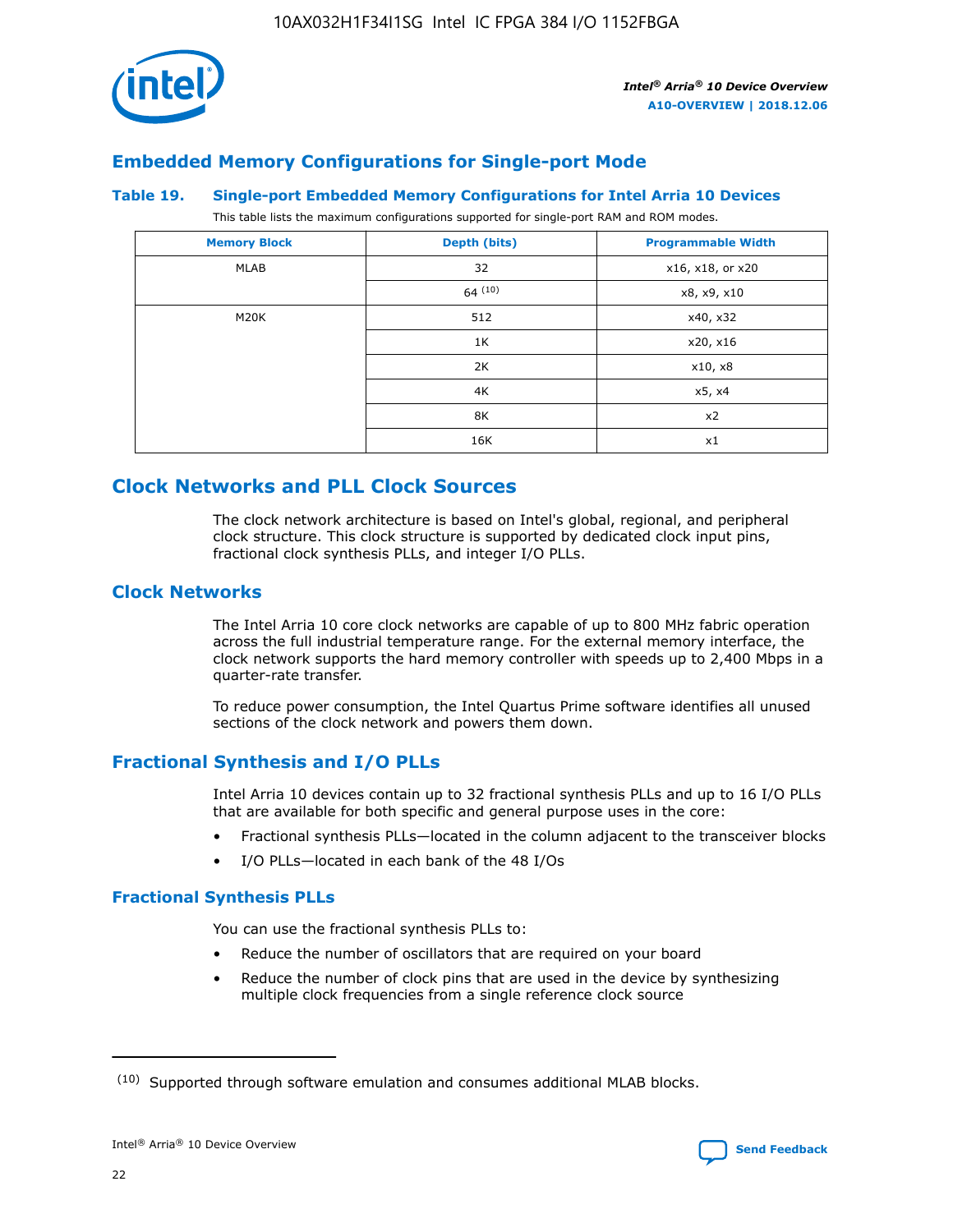

The fractional synthesis PLLs support the following features:

- Reference clock frequency synthesis for transceiver CMU and Advanced Transmit (ATX) PLLs
- Clock network delay compensation
- Zero-delay buffering
- Direct transmit clocking for transceivers
- Independently configurable into two modes:
	- Conventional integer mode equivalent to the general purpose PLL
	- Enhanced fractional mode with third order delta-sigma modulation
- PLL cascading

### **I/O PLLs**

The integer mode I/O PLLs are located in each bank of 48 I/Os. You can use the I/O PLLs to simplify the design of external memory and high-speed LVDS interfaces.

In each I/O bank, the I/O PLLs are adjacent to the hard memory controllers and LVDS SERDES. Because these PLLs are tightly coupled with the I/Os that need to use them, it makes it easier to close timing.

You can use the I/O PLLs for general purpose applications in the core such as clock network delay compensation and zero-delay buffering.

Intel Arria 10 devices support PLL-to-PLL cascading.

### **FPGA General Purpose I/O**

Intel Arria 10 devices offer highly configurable GPIOs. Each I/O bank contains 48 general purpose I/Os and a high-efficiency hard memory controller.

The following list describes the features of the GPIOs:

- Consist of 3 V I/Os for high-voltage application and LVDS I/Os for differential signaling
	- Up to two 3 V I/O banks, available in some devices, that support up to 3 V I/O standards
	- LVDS I/O banks that support up to 1.8 V I/O standards
- Support a wide range of single-ended and differential I/O interfaces
- LVDS speeds up to 1.6 Gbps
- Each LVDS pair of pins has differential input and output buffers, allowing you to configure the LVDS direction for each pair.
- Programmable bus hold and weak pull-up
- Programmable differential output voltage  $(V_{OD})$  and programmable pre-emphasis

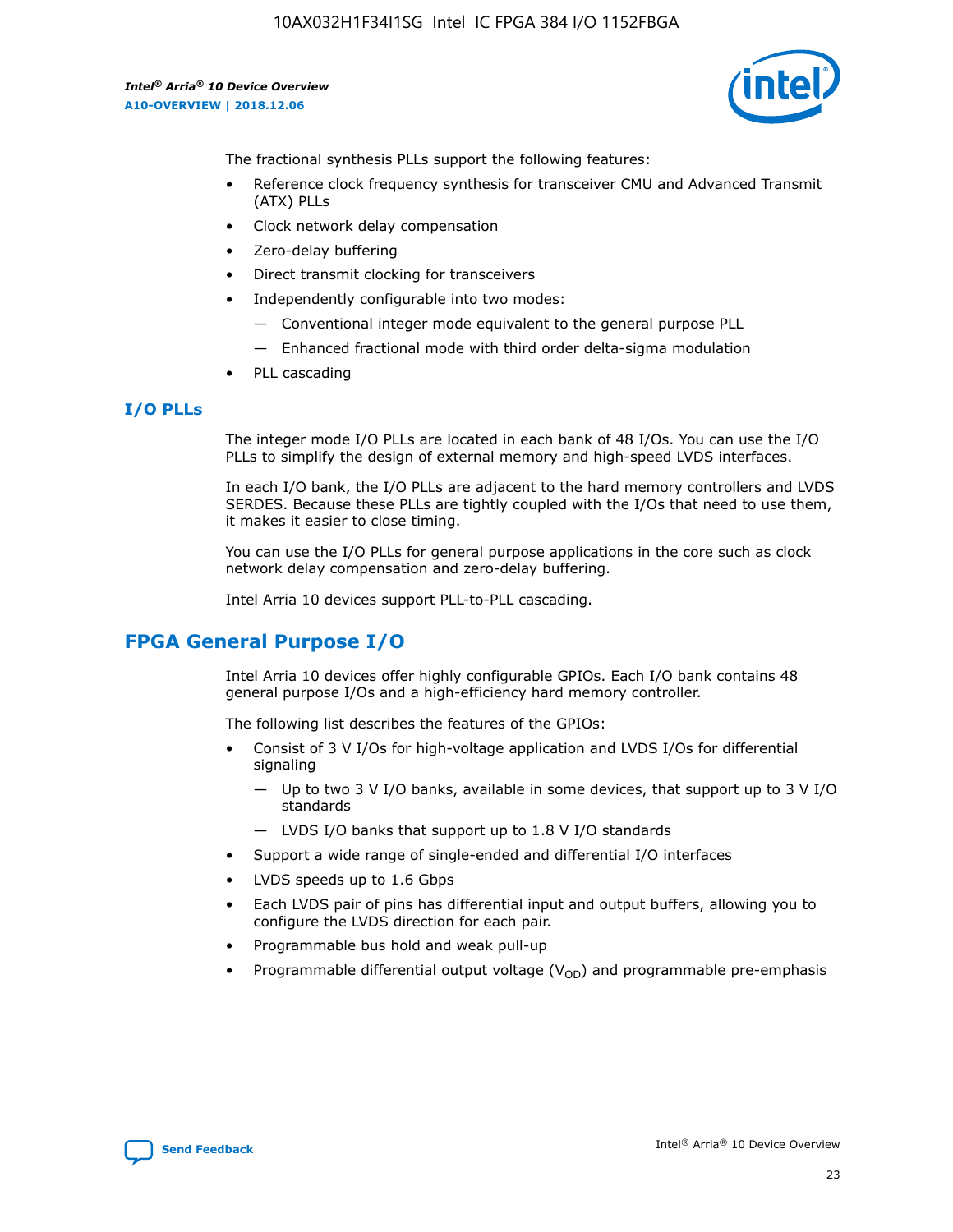

- Series (R<sub>S</sub>) and parallel (R<sub>T</sub>) on-chip termination (OCT) for all I/O banks with OCT calibration to limit the termination impedance variation
- On-chip dynamic termination that has the ability to swap between series and parallel termination, depending on whether there is read or write on a common bus for signal integrity
- Easy timing closure support using the hard read FIFO in the input register path, and delay-locked loop (DLL) delay chain with fine and coarse architecture

### **External Memory Interface**

Intel Arria 10 devices offer massive external memory bandwidth, with up to seven 32 bit DDR4 memory interfaces running at up to 2,400 Mbps. This bandwidth provides additional ease of design, lower power, and resource efficiencies of hardened highperformance memory controllers.

The memory interface within Intel Arria 10 FPGAs and SoCs delivers the highest performance and ease of use. You can configure up to a maximum width of 144 bits when using the hard or soft memory controllers. If required, you can bypass the hard memory controller and use a soft controller implemented in the user logic.

Each I/O contains a hardened DDR read/write path (PHY) capable of performing key memory interface functionality such as read/write leveling, FIFO buffering to lower latency and improve margin, timing calibration, and on-chip termination.

The timing calibration is aided by the inclusion of hard microcontrollers based on Intel's Nios® II technology, specifically tailored to control the calibration of multiple memory interfaces. This calibration allows the Intel Arria 10 device to compensate for any changes in process, voltage, or temperature either within the Intel Arria 10 device itself, or within the external memory device. The advanced calibration algorithms ensure maximum bandwidth and robust timing margin across all operating conditions.

In addition to parallel memory interfaces, Intel Arria 10 devices support serial memory technologies such as the Hybrid Memory Cube (HMC). The HMC is supported by the Intel Arria 10 high-speed serial transceivers which connect up to four HMC links, with each link running at data rates up to 15 Gbps.

### **Related Information**

#### [External Memory Interface Spec Estimator](http://www.altera.com/technology/memory/estimator/mem-emif-index.html)

Provides a parametric tool that allows you to find and compare the performance of the supported external memory interfaces in IntelFPGAs.

### **Memory Standards Supported by Intel Arria 10 Devices**

The I/Os are designed to provide high performance support for existing and emerging external memory standards.

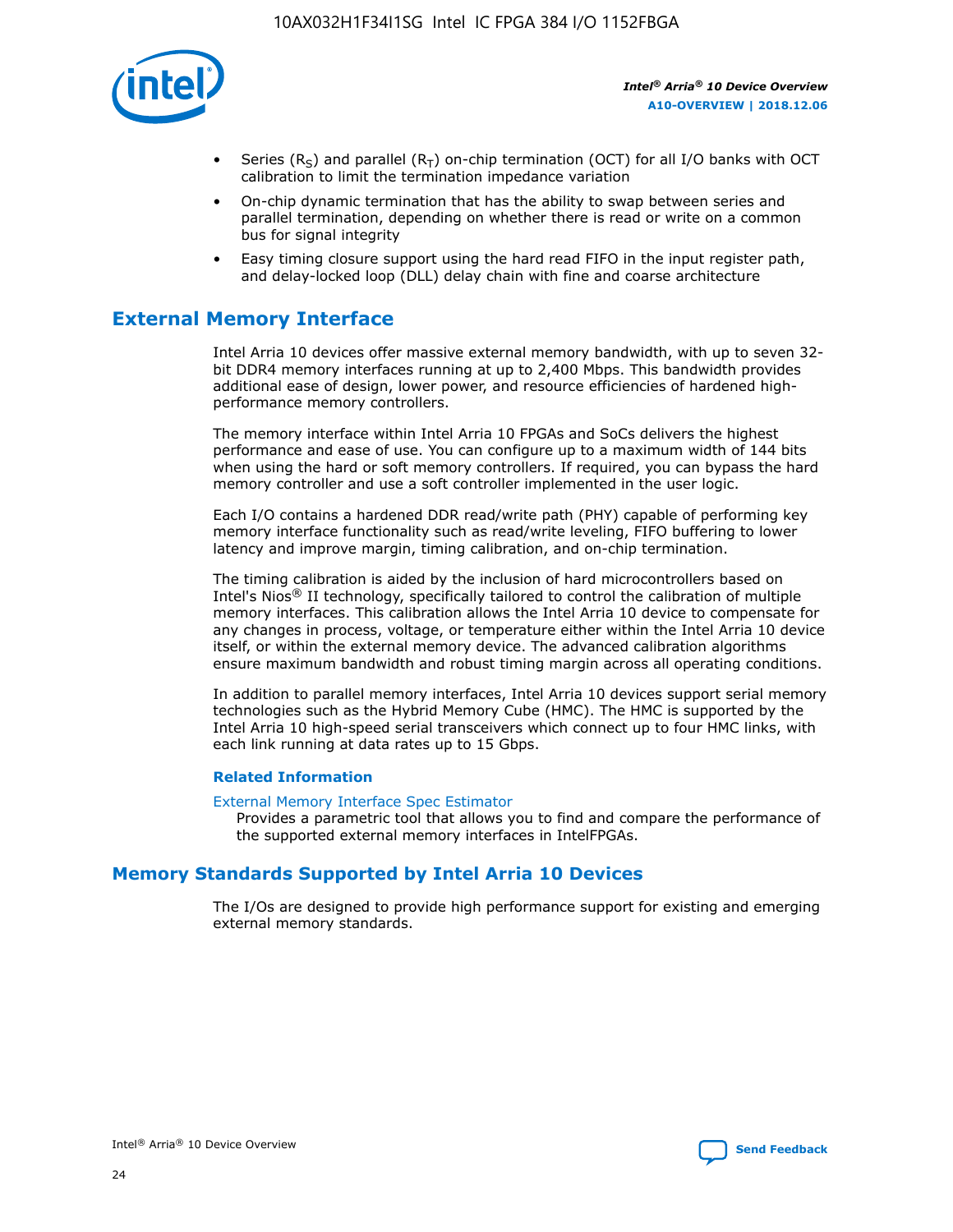

### **Table 20. Memory Standards Supported by the Hard Memory Controller**

This table lists the overall capability of the hard memory controller. For specific details, refer to the External Memory Interface Spec Estimator and Intel Arria 10 Device Datasheet.

| <b>Memory Standard</b> | <b>Rate Support</b> | <b>Ping Pong PHY Support</b> | <b>Maximum Frequency</b><br>(MHz) |
|------------------------|---------------------|------------------------------|-----------------------------------|
| <b>DDR4 SDRAM</b>      | Quarter rate        | Yes                          | 1,067                             |
|                        |                     |                              | 1,200                             |
| <b>DDR3 SDRAM</b>      | Half rate           | Yes                          | 533                               |
|                        |                     |                              | 667                               |
|                        | Quarter rate        | Yes                          | 1,067                             |
|                        |                     |                              | 1,067                             |
| <b>DDR3L SDRAM</b>     | Half rate           | Yes                          | 533                               |
|                        |                     |                              | 667                               |
|                        | Quarter rate        | Yes                          | 933                               |
|                        |                     |                              | 933                               |
| LPDDR3 SDRAM           | Half rate           |                              | 533                               |
|                        | Quarter rate        |                              | 800                               |

### **Table 21. Memory Standards Supported by the Soft Memory Controller**

| <b>Memory Standard</b>      | <b>Rate Support</b> | <b>Maximum Frequency</b><br>(MHz) |
|-----------------------------|---------------------|-----------------------------------|
| <b>RLDRAM 3 (11)</b>        | Quarter rate        | 1,200                             |
| ODR IV SRAM <sup>(11)</sup> | Quarter rate        | 1,067                             |
| <b>ODR II SRAM</b>          | Full rate           | 333                               |
|                             | Half rate           | 633                               |
| <b>ODR II+ SRAM</b>         | Full rate           | 333                               |
|                             | Half rate           | 633                               |
| <b>ODR II+ Xtreme SRAM</b>  | Full rate           | 333                               |
|                             | Half rate           | 633                               |

### **Table 22. Memory Standards Supported by the HPS Hard Memory Controller**

The hard processor system (HPS) is available in Intel Arria 10 SoC devices only.

| <b>Memory Standard</b> | <b>Rate Support</b> | <b>Maximum Frequency</b><br>(MHz) |
|------------------------|---------------------|-----------------------------------|
| <b>DDR4 SDRAM</b>      | Half rate           | 1,200                             |
| <b>DDR3 SDRAM</b>      | Half rate           | 1,067                             |
| <b>DDR3L SDRAM</b>     | Half rate           | 933                               |

<sup>(11)</sup> Intel Arria 10 devices support this external memory interface using hard PHY with soft memory controller.

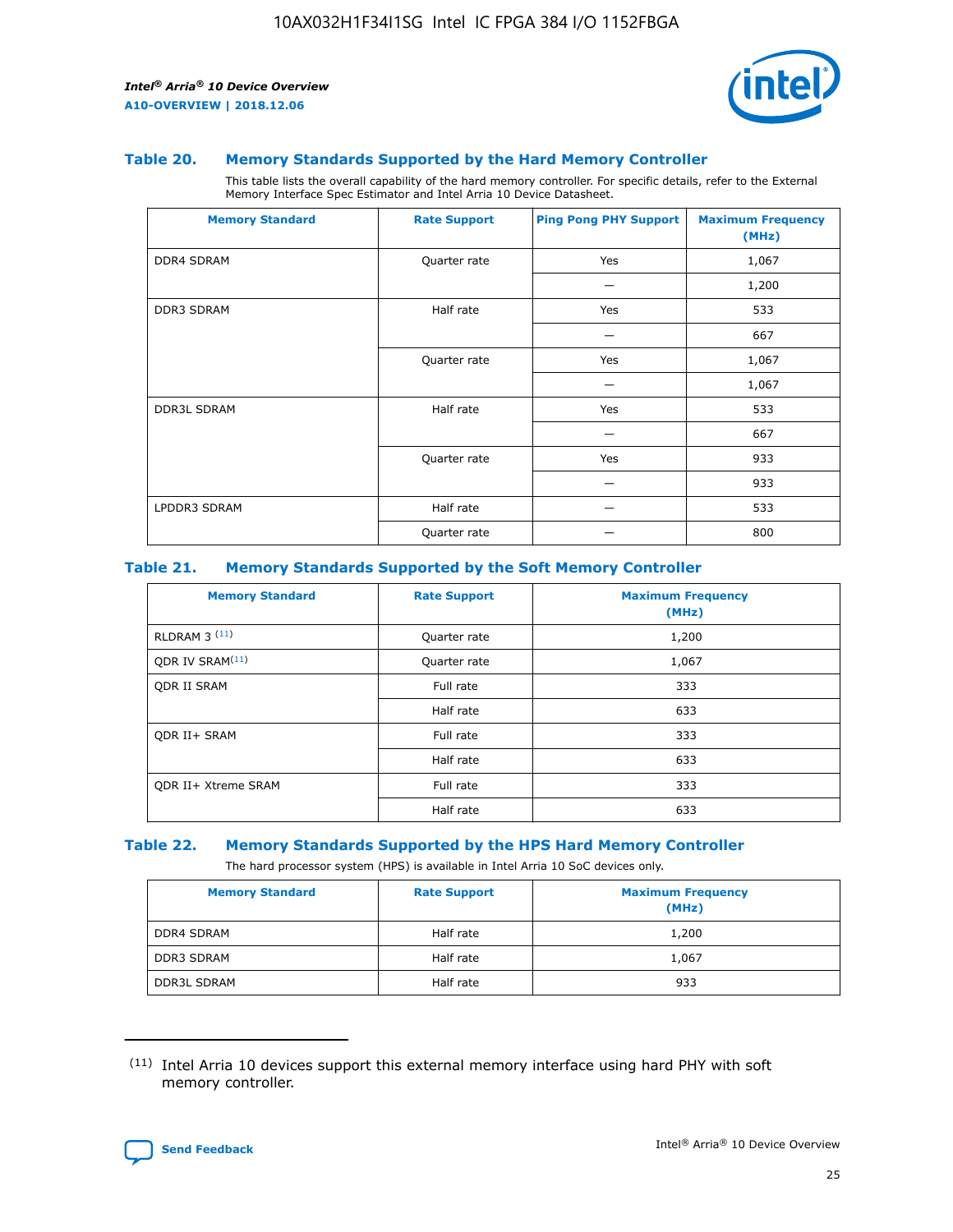

### **Related Information**

#### [Intel Arria 10 Device Datasheet](https://www.intel.com/content/www/us/en/programmable/documentation/mcn1413182292568.html#mcn1413182153340)

Lists the memory interface performance according to memory interface standards, rank or chip select configurations, and Intel Arria 10 device speed grades.

### **PCIe Gen1, Gen2, and Gen3 Hard IP**

Intel Arria 10 devices contain PCIe hard IP that is designed for performance and ease-of-use:

- Includes all layers of the PCIe stack—transaction, data link and physical layers.
- Supports PCIe Gen3, Gen2, and Gen1 Endpoint and Root Port in x1, x2, x4, or x8 lane configuration.
- Operates independently from the core logic—optional configuration via protocol (CvP) allows the PCIe link to power up and complete link training in less than 100 ms while the Intel Arria 10 device completes loading the programming file for the rest of the FPGA.
- Provides added functionality that makes it easier to support emerging features such as Single Root I/O Virtualization (SR-IOV) and optional protocol extensions.
- Provides improved end-to-end datapath protection using ECC.
- Supports FPGA configuration via protocol (CvP) using PCIe at Gen3, Gen2, or Gen1 speed.

#### **Related Information**

PCS Features on page 30

### **Enhanced PCS Hard IP for Interlaken and 10 Gbps Ethernet**

### **Interlaken Support**

The Intel Arria 10 enhanced PCS hard IP provides integrated Interlaken PCS supporting rates up to 25.8 Gbps per lane.

The Interlaken PCS is based on the proven functionality of the PCS developed for Intel's previous generation FPGAs, which demonstrated interoperability with Interlaken ASSP vendors and third-party IP suppliers. The Interlaken PCS is present in every transceiver channel in Intel Arria 10 devices.

### **Related Information**

PCS Features on page 30

### **10 Gbps Ethernet Support**

The Intel Arria 10 enhanced PCS hard IP supports 10GBASE-R PCS compliant with IEEE 802.3 10 Gbps Ethernet (10GbE). The integrated hard IP support for 10GbE and the 10 Gbps transceivers save external PHY cost, board space, and system power.

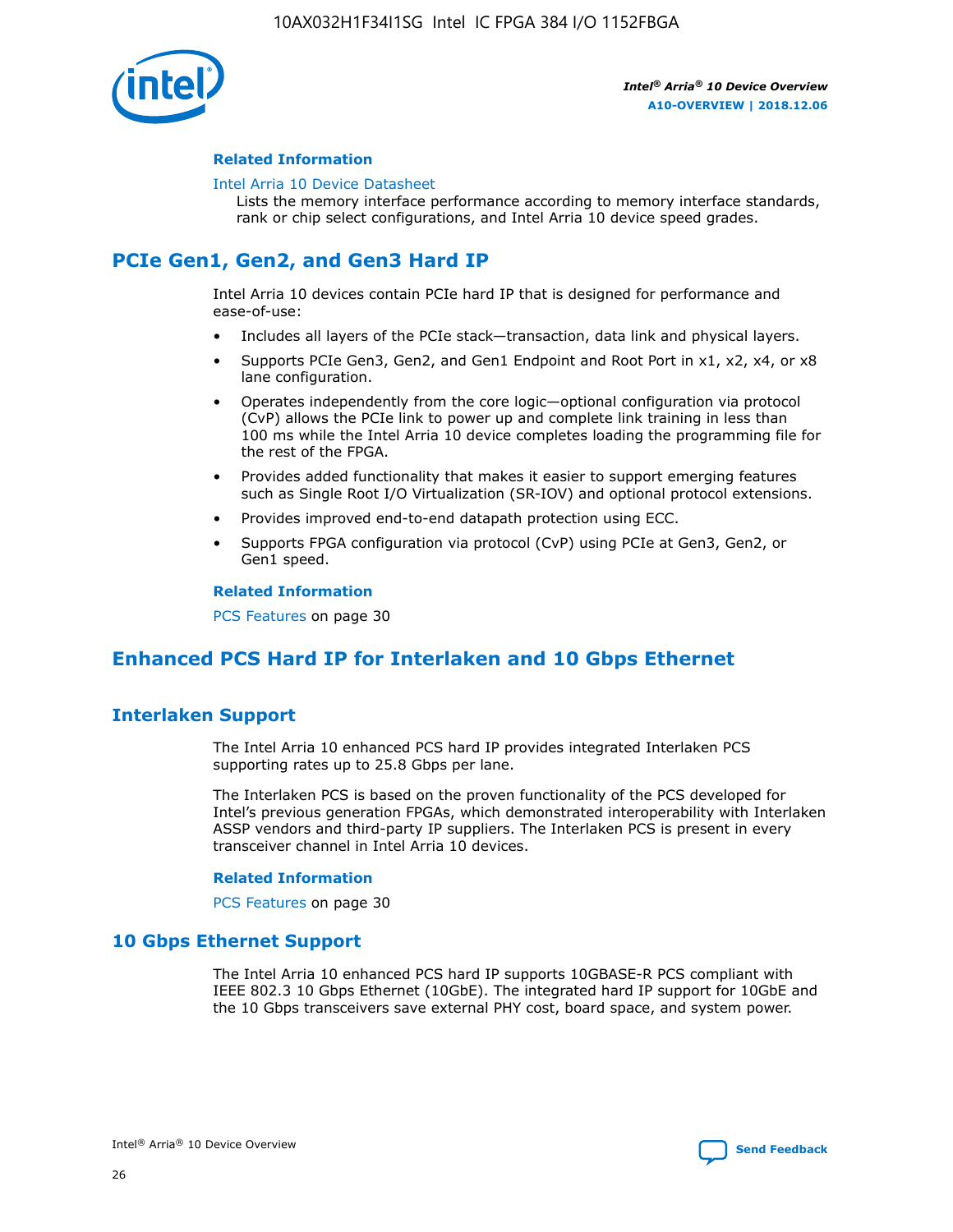

The scalable hard IP supports multiple independent 10GbE ports while using a single PLL for all the 10GBASE-R PCS instantiations, which saves on core logic resources and clock networks:

- Simplifies multiport 10GbE systems compared to XAUI interfaces that require an external XAUI-to-10G PHY.
- Incorporates Electronic Dispersion Compensation (EDC), which enables direct connection to standard 10 Gbps XFP and SFP+ pluggable optical modules.
- Supports backplane Ethernet applications and includes a hard 10GBASE-KR Forward Error Correction (FEC) circuit that you can use for 10 Gbps and 40 Gbps applications.

The 10 Gbps Ethernet PCS hard IP and 10GBASE-KR FEC are present in every transceiver channel.

#### **Related Information**

PCS Features on page 30

### **Low Power Serial Transceivers**

Intel Arria 10 FPGAs and SoCs include lowest power transceivers that deliver high bandwidth, throughput and low latency.

Intel Arria 10 devices deliver the industry's lowest power consumption per transceiver channel:

- 12.5 Gbps transceivers at as low as 242 mW
- 10 Gbps transceivers at as low as 168 mW
- 6 Gbps transceivers at as low as 117 mW

Intel Arria 10 transceivers support various data rates according to application:

- Chip-to-chip and chip-to-module applications—from 1 Gbps up to 25.8 Gbps
- Long reach and backplane applications—from 1 Gbps up to 12.5 with advanced adaptive equalization
- Critical power sensitive applications—from 1 Gbps up to 11.3 Gbps using lower power modes

The combination of 20 nm process technology and architectural advances provide the following benefits:

- Significant reduction in die area and power consumption
- Increase of up to two times in transceiver I/O density compared to previous generation devices while maintaining optimal signal integrity
- Up to 72 total transceiver channels—you can configure up to 6 of these channels to run as fast as 25.8 Gbps
- All channels feature continuous data rate support up to the maximum rated speed

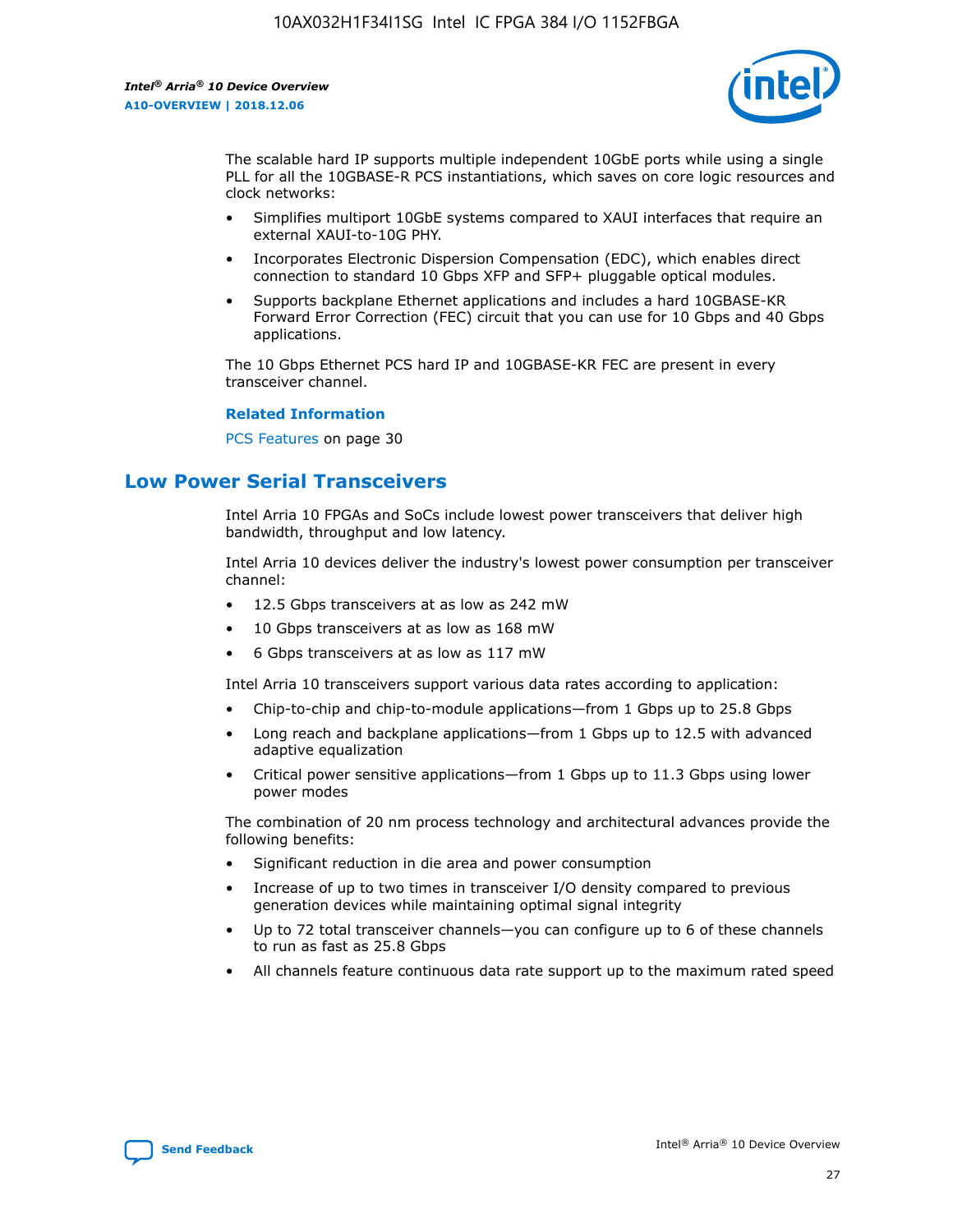





### **Transceiver Channels**

All transceiver channels feature a dedicated Physical Medium Attachment (PMA) and a hardened Physical Coding Sublayer (PCS).

- The PMA provides primary interfacing capabilities to physical channels.
- The PCS typically handles encoding/decoding, word alignment, and other preprocessing functions before transferring data to the FPGA core fabric.

A transceiver channel consists of a PMA and a PCS block. Most transceiver banks have 6 channels. There are some transceiver banks that contain only 3 channels.

A wide variety of bonded and non-bonded data rate configurations is possible using a highly configurable clock distribution network. Up to 80 independent transceiver data rates can be configured.

The following figures are graphical representations of top views of the silicon die, which correspond to reverse views for flip chip packages. Different Intel Arria 10 devices may have different floorplans than the ones shown in the figures.

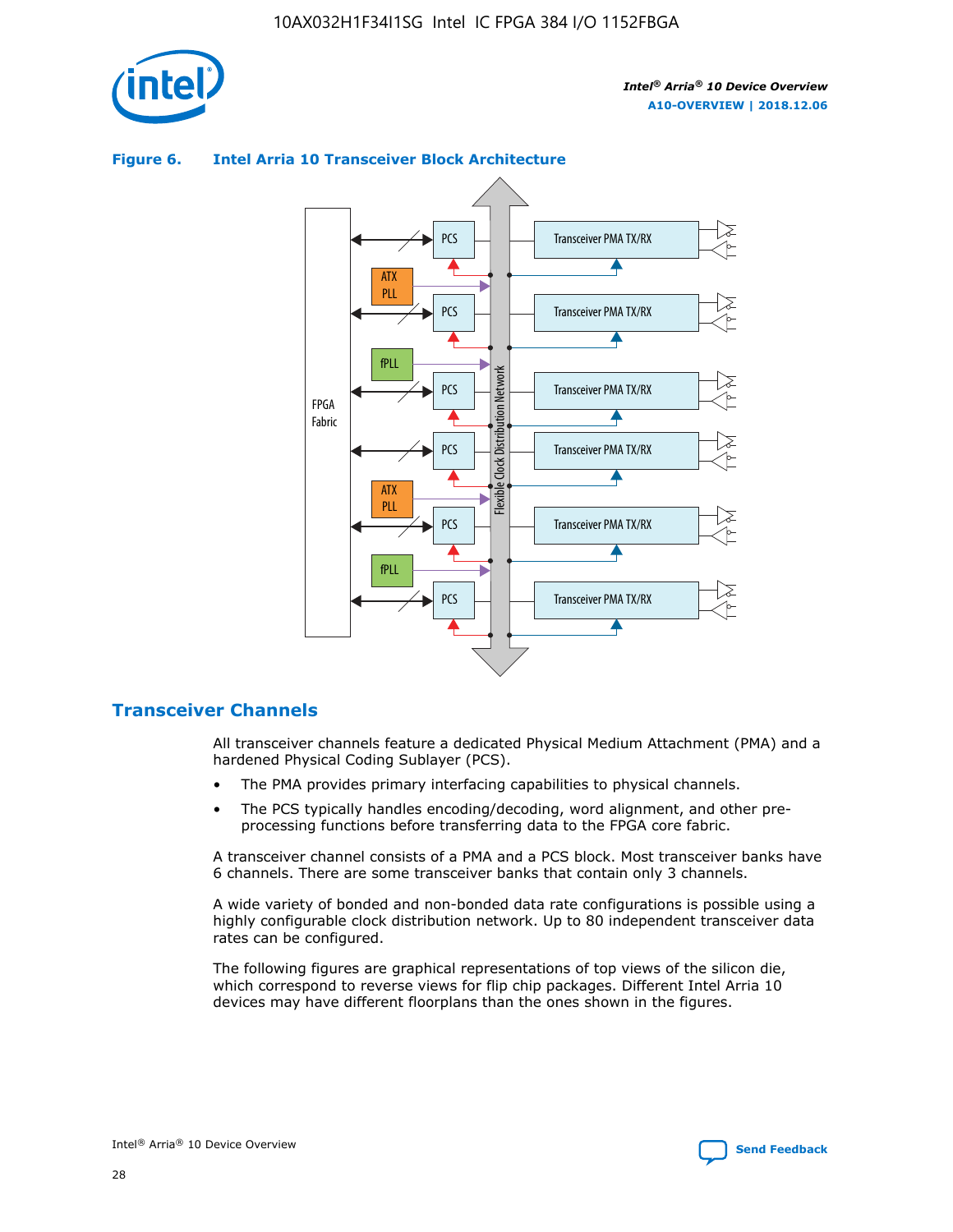

### **Figure 7. Device Chip Overview for Intel Arria 10 GX and GT Devices**



M20K Internal Memory Blocks Core Logic Fabric Transceiver Channels Hard IP Per Transceiver: Standard PCS and Enhanced PCS Hard IPs PCI Express Gen3 Hard IP Fractional PLLs M20K Internal Memory Blocks PCI Express Gen3 Hard IP Variable Precision DSP Blocks I/O PLLs Hard Memory Controllers, General-Purpose I/O Cells, LVDS Hard Processor Subsystem, Dual-Core ARM Cortex A9 M20K Internal Memory Blocks Variable Precision DSP Blocks M20K Internal Memory Blocks Core Logic Fabric I/O PLLs Hard Memory Controllers, General-Purpose I/O Cells, LVDS M20K Internal Memory Blocks Variable Precision DSP Blocks M20K Internal Memory Blocks Transceiver Channels Hard IP Per Transceiver: Standard PCS and Enhanced PCS Hard IPs PCI Express Gen3 Hard IP Fractional PLLs PCI Express Gen3 Hard IP  $\ddot{\cdot}$ Hard PCS Transceiver PMA fPLL ATX (LC) Hard PCS Transceiver PMA **Transmit** Hard PCS Transceiver PMA PLL fPLL Hard PCS Transceiver PMA Transceiver Clock Networks ATX (LC) Hard PCS Transceiver PMA Transmi Hard PCS Transceiver PMA PLL fPLL Hard PCS Transceiver PMA Transceiver PMA Hard PCS ATX (LC) **Transmit** Hard PCS Transceiver PMA PLL Unused transceiver chann can be used as additional transceiver transmit PLLs

### **PMA Features**

Intel Arria 10 transceivers provide exceptional signal integrity at data rates up to 25.8 Gbps. Clocking options include ultra-low jitter ATX PLLs (LC tank based), clock multiplier unit (CMU) PLLs, and fractional PLLs.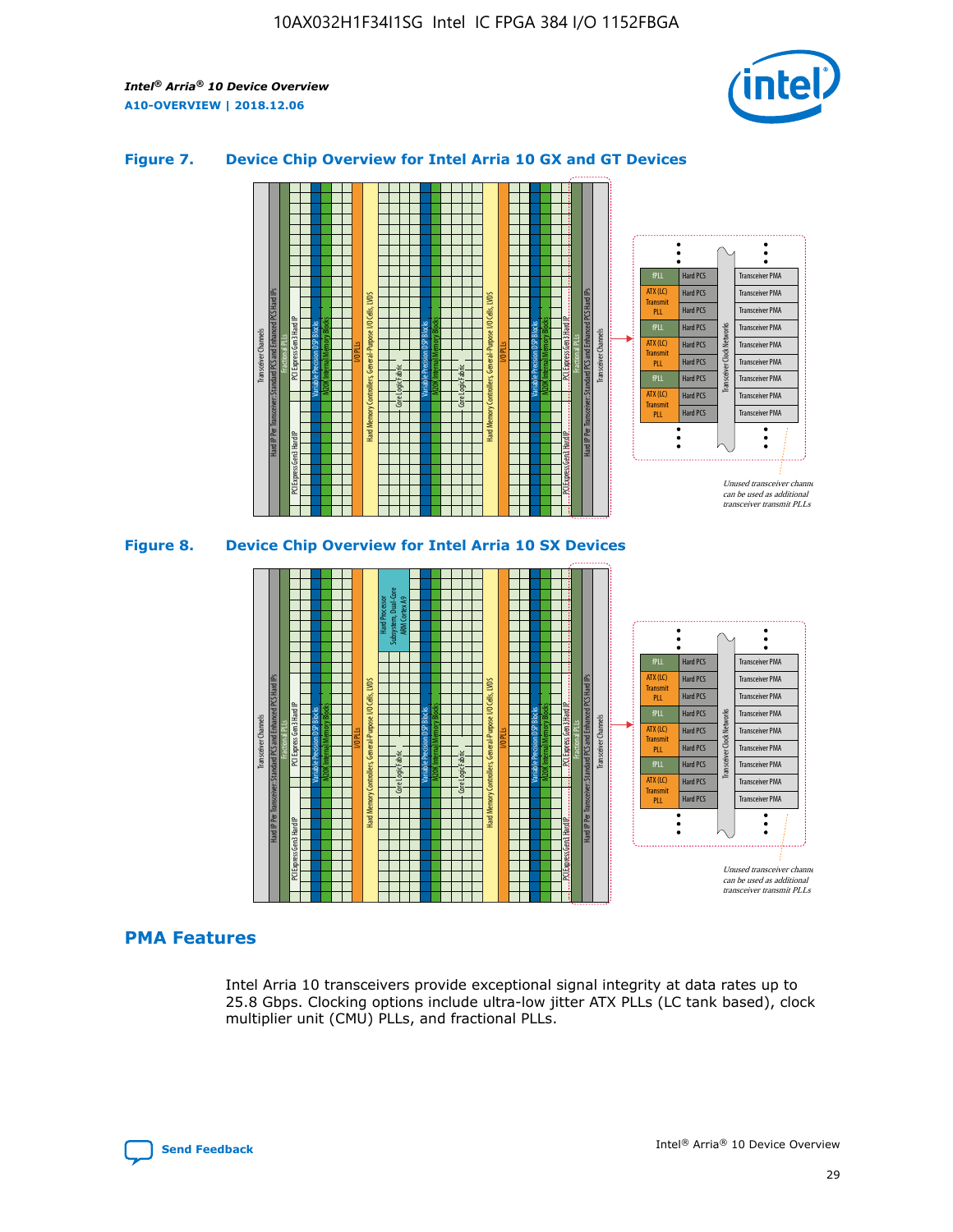

Each transceiver channel contains a channel PLL that can be used as the CMU PLL or clock data recovery (CDR) PLL. In CDR mode, the channel PLL recovers the receiver clock and data in the transceiver channel. Up to 80 independent data rates can be configured on a single Intel Arria 10 device.

### **Table 23. PMA Features of the Transceivers in Intel Arria 10 Devices**

| <b>Feature</b>                                             | <b>Capability</b>                                                                                                                                                                                                             |
|------------------------------------------------------------|-------------------------------------------------------------------------------------------------------------------------------------------------------------------------------------------------------------------------------|
| Chip-to-Chip Data Rates                                    | 1 Gbps to 17.4 Gbps (Intel Arria 10 GX devices)<br>1 Gbps to 25.8 Gbps (Intel Arria 10 GT devices)                                                                                                                            |
| Backplane Support                                          | Drive backplanes at data rates up to 12.5 Gbps                                                                                                                                                                                |
| Optical Module Support                                     | SFP+/SFP, XFP, CXP, QSFP/QSFP28, CFP/CFP2/CFP4                                                                                                                                                                                |
| Cable Driving Support                                      | SFP+ Direct Attach, PCI Express over cable, eSATA                                                                                                                                                                             |
| Transmit Pre-Emphasis                                      | 4-tap transmit pre-emphasis and de-emphasis to compensate for system channel loss                                                                                                                                             |
| Continuous Time Linear<br>Equalizer (CTLE)                 | Dual mode, high-gain, and high-data rate, linear receive equalization to compensate for<br>system channel loss                                                                                                                |
| Decision Feedback Equalizer<br>(DFE)                       | 7-fixed and 4-floating tap DFE to equalize backplane channel loss in the presence of<br>crosstalk and noisy environments                                                                                                      |
| Variable Gain Amplifier                                    | Optimizes the signal amplitude prior to the CDR sampling and operates in fixed and<br>adaptive modes                                                                                                                          |
| Altera Digital Adaptive<br>Parametric Tuning (ADAPT)       | Fully digital adaptation engine to automatically adjust all link equalization parameters-<br>including CTLE, DFE, and variable gain amplifier blocks—that provide optimal link margin<br>without intervention from user logic |
| Precision Signal Integrity<br>Calibration Engine (PreSICE) | Hardened calibration controller to quickly calibrate all transceiver control parameters on<br>power-up, which provides the optimal signal integrity and jitter performance                                                    |
| Advanced Transmit (ATX)<br><b>PLL</b>                      | Low jitter ATX (LC tank based) PLLs with continuous tuning range to cover a wide range of<br>standard and proprietary protocols                                                                                               |
| <b>Fractional PLLs</b>                                     | On-chip fractional frequency synthesizers to replace on-board crystal oscillators and reduce<br>system cost                                                                                                                   |
| Digitally Assisted Analog<br><b>CDR</b>                    | Superior jitter tolerance with fast lock time                                                                                                                                                                                 |
| Dynamic Partial<br>Reconfiguration                         | Allows independent control of the Avalon memory-mapped interface of each transceiver<br>channel for the highest transceiver flexibility                                                                                       |
| Multiple PCS-PMA and PCS-<br>PLD interface widths          | 8-, 10-, 16-, 20-, 32-, 40-, or 64-bit interface widths for flexibility of deserialization width,<br>encoding, and reduced latency                                                                                            |

### **PCS Features**

This table summarizes the Intel Arria 10 transceiver PCS features. You can use the transceiver PCS to support a wide range of protocols ranging from 1 Gbps to 25.8 Gbps.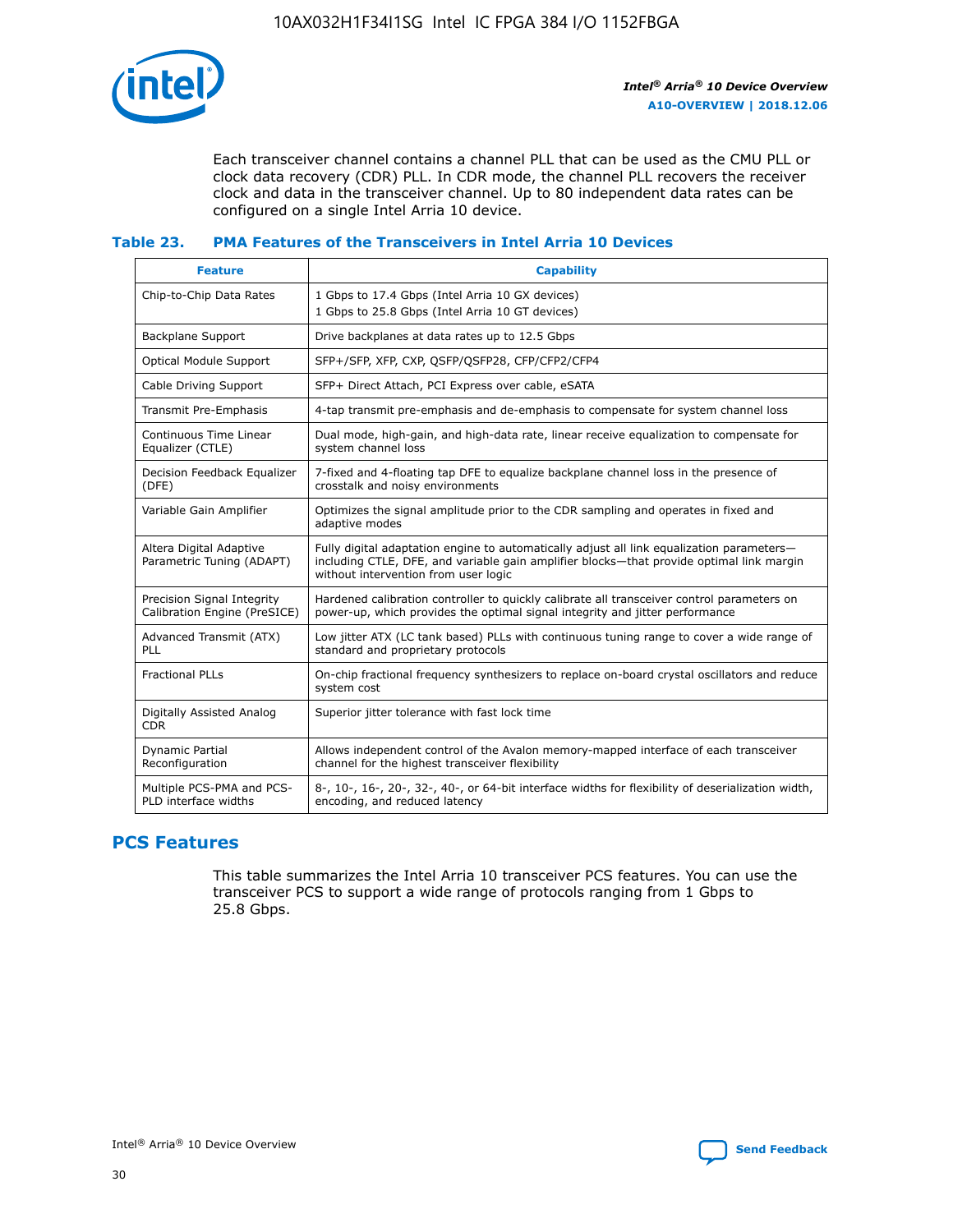

| <b>PCS</b>    | <b>Description</b>                                                                                                                                                                                                                                                                                                                                                                                                          |
|---------------|-----------------------------------------------------------------------------------------------------------------------------------------------------------------------------------------------------------------------------------------------------------------------------------------------------------------------------------------------------------------------------------------------------------------------------|
| Standard PCS  | Operates at a data rate up to 12 Gbps<br>Supports protocols such as PCI-Express, CPRI 4.2+, GigE, IEEE 1588 in Hard PCS<br>Implements other protocols using Basic/Custom (Standard PCS) transceiver<br>configuration rules.                                                                                                                                                                                                 |
| Enhanced PCS  | Performs functions common to most serial data industry standards, such as word<br>$\bullet$<br>alignment, encoding/decoding, and framing, before data is sent or received off-chip<br>through the PMA<br>• Handles data transfer to and from the FPGA fabric<br>Handles data transfer internally to and from the PMA<br>Provides frequency compensation<br>Performs channel bonding for multi-channel low skew applications |
| PCIe Gen3 PCS | Supports the seamless switching of Data and Clock between the Gen1, Gen2, and Gen3<br>data rates<br>Provides support for PIPE 3.0 features<br>Supports the PIPE interface with the Hard IP enabled, as well as with the Hard IP<br>bypassed                                                                                                                                                                                 |

#### **Related Information**

- PCIe Gen1, Gen2, and Gen3 Hard IP on page 26
- Interlaken Support on page 26
- 10 Gbps Ethernet Support on page 26

### **PCS Protocol Support**

This table lists some of the protocols supported by the Intel Arria 10 transceiver PCS. For more information about the blocks in the transmitter and receiver data paths, refer to the related information.

| <b>Protocol</b>                                 | <b>Data Rate</b><br>(Gbps) | <b>Transceiver IP</b>       | <b>PCS Support</b>                      |
|-------------------------------------------------|----------------------------|-----------------------------|-----------------------------------------|
| PCIe Gen3 x1, x2, x4, x8                        | 8.0                        | Native PHY (PIPE)           | Standard PCS and PCIe<br>Gen3 PCS       |
| PCIe Gen2 x1, x2, x4, x8                        | 5.0                        | Native PHY (PIPE)           | <b>Standard PCS</b>                     |
| PCIe Gen1 x1, x2, x4, x8                        | 2.5                        | Native PHY (PIPE)           | Standard PCS                            |
| 1000BASE-X Gigabit Ethernet                     | 1.25                       | Native PHY                  | <b>Standard PCS</b>                     |
| 1000BASE-X Gigabit Ethernet with<br>IEEE 1588v2 | 1.25                       | Native PHY                  | Standard PCS                            |
| 10GBASE-R                                       | 10.3125                    | Native PHY                  | <b>Enhanced PCS</b>                     |
| 10GBASE-R with IEEE 1588v2                      | 10.3125                    | Native PHY                  | <b>Enhanced PCS</b>                     |
| 10GBASE-R with KR FEC                           | 10.3125                    | Native PHY                  | <b>Enhanced PCS</b>                     |
| 10GBASE-KR and 1000BASE-X                       | 10.3125                    | 1G/10GbE and 10GBASE-KR PHY | Standard PCS and<br><b>Enhanced PCS</b> |
| Interlaken (CEI-6G/11G)                         | 3.125 to 17.4              | Native PHY                  | <b>Enhanced PCS</b>                     |
| SFI-S/SFI-5.2                                   | 11.2                       | Native PHY                  | <b>Enhanced PCS</b>                     |
| $10G$ SDI                                       | 10.692                     | Native PHY                  | <b>Enhanced PCS</b>                     |
|                                                 |                            |                             | continued                               |

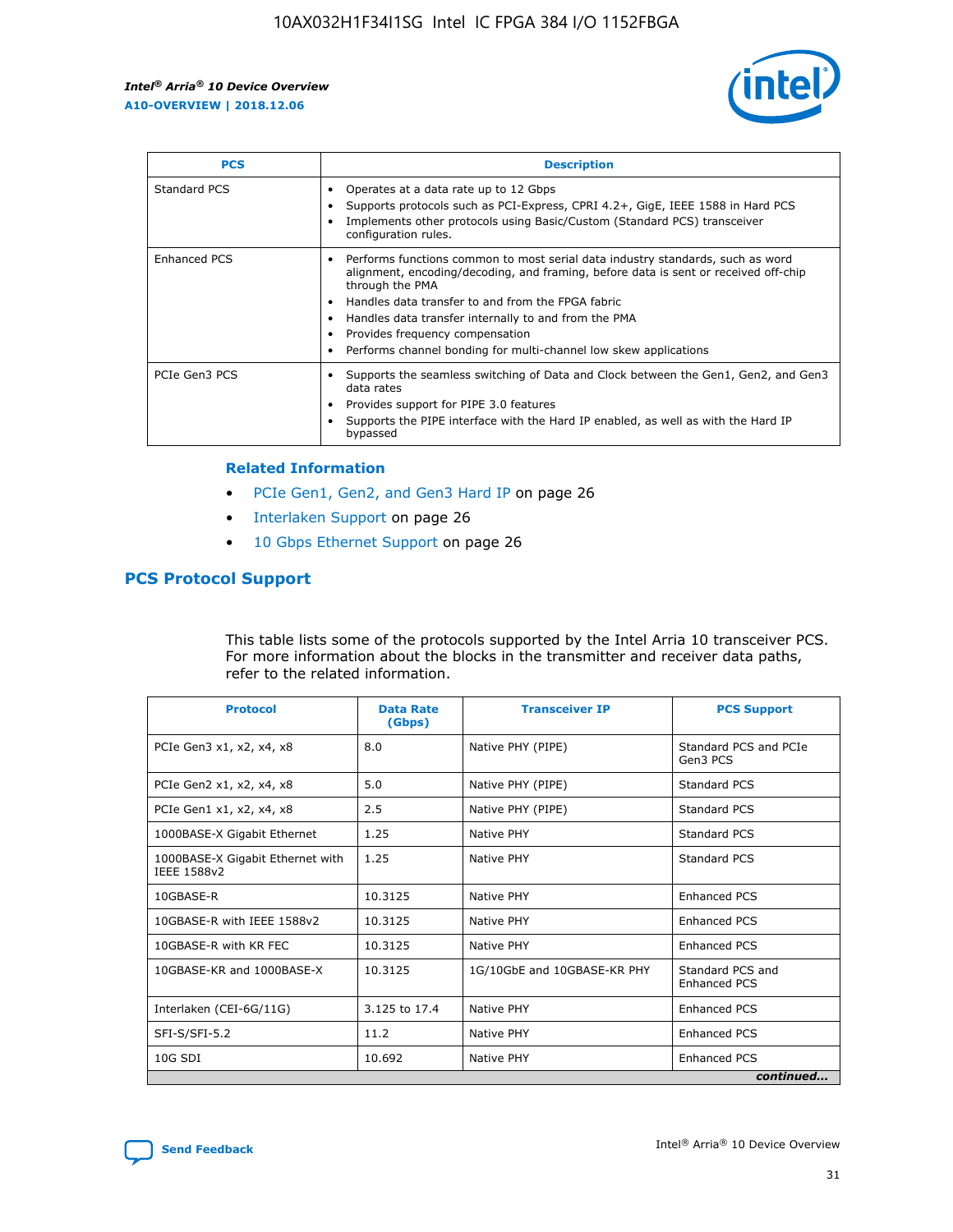

| <b>Protocol</b>      | <b>Data Rate</b><br>(Gbps) | <b>Transceiver IP</b> | <b>PCS Support</b> |
|----------------------|----------------------------|-----------------------|--------------------|
| CPRI 6.0 (64B/66B)   | 0.6144 to<br>10.1376       | Native PHY            | Enhanced PCS       |
| CPRI 4.2 (8B/10B)    | $0.6144$ to<br>9.8304      | Native PHY            | Standard PCS       |
| OBSAI RP3 v4.2       | 0.6144 to 6.144            | Native PHY            | Standard PCS       |
| SD-SDI/HD-SDI/3G-SDI | $0.143(12)$ to<br>2.97     | Native PHY            | Standard PCS       |

### **Related Information**

#### [Intel Arria 10 Transceiver PHY User Guide](https://www.intel.com/content/www/us/en/programmable/documentation/nik1398707230472.html#nik1398707091164)

Provides more information about the supported transceiver protocols and PHY IP, the PMA architecture, and the standard, enhanced, and PCIe Gen3 PCS architecture.

### **SoC with Hard Processor System**

Each SoC device combines an FPGA fabric and a hard processor system (HPS) in a single device. This combination delivers the flexibility of programmable logic with the power and cost savings of hard IP in these ways:

- Reduces board space, system power, and bill of materials cost by eliminating a discrete embedded processor
- Allows you to differentiate the end product in both hardware and software, and to support virtually any interface standard
- Extends the product life and revenue through in-field hardware and software updates

 $(12)$  The 0.143 Gbps data rate is supported using oversampling of user logic that you must implement in the FPGA fabric.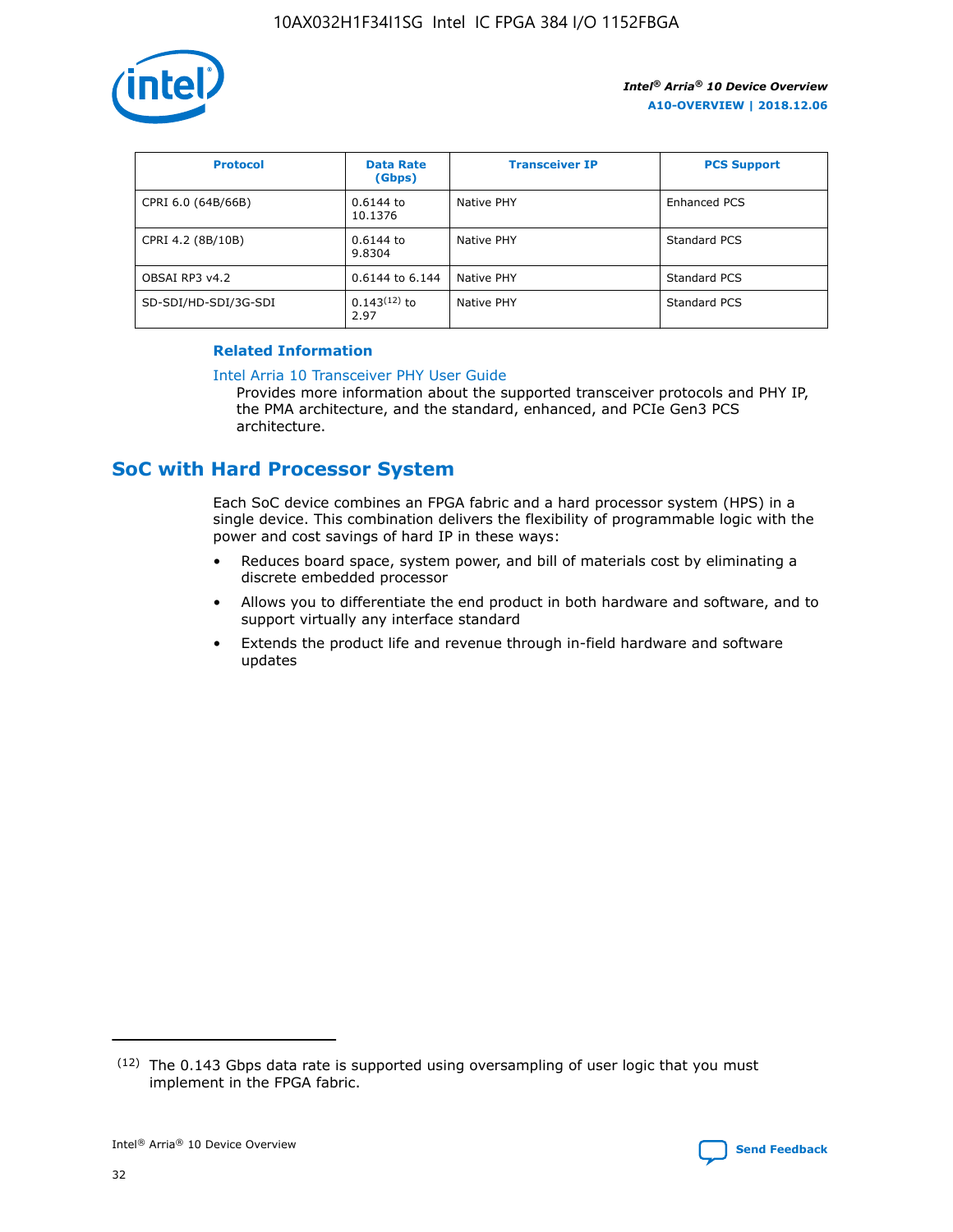

#### **Figure 9. HPS Block Diagram**

This figure shows a block diagram of the HPS with the dual ARM Cortex-A9 MPCore processor.



### **Key Advantages of 20-nm HPS**

The 20-nm HPS strikes a balance between enabling maximum software compatibility with 28-nm SoCs while still improving upon the 28-nm HPS architecture. These improvements address the requirements of the next generation target markets such as wireless and wireline communications, compute and storage equipment, broadcast and military in terms of performance, memory bandwidth, connectivity via backplane and security.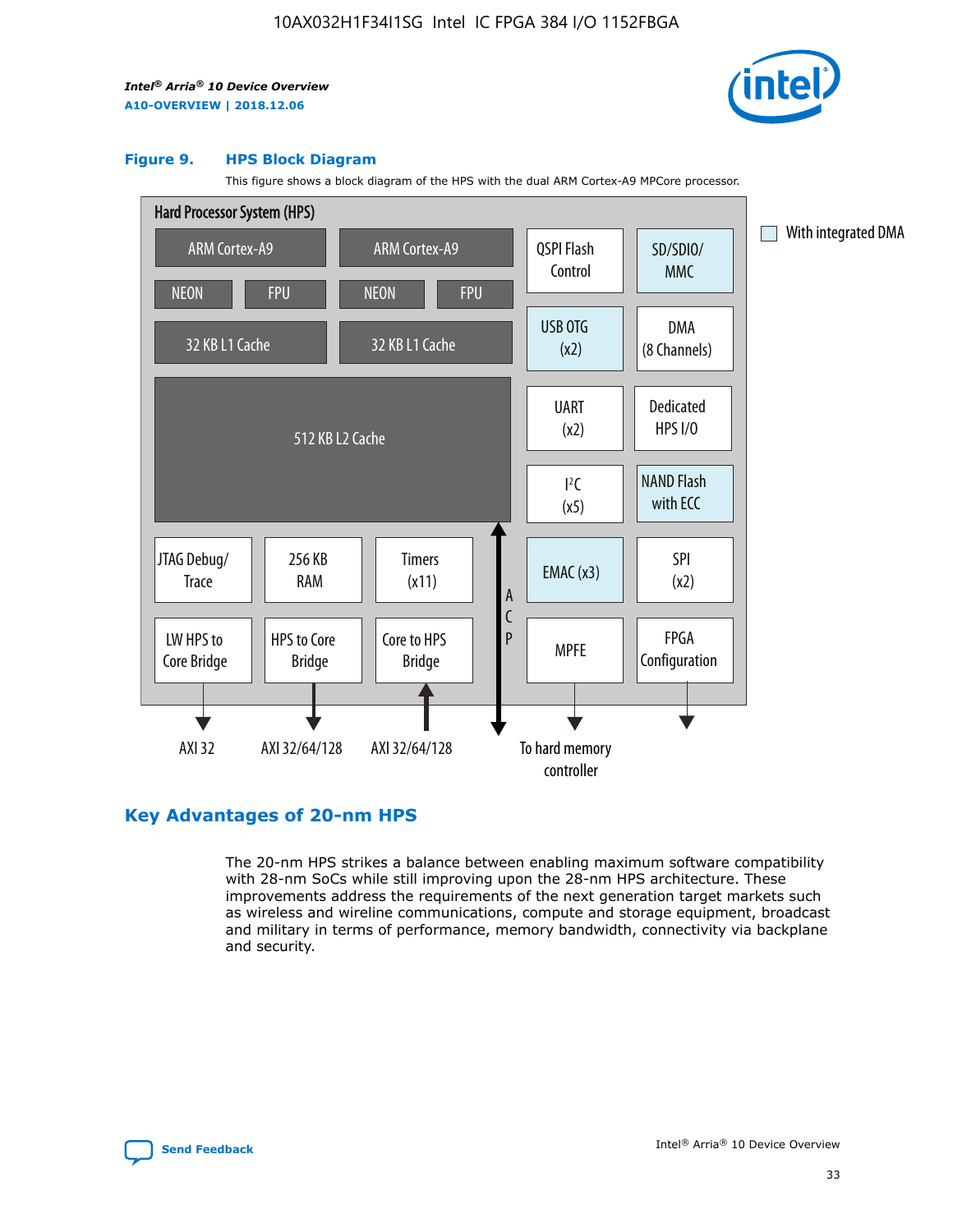

### **Table 24. Improvements in 20 nm HPS**

This table lists the key improvements of the 20 nm HPS compared to the 28 nm HPS.

| Advantages/<br><b>Improvements</b>                          | <b>Description</b>                                                                                                                                                                                                                                                                                                                                                                                                                                                                                                                                                                                                                                                                                                                                                                                                                                                                                                                                |
|-------------------------------------------------------------|---------------------------------------------------------------------------------------------------------------------------------------------------------------------------------------------------------------------------------------------------------------------------------------------------------------------------------------------------------------------------------------------------------------------------------------------------------------------------------------------------------------------------------------------------------------------------------------------------------------------------------------------------------------------------------------------------------------------------------------------------------------------------------------------------------------------------------------------------------------------------------------------------------------------------------------------------|
| Increased performance and<br>overdrive capability           | While the nominal processor frequency is 1.2 GHz, the 20 nm HPS offers an "overdrive"<br>feature which enables a higher processor operating frequency. This requires a higher supply<br>voltage value that is unique to the HPS and may require a separate regulator.                                                                                                                                                                                                                                                                                                                                                                                                                                                                                                                                                                                                                                                                             |
| Increased processor memory<br>bandwidth and DDR4<br>support | Up to 64-bit DDR4 memory at 2,400 Mbps support is available for the processor. The hard<br>memory controller for the HPS comprises a multi-port front end that manages connections<br>to a single port memory controller. The multi-port front end allows logic core and the HPS<br>to share ports and thereby the available bandwidth of the memory controller.                                                                                                                                                                                                                                                                                                                                                                                                                                                                                                                                                                                  |
| Flexible I/O sharing                                        | An advanced I/O pin muxing scheme allows improved sharing of I/O between the HPS and<br>the core logic. The following types of I/O are available for SoC:<br>$\bullet$<br>17 dedicated I/Os-physically located inside the HPS block and are not accessible to<br>logic within the core. The 17 dedicated I/Os are used for HPS clock, resets, and<br>interfacing with boot devices, QSPI, and SD/MMC.<br>48 direct shared I/O-located closest to the HPS block and are ideal for high speed HPS<br>$\bullet$<br>peripherals such as EMAC, USB, and others. There is one bank of 48 I/Os that supports<br>direct sharing where the 48 I/Os can be shared 12 I/Os at a time.<br>Standard (shared) I/O-all standard I/Os can be shared by the HPS peripherals and any<br>logic within the core. For designs where more than 48 I/Os are required to fully use all<br>the peripherals in the HPS, these I/Os can be connected through the core logic. |
| <b>EMAC</b> core                                            | Three EMAC cores are available in the HPS. The EMAC cores enable an application to<br>support two redundant Ethernet connections; for example, backplane, or two EMAC cores<br>for managing IEEE 1588 time stamp information while allowing a third EMAC core for debug<br>and configuration. All three EMACs can potentially share the same time stamps, simplifying<br>the 1588 time stamping implementation. A new serial time stamp interface allows core<br>logic to access and read the time stamp values. The integrated EMAC controllers can be<br>connected to external Ethernet PHY through the provided MDIO or I <sup>2</sup> C interface.                                                                                                                                                                                                                                                                                            |
| On-chip memory                                              | The on-chip memory is updated to 256 KB support and can support larger data sets and<br>real time algorithms.                                                                                                                                                                                                                                                                                                                                                                                                                                                                                                                                                                                                                                                                                                                                                                                                                                     |
| <b>ECC</b> enhancements                                     | Improvements in L2 Cache ECC management allow identification of errors down to the<br>address level. ECC enhancements also enable improved error injection and status reporting<br>via the introduction of new memory mapped access to syndrome and data signals.                                                                                                                                                                                                                                                                                                                                                                                                                                                                                                                                                                                                                                                                                 |
| HPS to FPGA Interconnect<br>Backbone                        | Although the HPS and the Logic Core can operate independently, they are tightly coupled<br>via a high-bandwidth system interconnect built from high-performance ARM AMBA AXI bus<br>bridges. IP bus masters in the FPGA fabric have access to HPS bus slaves via the FPGA-to-<br>HPS interconnect. Similarly, HPS bus masters have access to bus slaves in the core fabric<br>via the HPS-to-FPGA bridge. Both bridges are AMBA AXI-3 compliant and support<br>simultaneous read and write transactions. Up to three masters within the core fabric can<br>share the HPS SDRAM controller with the processor. Additionally, the processor can be used<br>to configure the core fabric under program control via a dedicated 32-bit configuration port.                                                                                                                                                                                            |
| FPGA configuration and HPS<br>booting                       | The FPGA fabric and HPS in the SoCs are powered independently. You can reduce the clock<br>frequencies or gate the clocks to reduce dynamic power.<br>You can configure the FPGA fabric and boot the HPS independently, in any order, providing<br>you with more design flexibility.                                                                                                                                                                                                                                                                                                                                                                                                                                                                                                                                                                                                                                                              |
| Security                                                    | New security features have been introduced for anti-tamper management, secure boot,<br>encryption (AES), and authentication (SHA).                                                                                                                                                                                                                                                                                                                                                                                                                                                                                                                                                                                                                                                                                                                                                                                                                |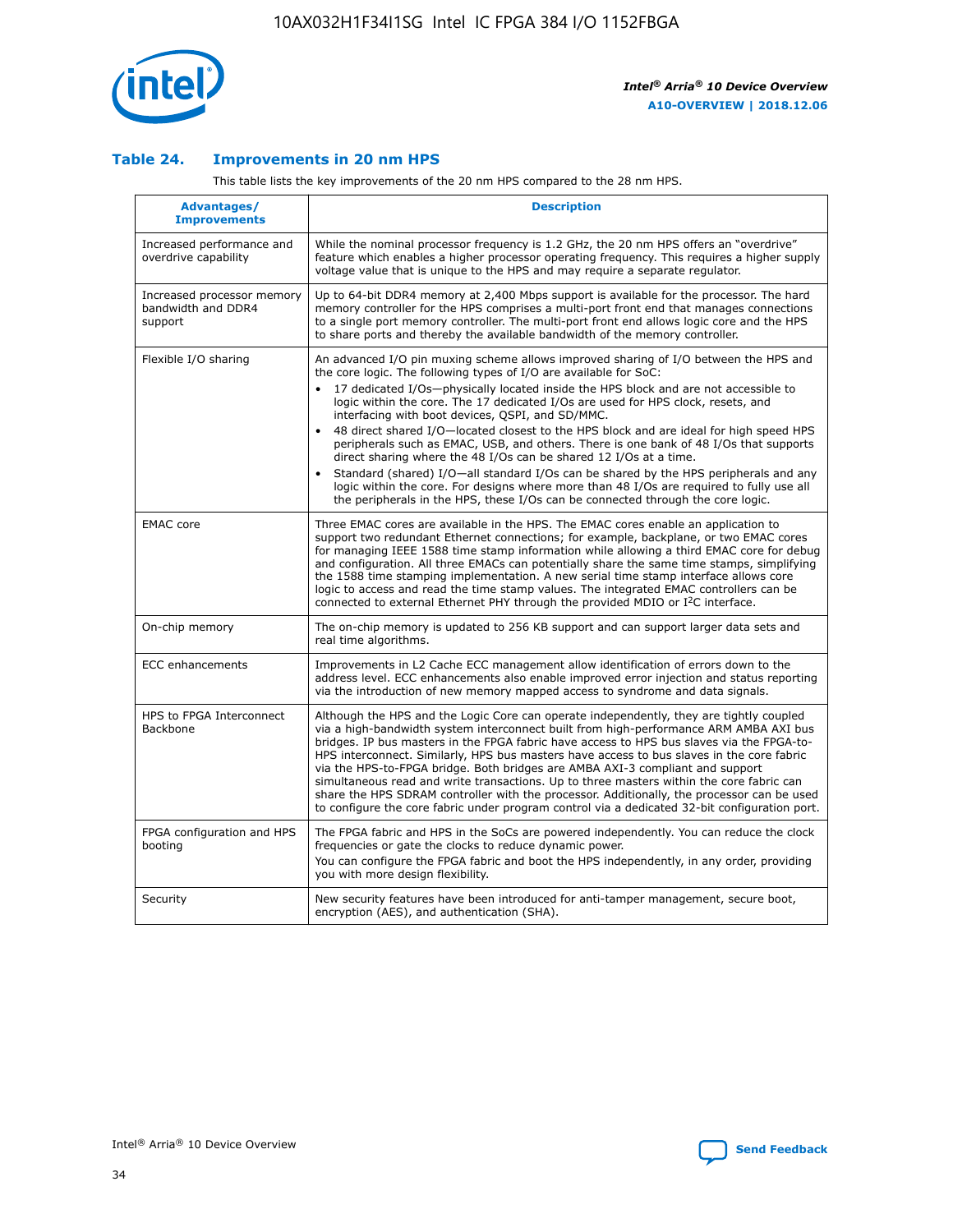

### **Features of the HPS**

The HPS has the following features:

- 1.2-GHz, dual-core ARM Cortex-A9 MPCore processor with up to 1.5-GHz via overdrive
	- ARMv7-A architecture that runs 32-bit ARM instructions, 16-bit and 32-bit Thumb instructions, and 8-bit Java byte codes in Jazelle style
	- Superscalar, variable length, out-of-order pipeline with dynamic branch prediction
	- Instruction Efficiency 2.5 MIPS/MHz, which provides total performance of 7500 MIPS at 1.5 GHz
- Each processor core includes:
	- 32 KB of L1 instruction cache, 32 KB of L1 data cache
	- Single- and double-precision floating-point unit and NEON media engine
	- CoreSight debug and trace technology
	- Snoop Control Unit (SCU) and Acceleration Coherency Port (ACP)
- 512 KB of shared L2 cache
- 256 KB of scratch RAM
- Hard memory controller with support for DDR3, DDR4 and optional error correction code (ECC) support
- Multiport Front End (MPFE) Scheduler interface to the hard memory controller
- 8-channel direct memory access (DMA) controller
- QSPI flash controller with SIO, DIO, QIO SPI Flash support
- NAND flash controller (ONFI 1.0 or later) with DMA and ECC support, updated to support 8 and 16-bit Flash devices and new command DMA to offload CPU for fast power down recovery
- Updated SD/SDIO/MMC controller to eMMC 4.5 with DMA with CE-ATA digital command support
- 3 10/100/1000 Ethernet media access control (MAC) with DMA
- 2 USB On-the-Go (OTG) controllers with DMA
- $\bullet$  5 I<sup>2</sup>C controllers (3 can be used by EMAC for MIO to external PHY)
- 2 UART 16550 Compatible controllers
- 4 serial peripheral interfaces (SPI) (2 Master, 2 Slaves)
- 62 programmable general-purpose I/Os, which includes 48 direct share I/Os that allows the HPS peripherals to connect directly to the FPGA I/Os
- 7 general-purpose timers
- 4 watchdog timers
- Anti-tamper, Secure Boot, Encryption (AES) and Authentication (SHA)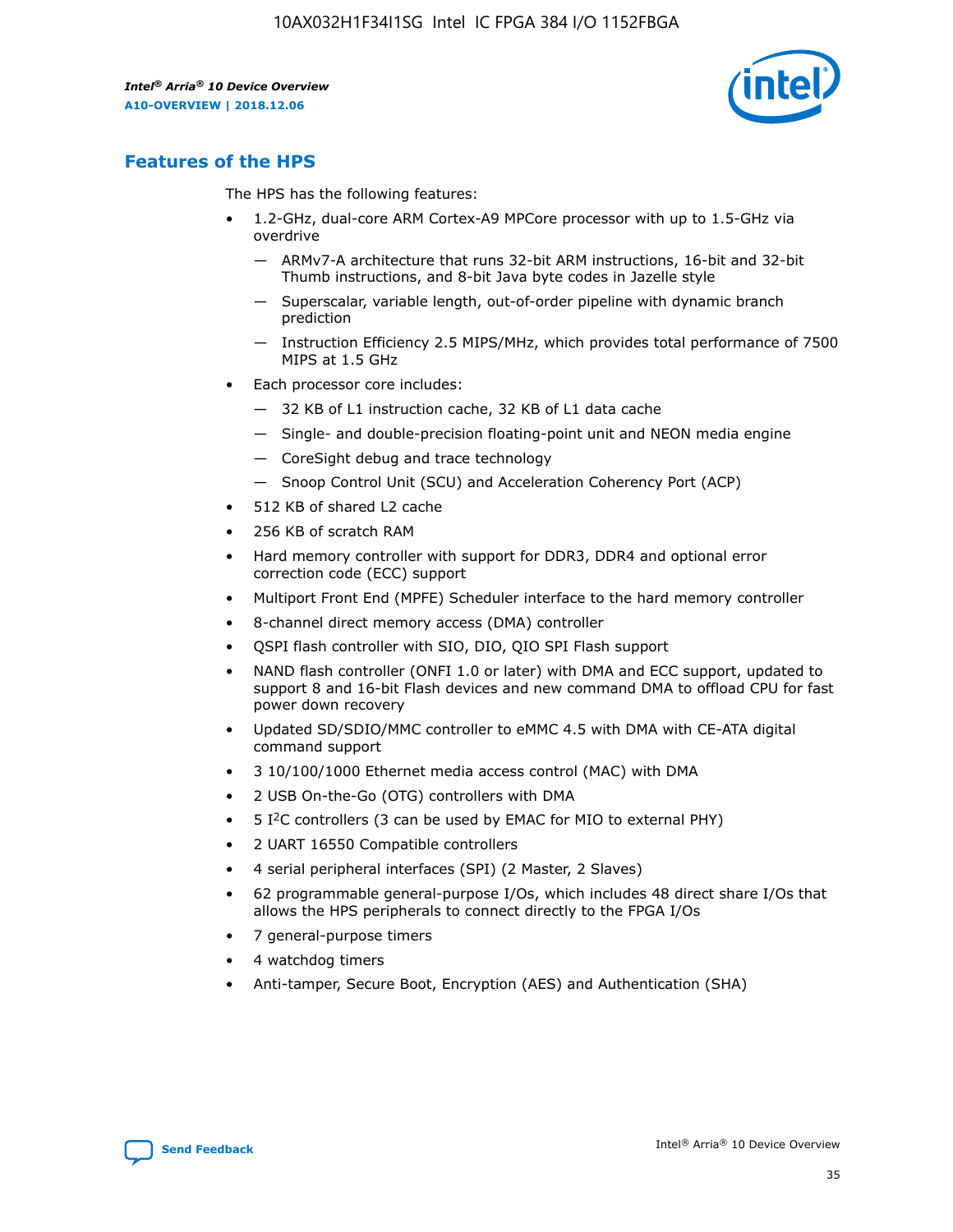

### **System Peripherals and Debug Access Port**

Each Ethernet MAC, USB OTG, NAND flash controller, and SD/MMC controller module has an integrated DMA controller. For modules without an integrated DMA controller, an additional DMA controller module provides up to eight channels of high-bandwidth data transfers. Peripherals that communicate off-chip are multiplexed with other peripherals at the HPS pin level. This allows you to choose which peripherals interface with other devices on your PCB.

The debug access port provides interfaces to industry standard JTAG debug probes and supports ARM CoreSight debug and core traces to facilitate software development.

#### **HPS–FPGA AXI Bridges**

The HPS–FPGA bridges, which support the Advanced Microcontroller Bus Architecture (AMBA) Advanced eXtensible Interface (AXI™) specifications, consist of the following bridges:

- FPGA-to-HPS AMBA AXI bridge—a high-performance bus supporting 32, 64, and 128 bit data widths that allows the FPGA fabric to issue transactions to slaves in the HPS.
- HPS-to-FPGA Avalon/AMBA AXI bridge—a high-performance bus supporting 32, 64, and 128 bit data widths that allows the HPS to issue transactions to slaves in the FPGA fabric.
- Lightweight HPS-to-FPGA AXI bridge—a lower latency 32 bit width bus that allows the HPS to issue transactions to soft peripherals in the FPGA fabric. This bridge is primarily used for control and status register (CSR) accesses to peripherals in the FPGA fabric.

The HPS–FPGA AXI bridges allow masters in the FPGA fabric to communicate with slaves in the HPS logic, and vice versa. For example, the HPS-to-FPGA AXI bridge allows you to share memories instantiated in the FPGA fabric with one or both microprocessors in the HPS, while the FPGA-to-HPS AXI bridge allows logic in the FPGA fabric to access the memory and peripherals in the HPS.

Each HPS–FPGA bridge also provides asynchronous clock crossing for data transferred between the FPGA fabric and the HPS.

#### **HPS SDRAM Controller Subsystem**

The HPS SDRAM controller subsystem contains a multiport SDRAM controller and DDR PHY that are shared between the FPGA fabric (through the FPGA-to-HPS SDRAM interface), the level 2 (L2) cache, and the level 3 (L3) system interconnect. The FPGA-to-HPS SDRAM interface supports AMBA AXI and Avalon® Memory-Mapped (Avalon-MM) interface standards, and provides up to six individual ports for access by masters implemented in the FPGA fabric.

The HPS SDRAM controller supports up to 3 masters (command ports), 3x 64-bit read data ports and 3x 64-bit write data ports.

To maximize memory performance, the SDRAM controller subsystem supports command and data reordering, deficit round-robin arbitration with aging, and high-priority bypass features.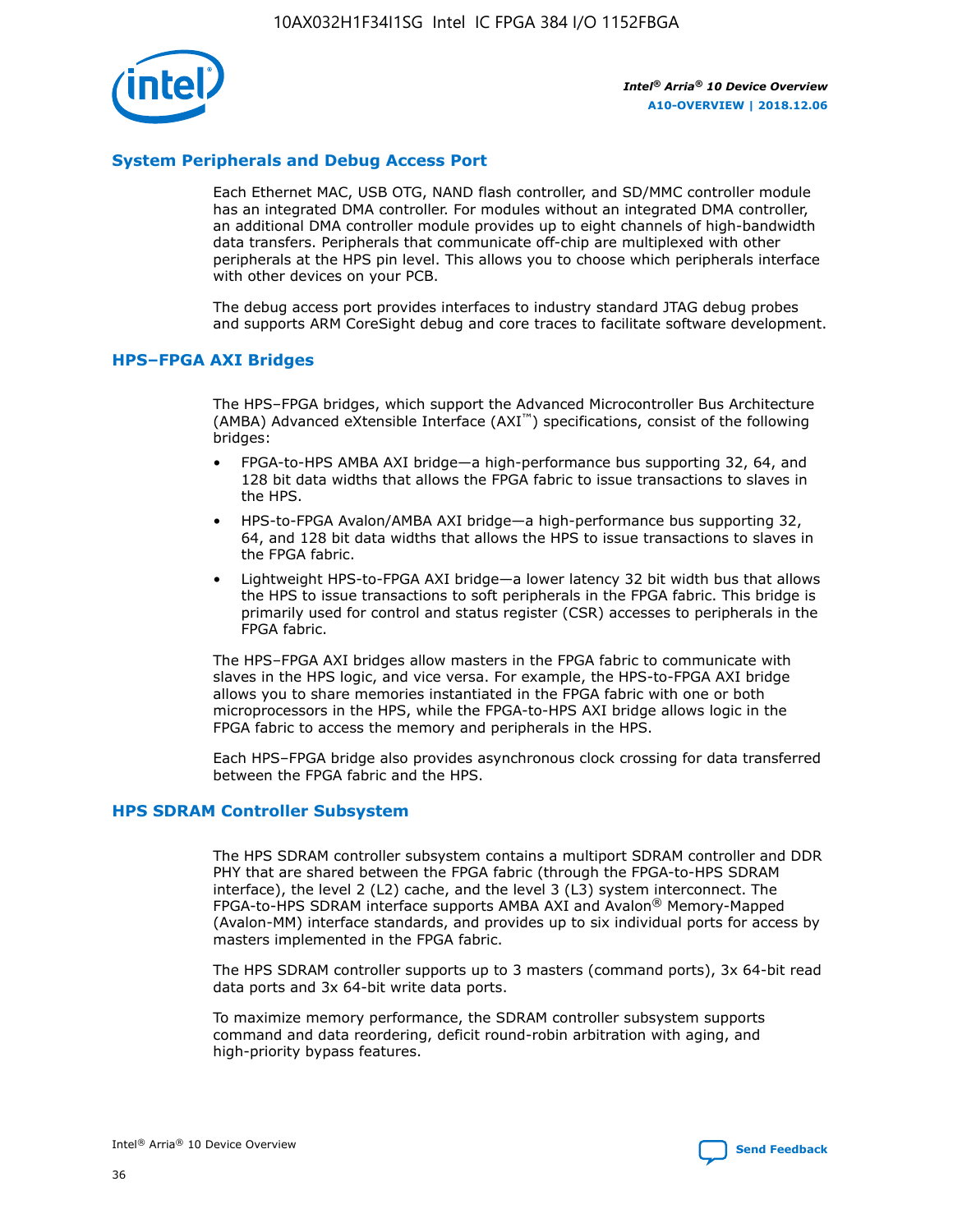

### **FPGA Configuration and HPS Booting**

The FPGA fabric and HPS in the SoC FPGA must be powered at the same time. You can reduce the clock frequencies or gate the clocks to reduce dynamic power.

Once powered, the FPGA fabric and HPS can be configured independently thus providing you with more design flexibility:

- You can boot the HPS independently. After the HPS is running, the HPS can fully or partially reconfigure the FPGA fabric at any time under software control. The HPS can also configure other FPGAs on the board through the FPGA configuration controller.
- Configure the FPGA fabric first, and then boot the HPS from memory accessible to the FPGA fabric.

### **Hardware and Software Development**

For hardware development, you can configure the HPS and connect your soft logic in the FPGA fabric to the HPS interfaces using the Platform Designer system integration tool in the Intel Quartus Prime software.

For software development, the ARM-based SoC FPGA devices inherit the rich software development ecosystem available for the ARM Cortex-A9 MPCore processor. The software development process for Intel SoC FPGAs follows the same steps as those for other SoC devices from other manufacturers. Support for Linux\*, VxWorks\*, and other operating systems are available for the SoC FPGAs. For more information on the operating systems support availability, contact the Intel FPGA sales team.

You can begin device-specific firmware and software development on the Intel SoC FPGA Virtual Target. The Virtual Target is a fast PC-based functional simulation of a target development system—a model of a complete development board. The Virtual Target enables the development of device-specific production software that can run unmodified on actual hardware.

### **Dynamic and Partial Reconfiguration**

The Intel Arria 10 devices support dynamic and partial reconfiguration. You can use dynamic and partial reconfiguration simultaneously to enable seamless reconfiguration of both the device core and transceivers.

### **Dynamic Reconfiguration**

You can reconfigure the PMA and PCS blocks while the device continues to operate. This feature allows you to change the data rates, protocol, and analog settings of a channel in a transceiver bank without affecting on-going data transfer in other transceiver banks. This feature is ideal for applications that require dynamic multiprotocol or multirate support.

### **Partial Reconfiguration**

Using partial reconfiguration, you can reconfigure some parts of the device while keeping the device in operation.

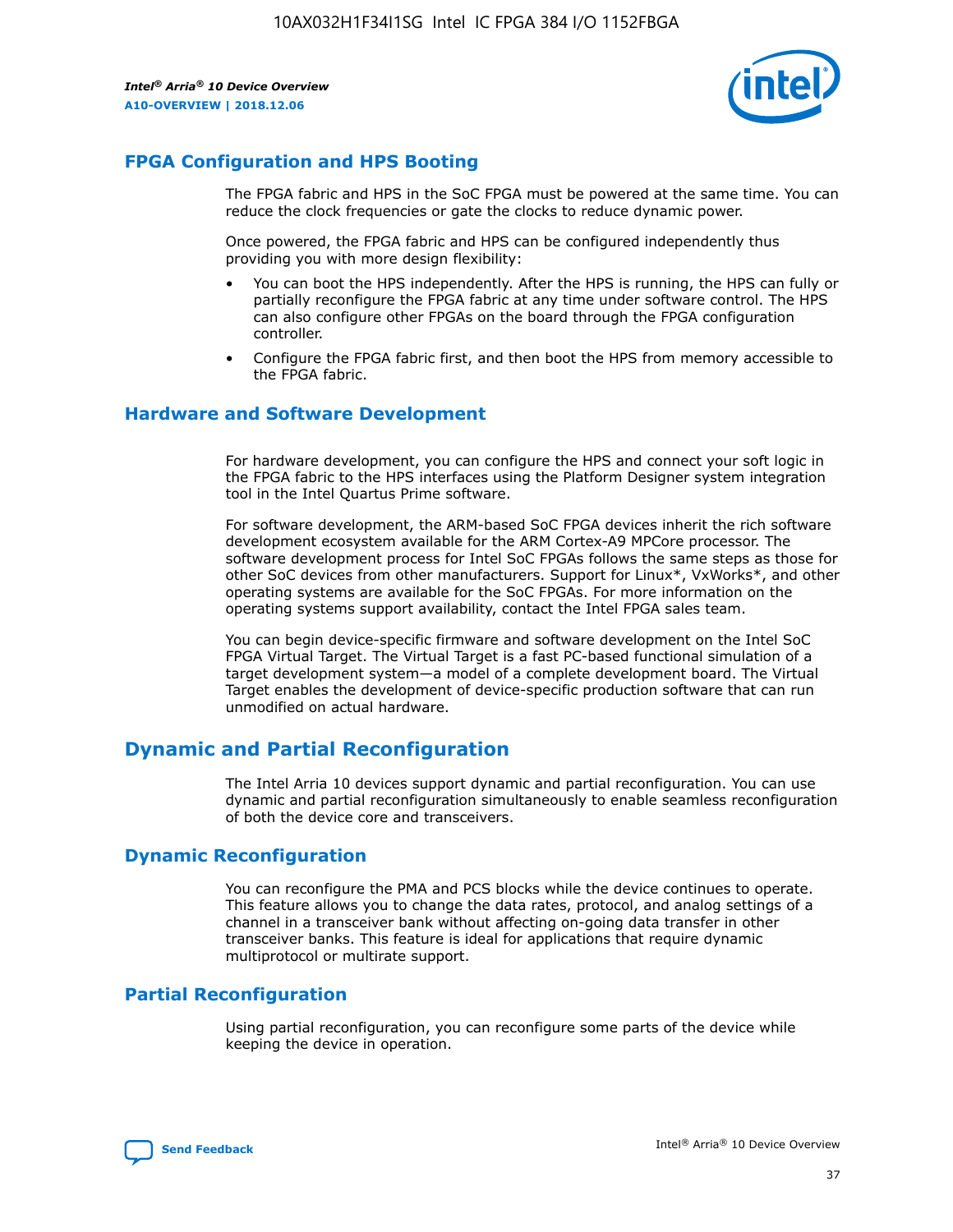

Instead of placing all device functions in the FPGA fabric, you can store some functions that do not run simultaneously in external memory and load them only when required. This capability increases the effective logic density of the device, and lowers cost and power consumption.

In the Intel solution, you do not have to worry about intricate device architecture to perform a partial reconfiguration. The partial reconfiguration capability is built into the Intel Quartus Prime design software, making such time-intensive task simple.

Intel Arria 10 devices support partial reconfiguration in the following configuration options:

- Using an internal host:
	- All supported configuration modes where the FPGA has access to external memory devices such as serial and parallel flash memory.
	- Configuration via Protocol [CvP (PCIe)]
- Using an external host—passive serial (PS), fast passive parallel (FPP) x8, FPP x16, and FPP x32 I/O interface.

### **Enhanced Configuration and Configuration via Protocol**

### **Table 25. Configuration Schemes and Features of Intel Arria 10 Devices**

Intel Arria 10 devices support 1.8 V programming voltage and several configuration schemes.

| <b>Scheme</b>                                                          | <b>Data</b><br><b>Width</b> | <b>Max Clock</b><br>Rate<br>(MHz) | <b>Max Data</b><br>Rate<br>(Mbps)<br>(13) | <b>Decompression</b> | <b>Design</b><br>Security <sup>(1</sup><br>4) | <b>Partial</b><br>Reconfiguration<br>(15) | <b>Remote</b><br><b>System</b><br><b>Update</b> |
|------------------------------------------------------------------------|-----------------------------|-----------------------------------|-------------------------------------------|----------------------|-----------------------------------------------|-------------------------------------------|-------------------------------------------------|
| <b>JTAG</b>                                                            | 1 bit                       | 33                                | 33                                        |                      |                                               | Yes(16)                                   |                                                 |
| Active Serial (AS)<br>through the<br>EPCO-L<br>configuration<br>device | 1 bit,<br>4 bits            | 100                               | 400                                       | Yes                  | Yes                                           | Yes(16)                                   | Yes                                             |
| Passive serial (PS)<br>through CPLD or<br>external<br>microcontroller  | 1 bit                       | 100                               | 100                                       | Yes                  | Yes                                           | Yes <sup>(16)</sup>                       | Parallel<br>Flash<br>Loader<br>(PFL) IP<br>core |
|                                                                        |                             |                                   |                                           |                      |                                               |                                           | continued                                       |

<sup>(13)</sup> Enabling either compression or design security features affects the maximum data rate. Refer to the Intel Arria 10 Device Datasheet for more information.

<sup>(14)</sup> Encryption and compression cannot be used simultaneously.

 $(15)$  Partial reconfiguration is an advanced feature of the device family. If you are interested in using partial reconfiguration, contact Intel for support.

 $(16)$  Partial configuration can be performed only when it is configured as internal host.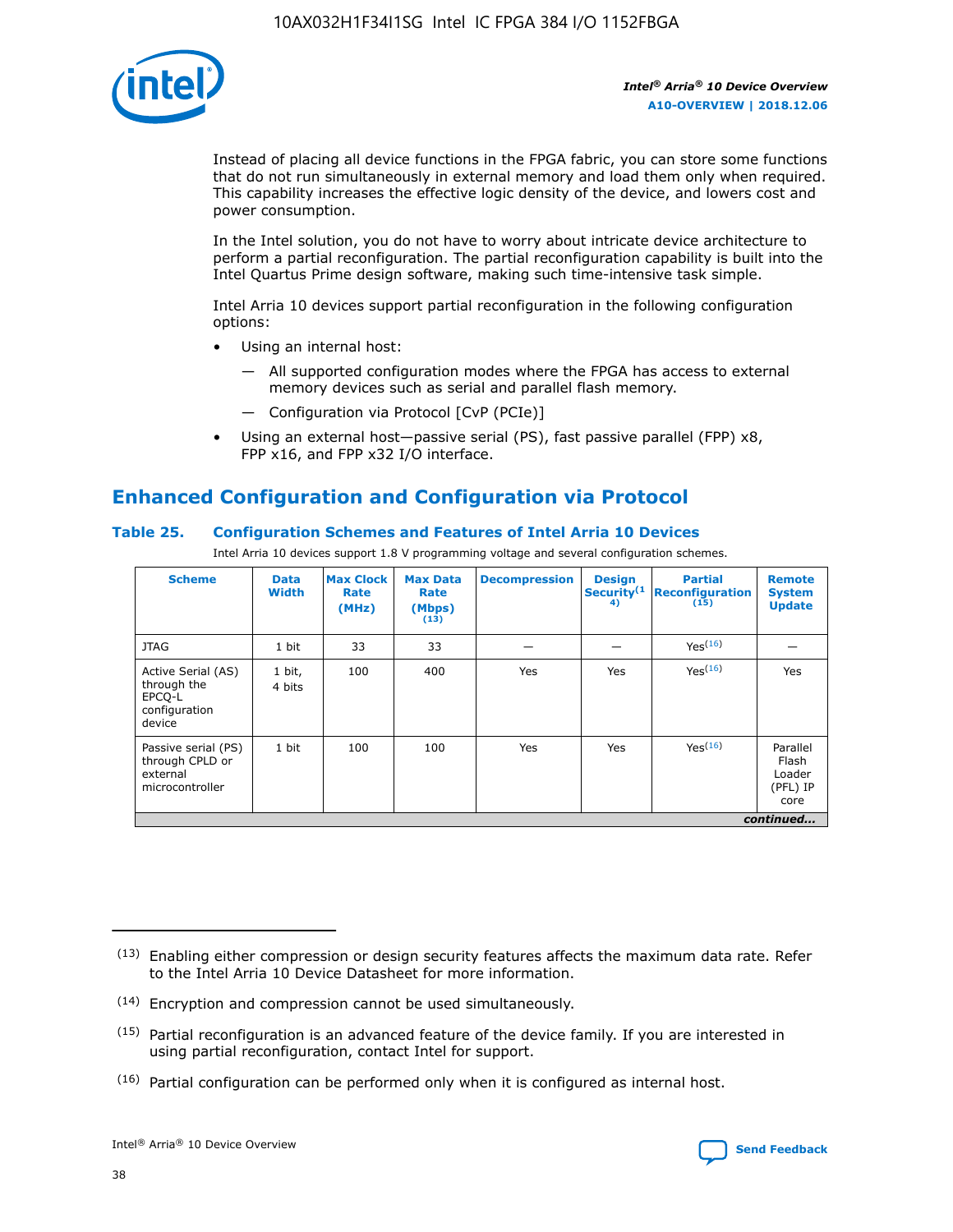

| <b>Scheme</b>                                   | <b>Data</b><br><b>Width</b> | <b>Max Clock</b><br>Rate<br>(MHz) | <b>Max Data</b><br>Rate<br>(Mbps)<br>(13) | <b>Decompression</b> | <b>Design</b><br>Security <sup>(1</sup><br>4) | <b>Partial</b><br><b>Reconfiguration</b><br>(15) | <b>Remote</b><br><b>System</b><br><b>Update</b> |
|-------------------------------------------------|-----------------------------|-----------------------------------|-------------------------------------------|----------------------|-----------------------------------------------|--------------------------------------------------|-------------------------------------------------|
| Fast passive                                    | 8 bits                      | 100                               | 3200                                      | Yes                  | Yes                                           | Yes(17)                                          | PFL IP                                          |
| parallel (FPP)<br>through CPLD or               | 16 bits                     |                                   |                                           | Yes                  | Yes                                           |                                                  | core                                            |
| external<br>microcontroller                     | 32 bits                     |                                   |                                           | Yes                  | Yes                                           |                                                  |                                                 |
| Configuration via                               | 16 bits                     | 100                               | 3200                                      | Yes                  | Yes                                           | Yes <sup>(17)</sup>                              |                                                 |
| <b>HPS</b>                                      | 32 bits                     |                                   |                                           | Yes                  | Yes                                           |                                                  |                                                 |
| Configuration via<br>Protocol [CvP<br>$(PCIe*)$ | x1, x2,<br>x4, x8<br>lanes  |                                   | 8000                                      | Yes                  | Yes                                           | Yes <sup>(16)</sup>                              |                                                 |

You can configure Intel Arria 10 devices through PCIe using Configuration via Protocol (CvP). The Intel Arria 10 CvP implementation conforms to the PCIe 100 ms power-up-to-active time requirement.

#### **Related Information**

[Configuration via Protocol \(CvP\) Implementation in Intel FPGAs User Guide](https://www.intel.com/content/www/us/en/programmable/documentation/dsu1441819344145.html#dsu1442269728522) Provides more information about the CvP configuration scheme.

### **SEU Error Detection and Correction**

Intel Arria 10 devices offer robust and easy-to-use single-event upset (SEU) error detection and correction circuitry.

The detection and correction circuitry includes protection for Configuration RAM (CRAM) programming bits and user memories. The CRAM is protected by a continuously running CRC error detection circuit with integrated ECC that automatically corrects one or two errors and detects higher order multi-bit errors. When more than two errors occur, correction is available through reloading of the core programming file, providing a complete design refresh while the FPGA continues to operate.

The physical layout of the Intel Arria 10 CRAM array is optimized to make the majority of multi-bit upsets appear as independent single-bit or double-bit errors which are automatically corrected by the integrated CRAM ECC circuitry. In addition to the CRAM protection, the M20K memory blocks also include integrated ECC circuitry and are layout-optimized for error detection and correction. The MLAB does not have ECC.

(14) Encryption and compression cannot be used simultaneously.

<sup>(17)</sup> Supported at a maximum clock rate of 100 MHz.



 $(13)$  Enabling either compression or design security features affects the maximum data rate. Refer to the Intel Arria 10 Device Datasheet for more information.

 $(15)$  Partial reconfiguration is an advanced feature of the device family. If you are interested in using partial reconfiguration, contact Intel for support.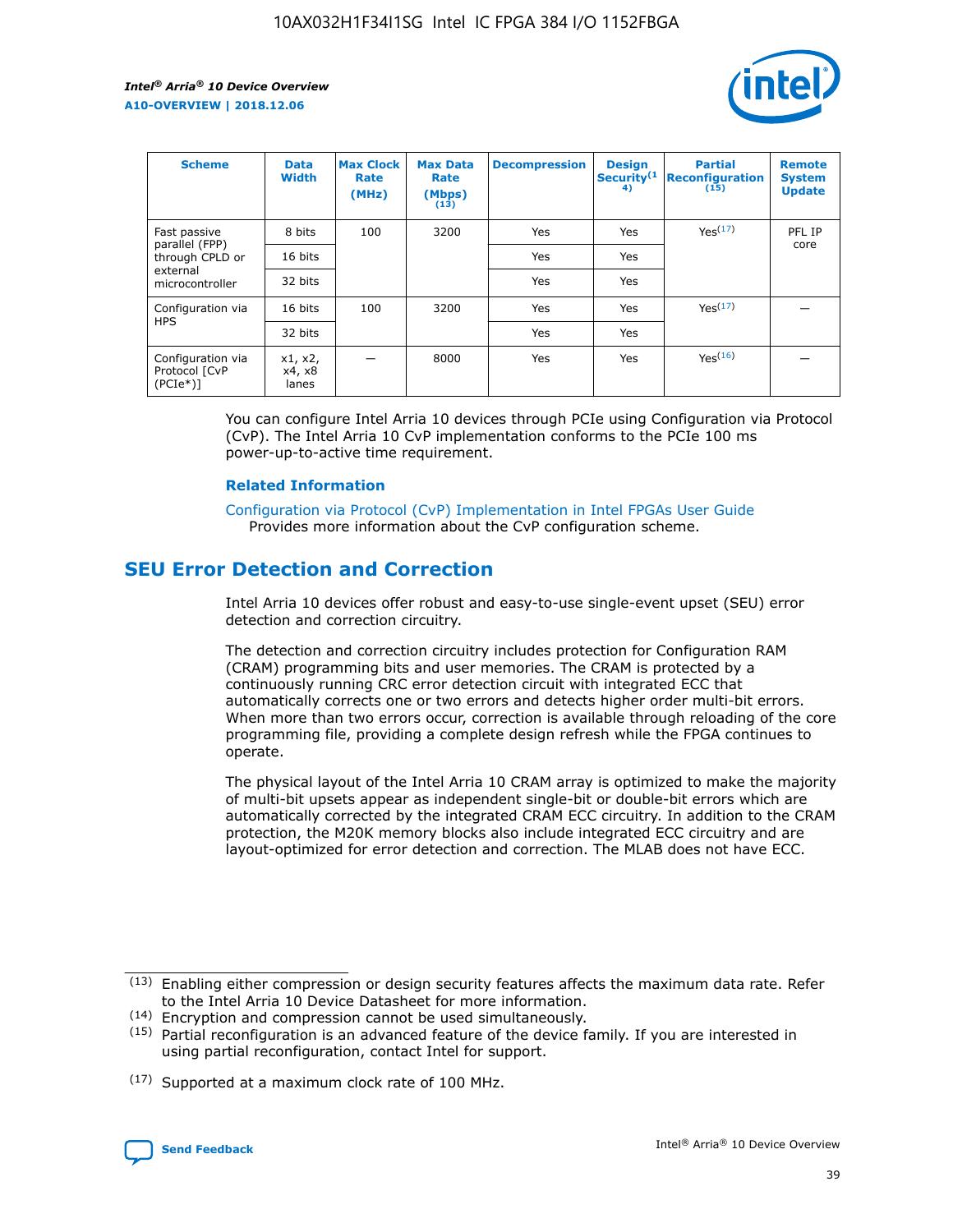

### **Power Management**

Intel Arria 10 devices leverage the advanced 20 nm process technology, a low 0.9 V core power supply, an enhanced core architecture, and several optional power reduction techniques to reduce total power consumption by as much as 40% compared to Arria V devices and as much as 60% compared to Stratix V devices.

The optional power reduction techniques in Intel Arria 10 devices include:

- **SmartVID**—a code is programmed into each device during manufacturing that allows a smart regulator to operate the device at lower core  $V_{CC}$  while maintaining performance
- **Programmable Power Technology**—non-critical timing paths are identified by the Intel Quartus Prime software and the logic in these paths is biased for low power instead of high performance
- **Low Static Power Options**—devices are available with either standard static power or low static power while maintaining performance

Furthermore, Intel Arria 10 devices feature Intel's industry-leading low power transceivers and include a number of hard IP blocks that not only reduce logic resources but also deliver substantial power savings compared to soft implementations. In general, hard IP blocks consume up to 90% less power than the equivalent soft logic implementations.

### **Incremental Compilation**

The Intel Quartus Prime software incremental compilation feature reduces compilation time and helps preserve performance to ease timing closure. The incremental compilation feature enables the partial reconfiguration flow for Intel Arria 10 devices.

Incremental compilation supports top-down, bottom-up, and team-based design flows. This feature facilitates modular, hierarchical, and team-based design flows where different designers compile their respective design sections in parallel. Furthermore, different designers or IP providers can develop and optimize different blocks of the design independently. These blocks can then be imported into the top level project.

### **Document Revision History for Intel Arria 10 Device Overview**

| <b>Document</b><br><b>Version</b> | <b>Changes</b>                                                                                                                                                                                                                                                              |
|-----------------------------------|-----------------------------------------------------------------------------------------------------------------------------------------------------------------------------------------------------------------------------------------------------------------------------|
| 2018.12.06                        | Added links to Intel Arria 10 device errata documents.<br>Removed automotive temperature option from the Intel Arria 10 GX devices.<br>Removed -3 fabric speed grade from the Intel Arria 10 GT devices.<br>Updated power options for the Intel Arria 10 GX and GT devices. |
| 2018.04.09                        | Updated the lowest $V_{CC}$ from 0.83 V to 0.82 V in the topic listing a summary of the device features.                                                                                                                                                                    |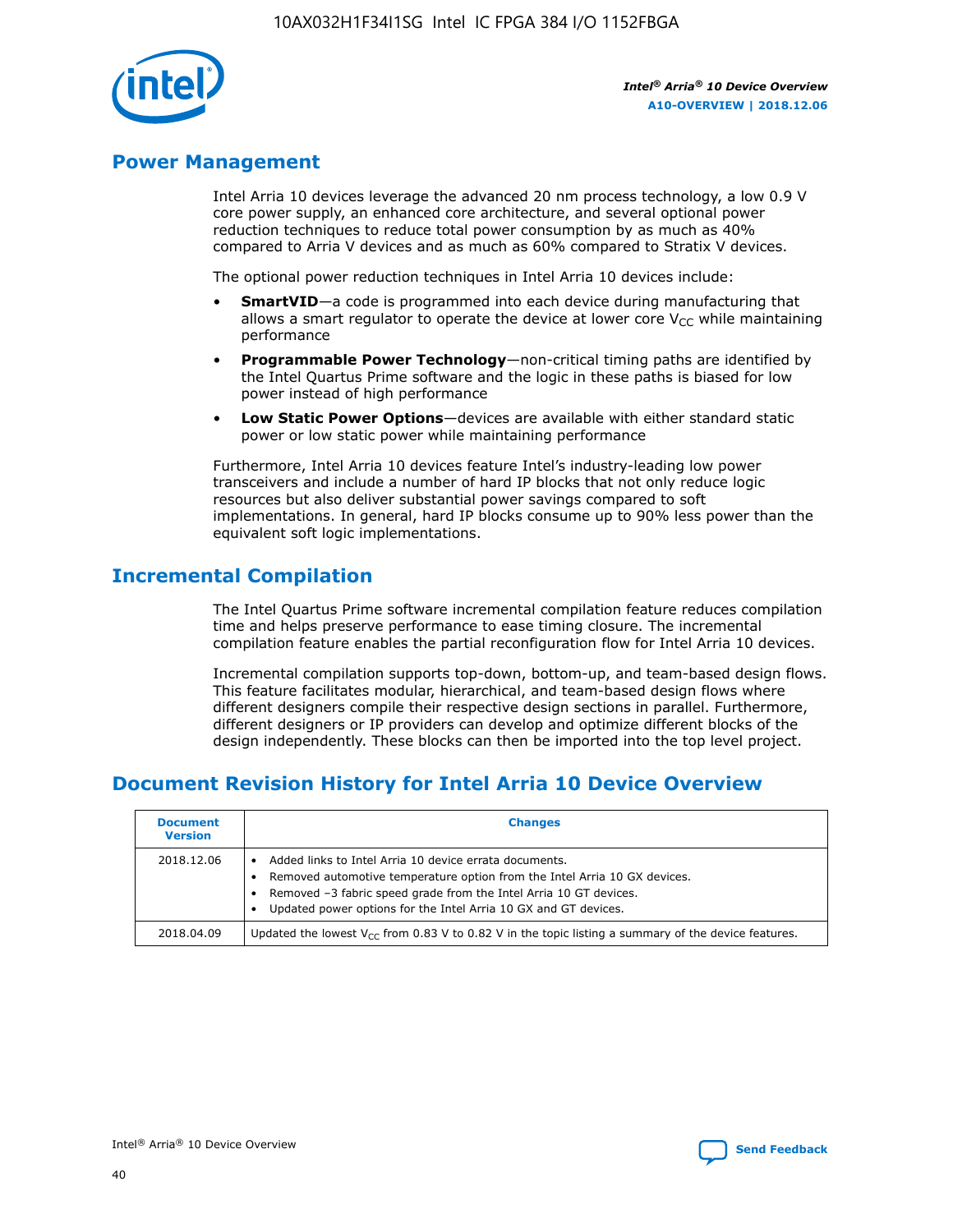*Intel® Arria® 10 Device Overview* **A10-OVERVIEW | 2018.12.06**



| <b>Date</b>    | <b>Version</b> | <b>Changes</b>                                                                                                                                                                                                                                                                                                                                                                                                                                                                                                                                                                                                                                                                                                                                                                                                                                                                                                                                                            |
|----------------|----------------|---------------------------------------------------------------------------------------------------------------------------------------------------------------------------------------------------------------------------------------------------------------------------------------------------------------------------------------------------------------------------------------------------------------------------------------------------------------------------------------------------------------------------------------------------------------------------------------------------------------------------------------------------------------------------------------------------------------------------------------------------------------------------------------------------------------------------------------------------------------------------------------------------------------------------------------------------------------------------|
| January 2018   | 2018.01.17     | Updated the maximum data rate for HPS (Intel Arria 10 SX devices<br>external memory interface DDR3 controller from 2,166 Mbps to 2,133<br>Mbps.<br>Updated maximum frequency supported for half rate QDRII and QDRII<br>+ SRAM to 633 MHz in Memory Standards Supported by the Soft<br>Memory Controller table.<br>Updated transceiver backplane capability to 12.5 Gbps.<br>$\bullet$<br>Removed transceiver speed grade 5 in Sample Ordering Core and<br>Available Options for Intel Arria 10 GX Devices figure.<br>Removed package code 40, low static power, SmartVID, industrial, and<br>military operating temperature support from Sample Ordering Core and<br>Available Options for Intel Arria 10 GT Devices figure.<br>Updated short reach transceiver rate for Intel Arria 10 GT devices to<br>25.8 Gbps.<br>Removed On-Die Instrumentation - EyeQ and Jitter Margin Tool<br>support from PMA Features of the Transceivers in Intel Arria 10 Devices<br>table. |
| September 2017 | 2017.09.20     | Updated the maximum speed of the DDR4 external memory interface from<br>1,333 MHz/2,666 Mbps to 1,200 MHz/2,400 Mbps.                                                                                                                                                                                                                                                                                                                                                                                                                                                                                                                                                                                                                                                                                                                                                                                                                                                     |
| July 2017      | 2017.07.13     | Corrected the automotive temperature range in the figure showing the<br>available options for the Intel Arria 10 GX devices from "-40°C to 100°C"<br>to "-40°C to 125°C".                                                                                                                                                                                                                                                                                                                                                                                                                                                                                                                                                                                                                                                                                                                                                                                                 |
| July 2017      | 2017.07.06     | Added automotive temperature option to Intel Arria 10 GX device family.                                                                                                                                                                                                                                                                                                                                                                                                                                                                                                                                                                                                                                                                                                                                                                                                                                                                                                   |
| May 2017       | 2017.05.08     | Corrected protocol names with "1588" to "IEEE 1588v2".<br>Updated the vertical migration table to remove vertical migration<br>between Intel Arria 10 GX and Intel Arria 10 SX device variants.<br>Removed all "Preliminary" marks.                                                                                                                                                                                                                                                                                                                                                                                                                                                                                                                                                                                                                                                                                                                                       |
| March 2017     | 2017.03.15     | Removed the topic about migration from Intel Arria 10 to Intel Stratix<br>10 devices.<br>Rebranded as Intel.<br>$\bullet$                                                                                                                                                                                                                                                                                                                                                                                                                                                                                                                                                                                                                                                                                                                                                                                                                                                 |
| October 2016   | 2016.10.31     | Removed package F36 from Intel Arria 10 GX devices.<br>Updated Intel Arria 10 GT sample ordering code and maximum GX<br>$\bullet$<br>transceiver count. Intel Arria 10 GT devices are available only in the<br>SF45 package option with a maximum of 72 transceivers.                                                                                                                                                                                                                                                                                                                                                                                                                                                                                                                                                                                                                                                                                                     |
| May 2016       | 2016.05.02     | Updated the FPGA Configuration and HPS Booting topic.<br>Remove V <sub>CC</sub> PowerManager from the Summary of Features, Power<br>Management and Arria 10 Device Variants and packages topics. This<br>feature is no longer supported in Arria 10 devices.<br>Removed LPDDR3 from the Memory Standards Supported by the HPS<br>Hard Memory Controller table in the Memory Standards Supported by<br>Intel Arria 10 Devices topic. This standard is only supported by the<br>FPGA.<br>Removed transceiver speed grade 5 from the Device Variants and<br>Packages topic for Arria 10 GX and SX devices.                                                                                                                                                                                                                                                                                                                                                                   |
| February 2016  | 2016.02.11     | Changed the maximum Arria 10 GT datarate to 25.8 Gbps and the<br>minimum datarate to 1 Gbps globally.<br>Revised the state for Core clock networks in the Summary of Features<br>$\bullet$<br>topic.<br>Changed the transceiver parameters in the "Summary of Features for<br>Arria 10 Devices" table.<br>• Changed the transceiver parameters in the "Maximum Resource Counts<br>for Arria 10 GT Devices" table.<br>• Changed the package availability for GT devices in the "Package Plan<br>for Arria 10 GT Devices" table.<br>Changed the package configurations for GT devices in the "Migration"<br>Capability Across Arria 10 Product Lines" figure.<br>continued                                                                                                                                                                                                                                                                                                  |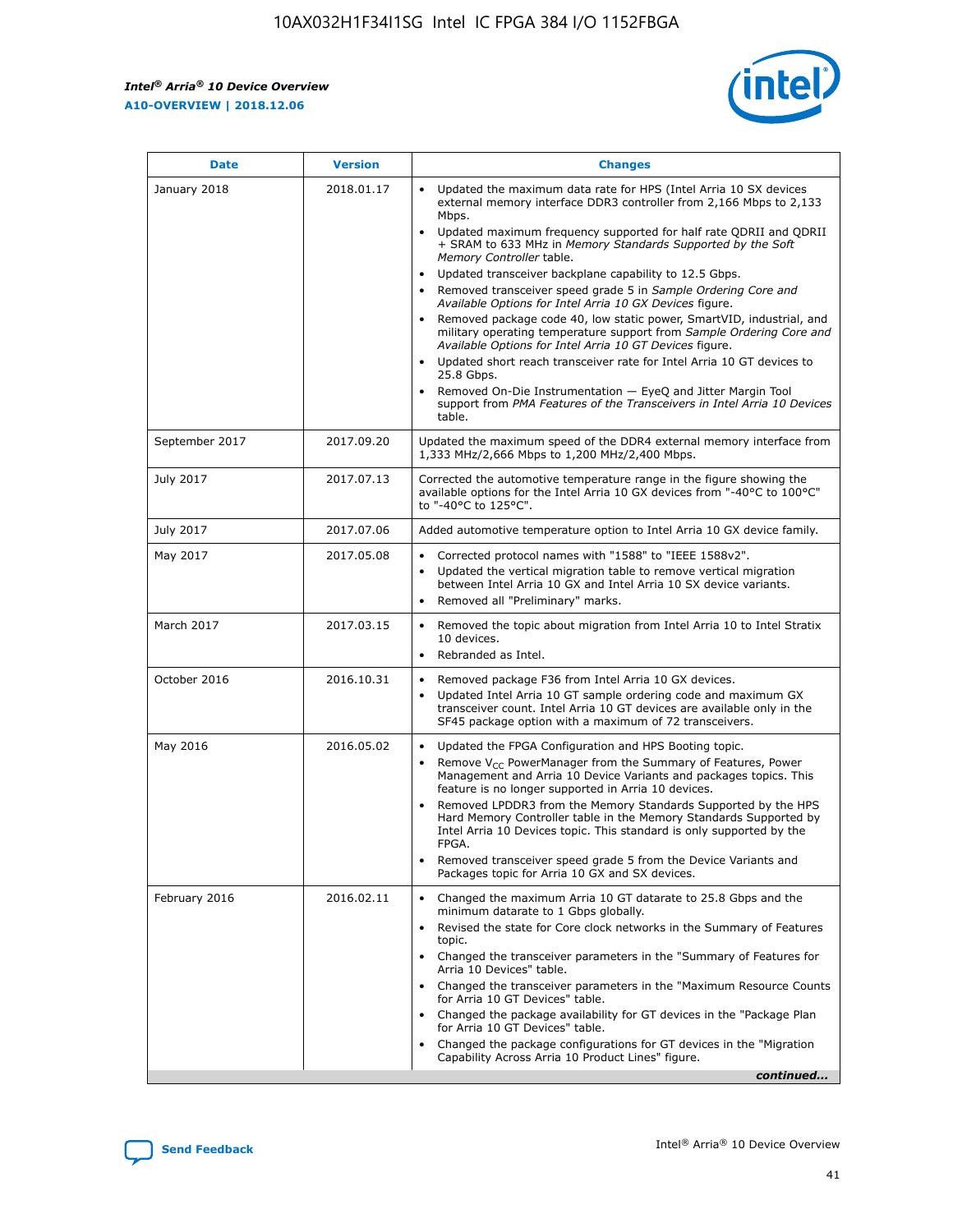

| <b>Date</b>   | <b>Version</b> | <b>Changes</b>                                                                                                                                                               |
|---------------|----------------|------------------------------------------------------------------------------------------------------------------------------------------------------------------------------|
|               |                | • Changed transceiver parameters in the "Low Power Serial Transceivers"<br>section.                                                                                          |
|               |                | • Changed the transceiver descriptions in the "Device Variants for the<br>Arria 10 Device Family" table.                                                                     |
|               |                | Changed the "Sample Ordering Code and Available Options for Arria 10<br>$\bullet$<br>GT Devices" figure.                                                                     |
|               |                | Changed the datarates for GT devices in the "PMA Features" section.                                                                                                          |
|               |                | Changed the datarates for GT devices in the "PCS Features" section.<br>$\bullet$                                                                                             |
| December 2015 | 2015.12.14     | Updated the number of M20K memory blocks for Arria 10 GX 660 from<br>2133 to 2131 and corrected the total RAM bit from 48,448 Kb to<br>48,408 Kb.                            |
|               |                | Corrected the number of DSP blocks for Arria 10 GX 660 from 1688 to<br>1687 in the table listing floating-point arithmetic resources.                                        |
| November 2015 | 2015.11.02     | Updated the maximum resources for Arria 10 GX 220, GX 320, GX 480,<br>$\bullet$<br>GX 660, SX 220, SX 320, SX 480, and SX 660.                                               |
|               |                | • Updated resource count for Arria 10 GX 320, GX 480, GX 660, SX 320,<br>SX 480, a SX 660 devices in Number of Multipliers in Intel Arria 10<br><b>Devices</b> table.        |
|               |                | Updated the available options for Arria 10 GX, GT, and SX.                                                                                                                   |
|               |                | Changed instances of Quartus II to Quartus Prime.<br>$\bullet$                                                                                                               |
| June 2015     | 2015.06.15     | Corrected label for Intel Arria 10 GT product lines in the vertical migration<br>figure.                                                                                     |
| May 2015      | 2015.05.15     | Corrected the DDR3 half rate and quarter rate maximum frequencies in the<br>table that lists the memory standards supported by the Intel Arria 10 hard<br>memory controller. |
| May 2015      | 2015.05.04     | • Added support for 13.5G JESD204b in the Summary of Features table.                                                                                                         |
|               |                | • Added a link to Arria 10 GT Channel Usage in the Arria 10 GT Package<br>Plan topic.                                                                                        |
|               |                | • Added a note to the table, Maximum Resource Counts for Arria 10 GT<br>devices.                                                                                             |
|               |                | • Updated the power requirements of the transceivers in the Low Power<br>Serial Transceivers topic.                                                                          |
| January 2015  | 2015.01.23     | • Added floating point arithmetic features in the Summary of Features<br>table.                                                                                              |
|               |                | • Updated the total embedded memory from 38.38 megabits (Mb) to<br>65.6 Mb.                                                                                                  |
|               |                | • Updated the table that lists the memory standards supported by Intel<br>Arria 10 devices.                                                                                  |
|               |                | Removed support for DDR3U, LPDDR3 SDRAM, RLDRAM 2, and DDR2.                                                                                                                 |
|               |                | Moved RLDRAM 3 support from hard memory controller to soft memory<br>controller. RLDRAM 3 support uses hard PHY with soft memory<br>controller.                              |
|               |                | Added soft memory controller support for QDR IV.<br>٠                                                                                                                        |
|               |                | Updated the maximum resource count table to include the number of<br>hard memory controllers available in each device variant.                                               |
|               |                | Updated the transceiver PCS data rate from 12.5 Gbps to 12 Gbps.<br>$\bullet$                                                                                                |
|               |                | Updated the max clock rate of PS, FPP x8, FPP x16, and Configuration<br>via HPS from 125 MHz to 100 MHz.                                                                     |
|               |                | Added a feature for fractional synthesis PLLs: PLL cascading.                                                                                                                |
|               |                | Updated the HPS programmable general-purpose I/Os from 54 to 62.<br>$\bullet$                                                                                                |
|               |                | continued                                                                                                                                                                    |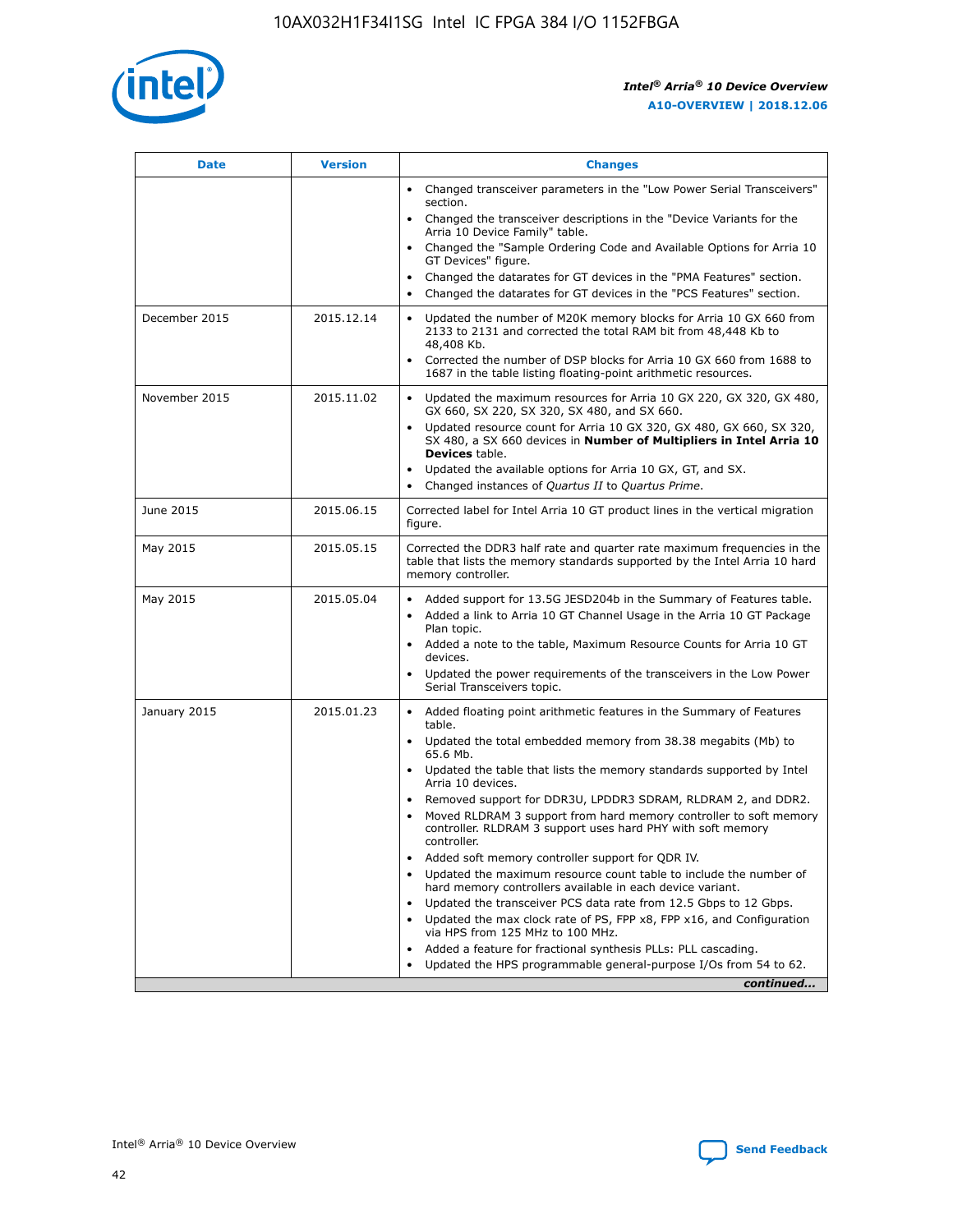r



| <b>Date</b>    | <b>Version</b> | <b>Changes</b>                                                                                                                                                                                                                                                                                                                                                                                                                                                                                                                         |
|----------------|----------------|----------------------------------------------------------------------------------------------------------------------------------------------------------------------------------------------------------------------------------------------------------------------------------------------------------------------------------------------------------------------------------------------------------------------------------------------------------------------------------------------------------------------------------------|
| September 2014 | 2014.09.30     | Corrected the 3 V I/O and LVDS I/O counts for F35 and F36 packages<br>of Arria 10 GX.<br>Corrected the 3 V I/O, LVDS I/O, and transceiver counts for the NF40<br>$\bullet$<br>package of the Arria GX 570 and 660.<br>Removed 3 V I/O, LVDS I/O, and transceiver counts for the NF40<br>package of the Arria GX 900 and 1150. The NF40 package is not<br>available for Arria 10 GX 900 and 1150.                                                                                                                                       |
| August 2014    | 2014.08.18     | Updated Memory (Kb) M20K maximum resources for Arria 10 GX 660<br>devices from 42,660 to 42,620.<br>Added GPIO columns consisting of LVDS I/O Bank and 3V I/O Bank in<br>$\bullet$<br>the Package Plan table.<br>Added how to use memory interface clock frequency higher than 533<br>$\bullet$<br>MHz in the I/O vertical migration.<br>Added information to clarify that RLDRAM3 support uses hard PHY with<br>$\bullet$<br>soft memory controller.<br>Added variable precision DSP blocks support for floating-point<br>arithmetic. |
| June 2014      | 2014.06.19     | Updated number of dedicated I/Os in the HPS block to 17.                                                                                                                                                                                                                                                                                                                                                                                                                                                                               |
| February 2014  | 2014.02.21     | Updated transceiver speed grade options for GT devices in Figure 2.                                                                                                                                                                                                                                                                                                                                                                                                                                                                    |
| February 2014  | 2014.02.06     | Updated data rate for Arria 10 GT devices from 28.1 Gbps to 28.3 Gbps.                                                                                                                                                                                                                                                                                                                                                                                                                                                                 |
| December 2013  | 2013.12.10     | Updated the HPS memory standards support from LPDDR2 to LPDDR3.<br>Updated HPS block diagram to include dedicated HPS I/O and FPGA<br>$\bullet$<br>Configuration blocks as well as repositioned SD/SDIO/MMC, DMA, SPI<br>and NAND Flash with ECC blocks.                                                                                                                                                                                                                                                                               |
| December 2013  | 2013.12.02     | Initial release.                                                                                                                                                                                                                                                                                                                                                                                                                                                                                                                       |